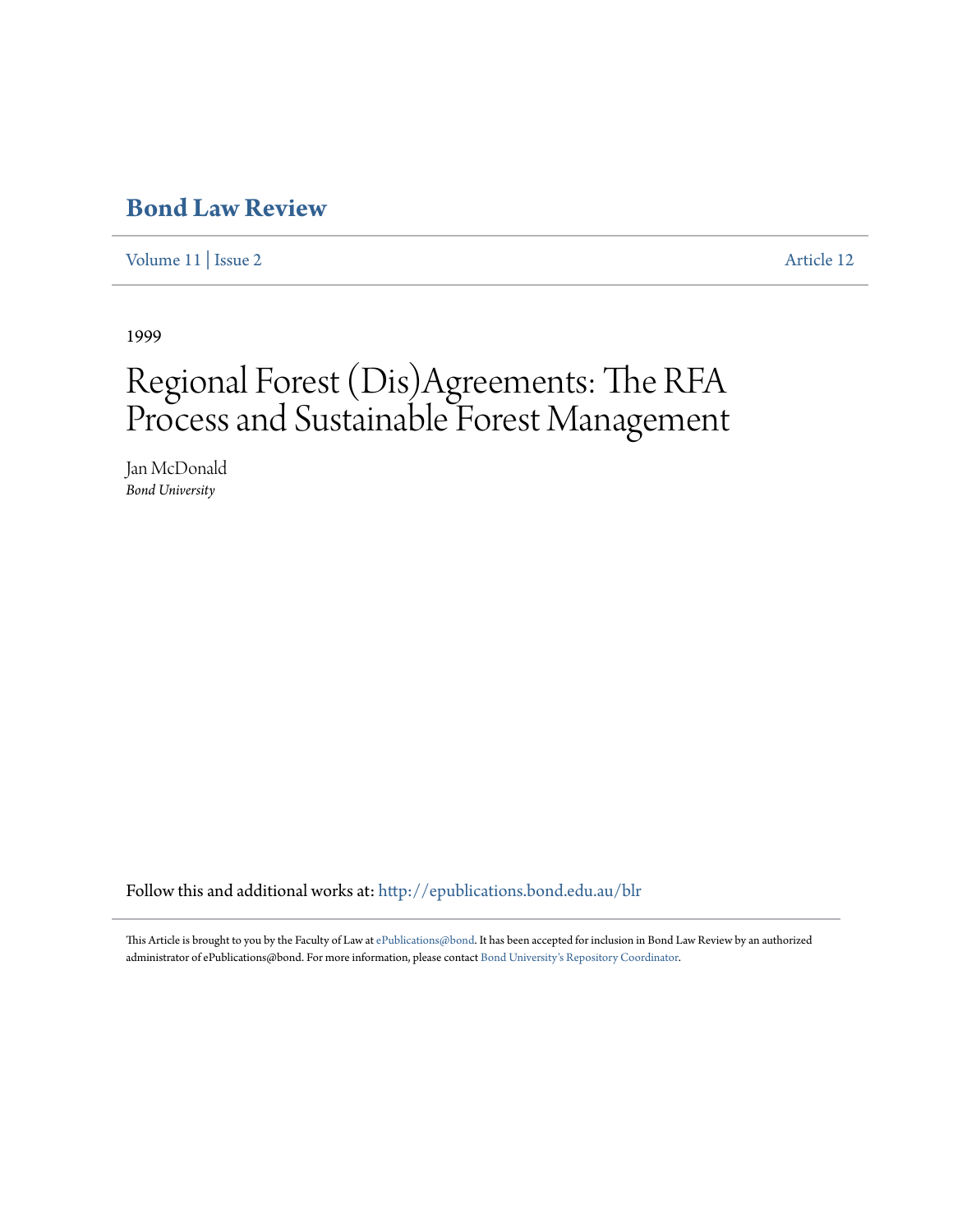## Regional Forest (Dis)Agreements: The RFA Process and Sustainable Forest Management

#### **Abstract**

The Regional Forest Agreement process was initiated by the Federal Government in the early 1990s in an attempt to defuse the political sensitivity of forest management decisions. It created a mechanism by which State and Federal governments could agree on the long-term management and use of forests, providing secure industry access while protecting environmental and cultural values. It is the largest inter-governmental natural resource planning process undertaken in Australia to date and as such serves as a useful case study for natural resource managers in Australia and elsewhere.

This article assesses the extent to which the Regional Forest Agreement process has achieved these goals.

#### **Keywords**

Regional Forest Agreement, forest management, sustainable development

#### **Cover Page Footnote**

The author gratefully acknowledges the assistance of a Forests and Wood Products Research and Development Corporation Postgraduate Research Fellowship.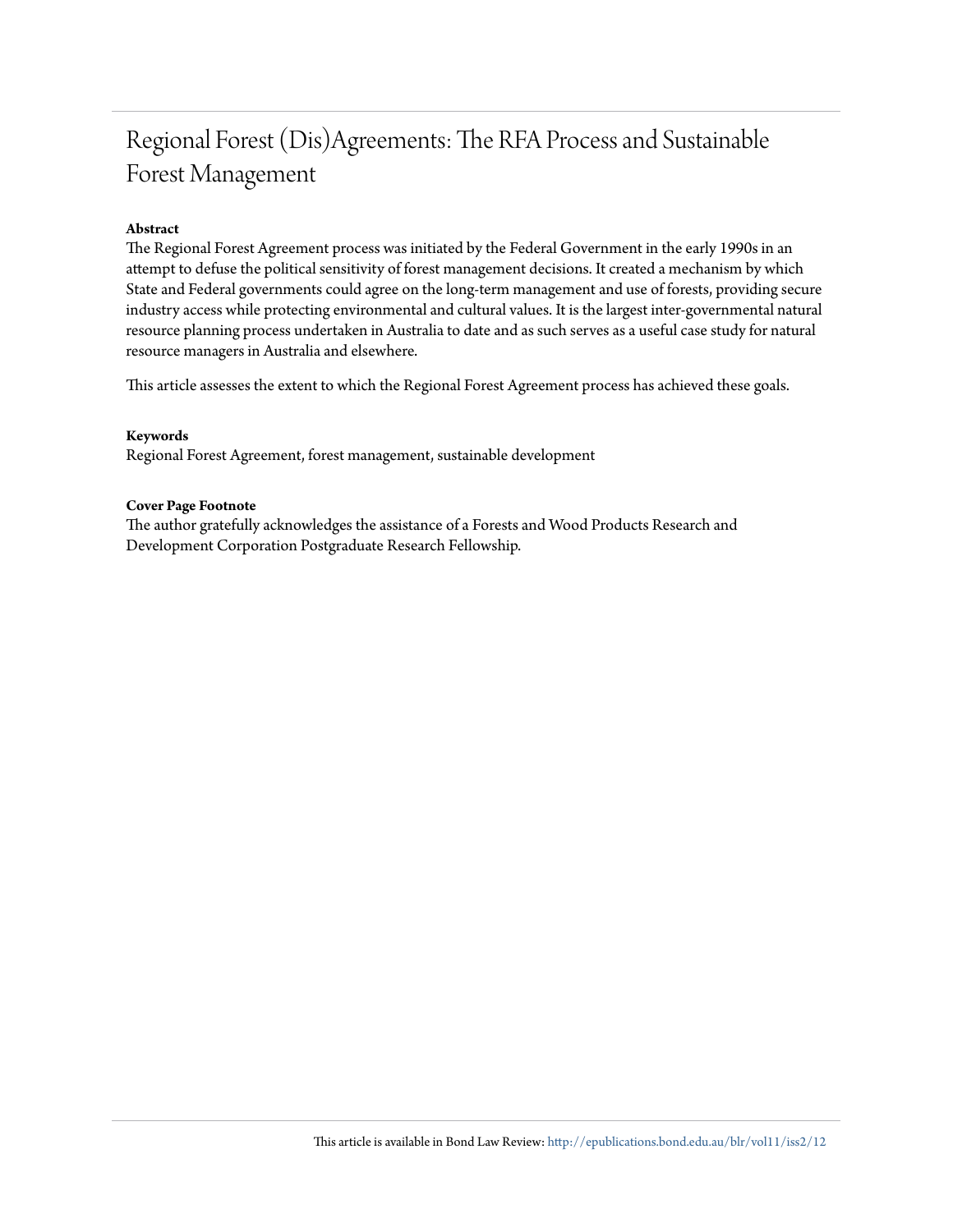## By Jan McDonald \*

## Introduction

The management of forest resources has been a controversial and politically divisive issue in Australia for over a century. $^{\rm l}$  Some of Australia' s most bitter natural resource conflicts have concerned harvesting of publicly-owned native forests.<sup>2</sup> Since the end of World War II, there have been over 75 major inquiries into the environmental impacts of the Australian timber industry, none of which have found a

Associate Professor, School of Law, Bond University. This article is based upon a paper presented to the National Environmental Law Association 1999 Annual Conference. The author gratefully acknowledges the assistance of a Forests and Wood Products Research and Development Corporation Postgraduate Research Fellowship.

<sup>1</sup> State of the Environment Advisory Council (SEAC), State of the Environment Report 1996 (1996) Melbourne, CSIRO, at 6-18; Dargavel J, Fashioning Australia's Forests(1995) Melbourne, Oxford University Press, at 25; Mercer D, A Question of Balance (3rd Edition, 2000) Sydney, Federation Press, at 124-127.

<sup>2</sup> Dargavel J, 'Politics, Policy and Process in the Forests' (1998) 5 Australian Journal of Environmental Management 25. Three quarters of Australia's forested land is in public ownership. The public forest estate is divided in roughly equal parts between National Park, State Forest and forested Crown Land. Ferguson posits that the public ownership of forests dramatically increases the level of controversy their exploitation generates because the comparatively limited level of human intervention on public forest lands makes them more suitable for conservation and recreation, and because their public nature makes them more susceptible to competing demands. Ferguson I, Sustainable Forest Management (1996) Melbourne, Oxford University Press, at 2-3.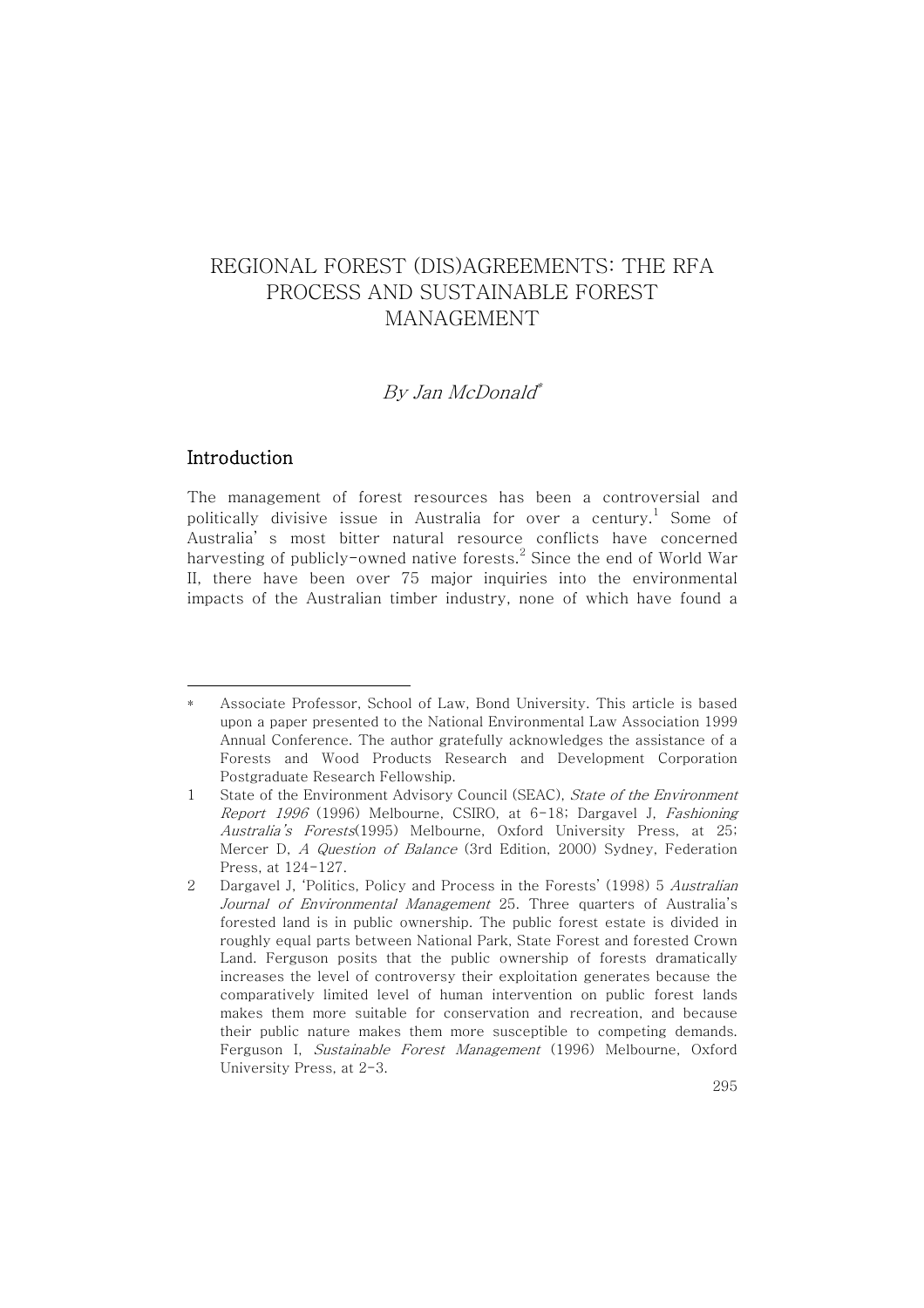solution to the intense debate. $^3$  The issue of native forest logging continues to provoke polarised public reaction. $^{\rm 4}$ 

The primary cause of conflict is disagreement over what balance should be struck between conservation and exploitation. Since European settlement, 40-50% of pre-settlement forest cover in Australia has been removed for agriculture, pasture and commercial forestry. By far the primary cause of forest decline is conversion to grazing and agriculture, but there is evidence that commercial harvesting and the extensive clear-felling of Australian native forests for woodchip exports from the 1970s radically altered the remaining forest landscape.<sup>5</sup> Logging practices in some areas continue to produce environmental impacts such as serious algal blooms, sedimentation problems, reduced water supplies, flooding in local waterways, reduced numbers of tree species resulting in fewer fruits and flowers, reductions in animal populations, and exposure of the forest to fire and invasion from exotics. $^6$ 

<sup>3</sup> Mercer above n1, at 143-144. Mercer describes these processes as little more than a 'participatory ritual' in which the views of citizens and environmental groups have been sought, but ignored in the final conclusions.

<sup>4</sup> The most comprehensive survey of public attitudes towards forest issues was undertaken for the Resource Assessment Commission in 1991. Three quarters of those interviewed considered forest protection to be important. 67% thought so even if it meant timber workers would lose their jobs and 53% accepted that it might cost more to do so. Dargavel 1995, above n1, at 157. In 1995, 63% of respondents to an AGB McNair Age poll expressed opposition to logging in undisturbed native forests, compared with 24% in support of logging. 43% of respondents also opposed logging in previously logged forests, compared with 45% who supported the continued logging of such areas. AGB McNair Age poll, *The Age*, 15 February 1995, referred to in Pyers G, Chipping Away: Woodchipping and Logging in Native Forests (1996)Port Melbourne, Reid Library-Cardigan Street, at 3.

<sup>5</sup> Clear-felling produced a uniform stand of young trees, which was more like a plantation than a complex forest ecosystem. The impacts were the same for both domestic and export chip mills, but the scale of exports meant that their impact was far greater. Ironically, the decision in the late 1960s to commence woodchip export operations was uncontroversial. The Commonwealth's Forestry and Timber Bureau even assured the Australian Conservation Foundation that 'the forest activities are confidently expected by foresters to result in an improvement in the health of the forest and an increase in fauna.' Forestry and Timber Bureau, quoted in Dargavel 1995, above n1, at 87.

<sup>6</sup> Mercer, above n1, at 123 and 146-147.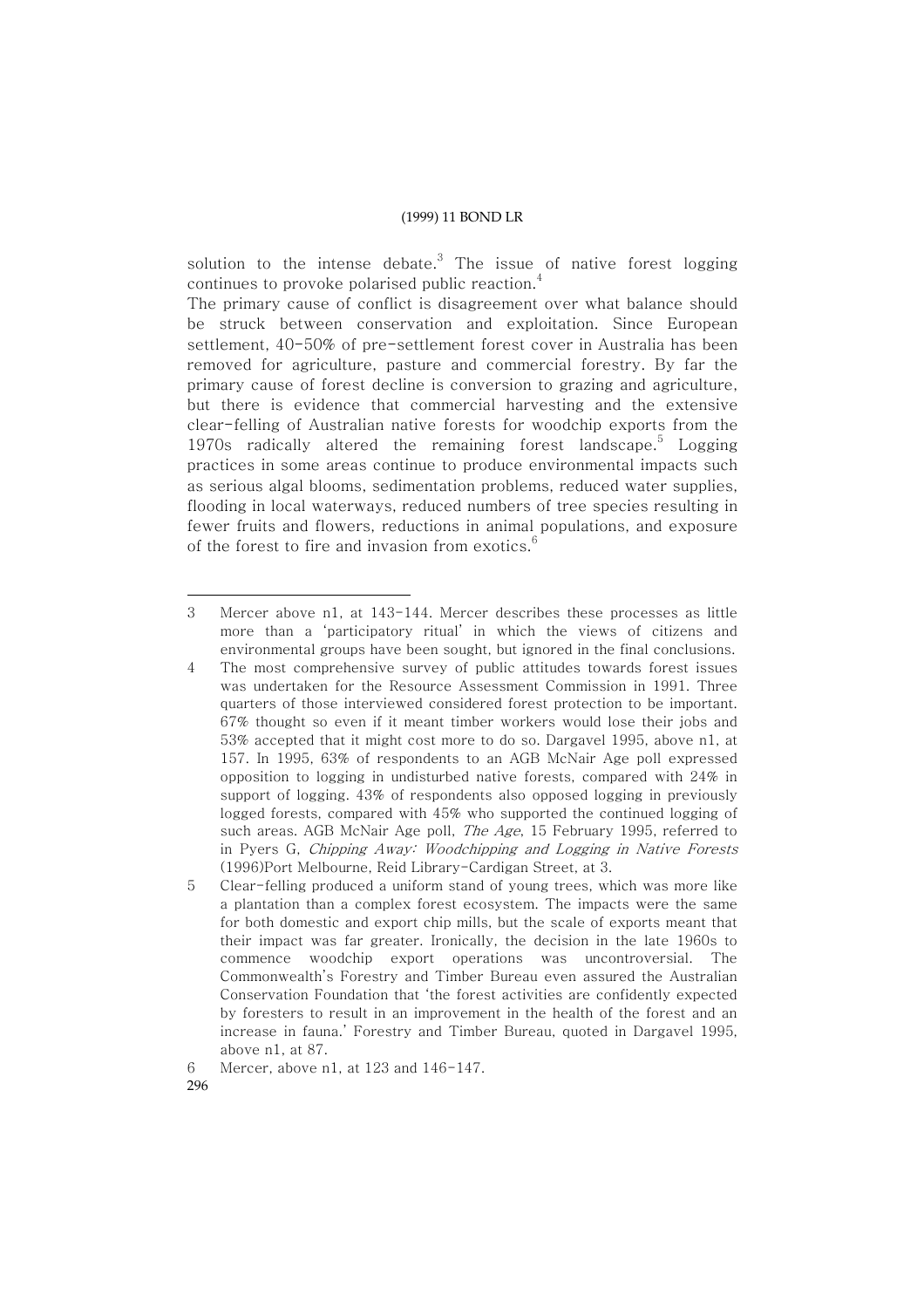Harvesting levels in most Australian public forests are close to the maximum sustained yield projections. $^7$  But even with a dramatic increase in the volume of timber harvested since the early 1970s, $^8$  employment in the forest products sector has declined steadily.<sup>9</sup> This decline has

<sup>7</sup> McCormack R, 'A Review of Forest Practices Codes in Australia' in Dykstra D & Heinrich R, Forest Codes of Practice: Contributing to Environmentally Sound Forest Operations (1996) Rome, FAO, at 105.

<sup>8</sup> National Forest Inventory (NFI), Australia's State of the Forests Report (1998) Canberra, Bureau of Rural Sciences, at 84-85. The NFI's data is based on statistics from 1984-1996. The total volume of timber harvested from the Australian forest estate rose by about 35% from 1970-97. During that time, hardwood harvesting remained fairly constant, while softwood production more than doubled. Hardwood saw-log production fell from 8 million cubic metres to 4.7 million cubic metres in the same period, but there was a fourfold increase in hardwood pulp log harvest. Ibid, at 81-82. Despite increases in production, the Australian industry's heavy dependence on woodchip/pulp exports means that it performs poorly in areas of valueadding. The 1998 State of Australia's Forests Report collated ABS data about value-adding in the Australian wood-based forest products industry. It showed that while the CPI rose by over 50% from 1984-1996, prices for wood products remained unchanged and paper prices rose by a small fraction. Ibid, at 125. Exports of woodchips accounted for \$564 million in export earnings in 1994-95, which represents about 5% of the total value of the timber industry.

<sup>297</sup> 9 Ibid, at 85, and 124-126. Industry 'productivity', measured in thousands of cubic metres of logs delivered to the mill door annually per employee, increased by 47% from 1985 to 1994. Productivity in the manufacturing sector increased by only 8% in the same period, while paper production experienced a 100% increase in productivity attributable to new technology, better waste management practices and job-shedding. Ibid, at 138. Dargavel estimates that 36% of the forest sector workforce jobs were lost in the 1970s and 1980s, in spite of the establishment of the woodchip export industry and a 37% increase in the quantity of wood cut from native forest and plantations. Dargavel 1995, above n1, at 111. He notes, however, that detailed conclusions are difficult to draw because of definitional differences regarding what forms the 'forest sector'. Some estimates include furniture makers and other industries which have the effect of doubling the apparent workforce. For example, in 1987, the Forestry and Forest Products Industry Council (FAFPIC) claimed that the industry employed 106 700 people, but the 1992 Resource Assessment Commission definition showed that less than a half that number were employed in the sector. The preferable definition limits workers to those in the primary and secondary sectors, namely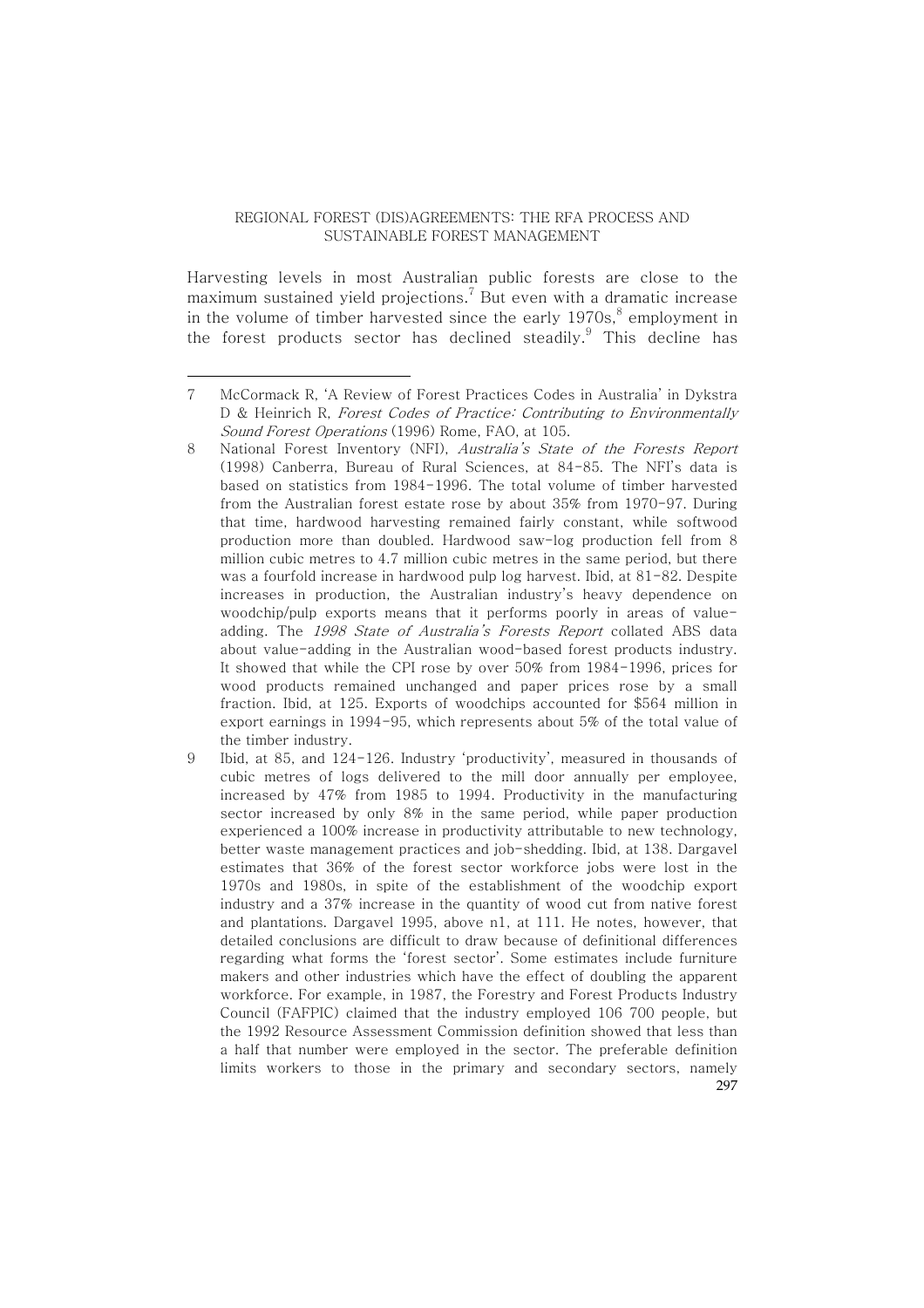resulted from structural changes in the industry, technological innovation and reduced log availability caused by historical over-cutting. $^{10}$ Harvesting levels have been reviewed since forest management agencies have recognised the need to manage public forests for the full range of forest uses. These changes have had impacts on long-term cutting plans and short-term levels in some regions. They have little overall impact on industry performance, however: the forest products industry workforce is predicted to drop further over the next thirty years, whether a high yield or high conservation strategy is postulated.<sup>11</sup>

Despite strong evidence to the contrary, conservationists are portrayed as the cause of Australian timber workers' troubles, in an ' environment versus jobs' contest. $^{12}$  Conflicts within the community, between levels of government, and between forestry and conservation agencies within government have escalated since the 1970s, as it became clear that the traditional methods of resource management were failing the forests.<sup>13</sup> The Regional Forest Agreement process was initiated by the Federal Government in the early 1990s in an attempt to defuse the political sensitivity of forest management decisions. It created a

12 Dargavel 1995, above n1, at 112. This point is echoed by many in the conservation movement, who regret the way in which the individual forestry workers have been pitted against conservationists, resulting in a 'raw deal' for conservation and jobs. Otway Range forest protester, Radio Interview, Earthbeat, ABC Radio National, 25 March 2000. The problems of the limited way in which forestry and other environmental issues are treated in the Australian media has been analysed by Collins R 'Ecopolitics and the media' in Star C (ed) Green Politics in Grey Times, proceedings of the Ecopolitics XI Conference (1999) Melbourne, 76-87.

logging, sawmilling, and woodchip and pulp processing. By contrast with the general trend, employment in the plantation timber industry was predicted to increase by as much as 50% from 1995 to 2000. Clark J, Australia's Plantations, Environment Victoria: Melbourne 1995.

<sup>10</sup> Mercer above n1, at 123. See Dargavel 1995, above n 1 at 120-121, for a discussion of the impacts of mechanisation; at 122-125 for a discussion of the effects of concentration and centralisation; and 125-126, and 203, for a discussion of productivity gains resulting from industry restructure and vertical integration.

<sup>11</sup> Resource Assessment Commission, Forest and Timber Inquiry Final Report (1993) Canberra, AGPS, Volume 2a, at L92; Dargavel 1995, above n1, at 120. McCormack, above n7, at 108.

<sup>13</sup> Dargavel 1998, above n 2, at 25.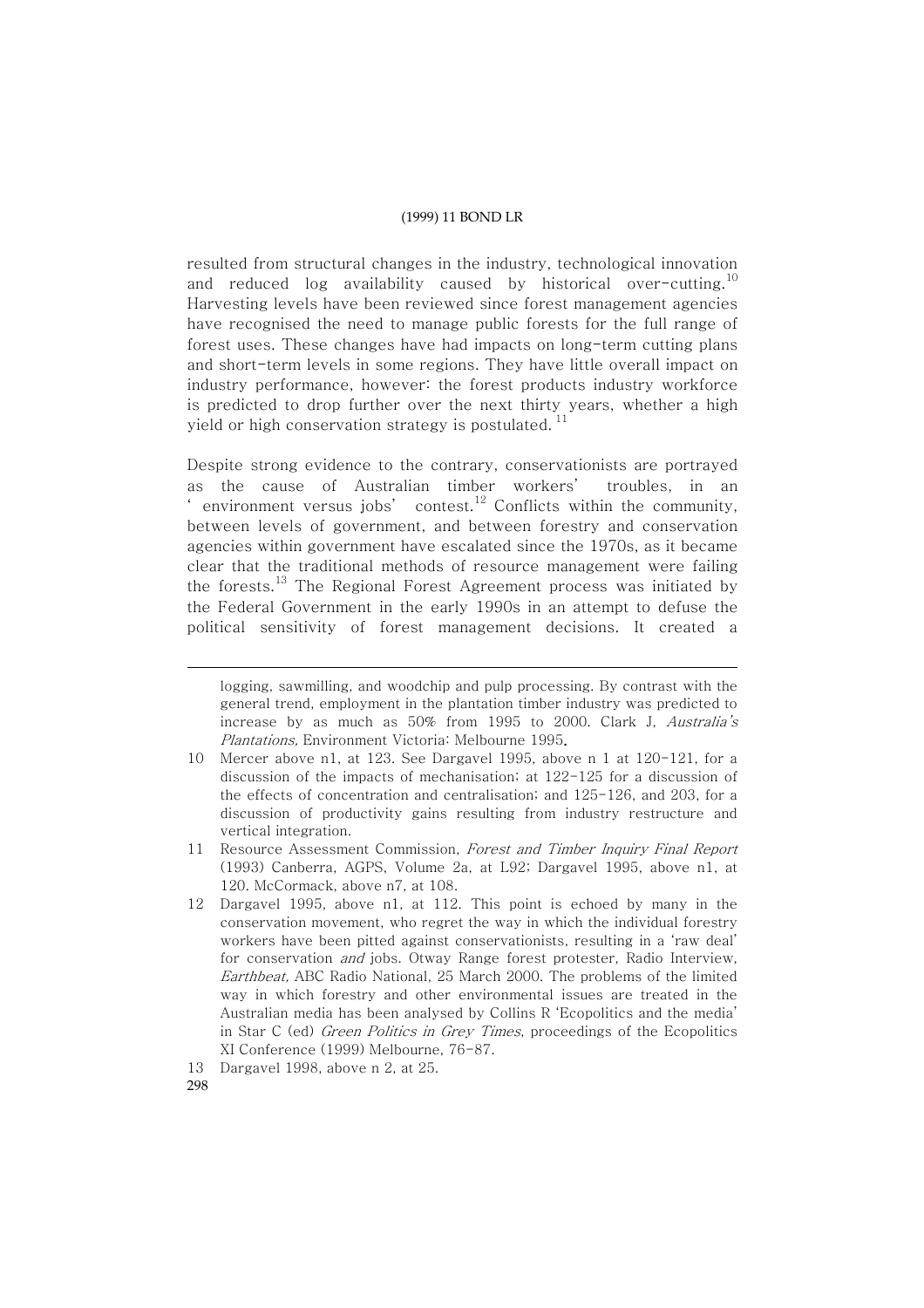mechanism by which State and Federal governments could agree on the long-term management and use of forests, providing secure industry access while protecting environmental and cultural values.<sup>14</sup> It is the largest inter-governmental natural resource planning process undertaken in Australia to date $^{\rm 15}$  and as such serves as a useful case study for managers natural resource managers in Australia and elsewhere.

This article assesses the extent to which the Regional Forest Agreement process has achieved these goals. Part One locates the RFA process on the continuum of resource planning and management strategies attempted by successive Australian governments over the past two decades. It sets out the legal and policy context of the process, including international and national commitments to ecologically sustainable development (ESD) generally, and ecologically sustainable forest management (ESFM) in particular. Part Two examines the key elements to the RFA process, including the comprehensive regional assessment, the establishment of reserves, and the provision of resource security. It also analyses the enforceability of what appear at first glance to be fundamentally political documents. Part Three assesses the success of the RFA process against its stated goals and against the broader principles of ESD. The article concludes in Part Four with some thoughts on the implications of the RFA outcomes for the sustainable management of Australian forests and the forest products industry. It suggests that the RFAs that have been completed may provide additional conservation and forest management benefits but that it is too soon to judge whether they have extinguished Australian forest policy fires or merely fanned their flames.

## Ecologically Sustainable Development And Australian Forest Policy

#### The Principles of ESD and ESFM in International Law

Ecologically sustainable development is ' development that meets the needs of present generations without compromising the ability of future

<sup>14</sup> Commonwealth of Australia, Regional Forest Agreements: the Commonwealth Position (1995) Commonwealth of Australia, Canberra, <www.rfa.gov.au/rfa/ national/rfa/rfa/html>, 28 June 2000.

<sup>15</sup> Dargavel 1998, above n 2, at 25.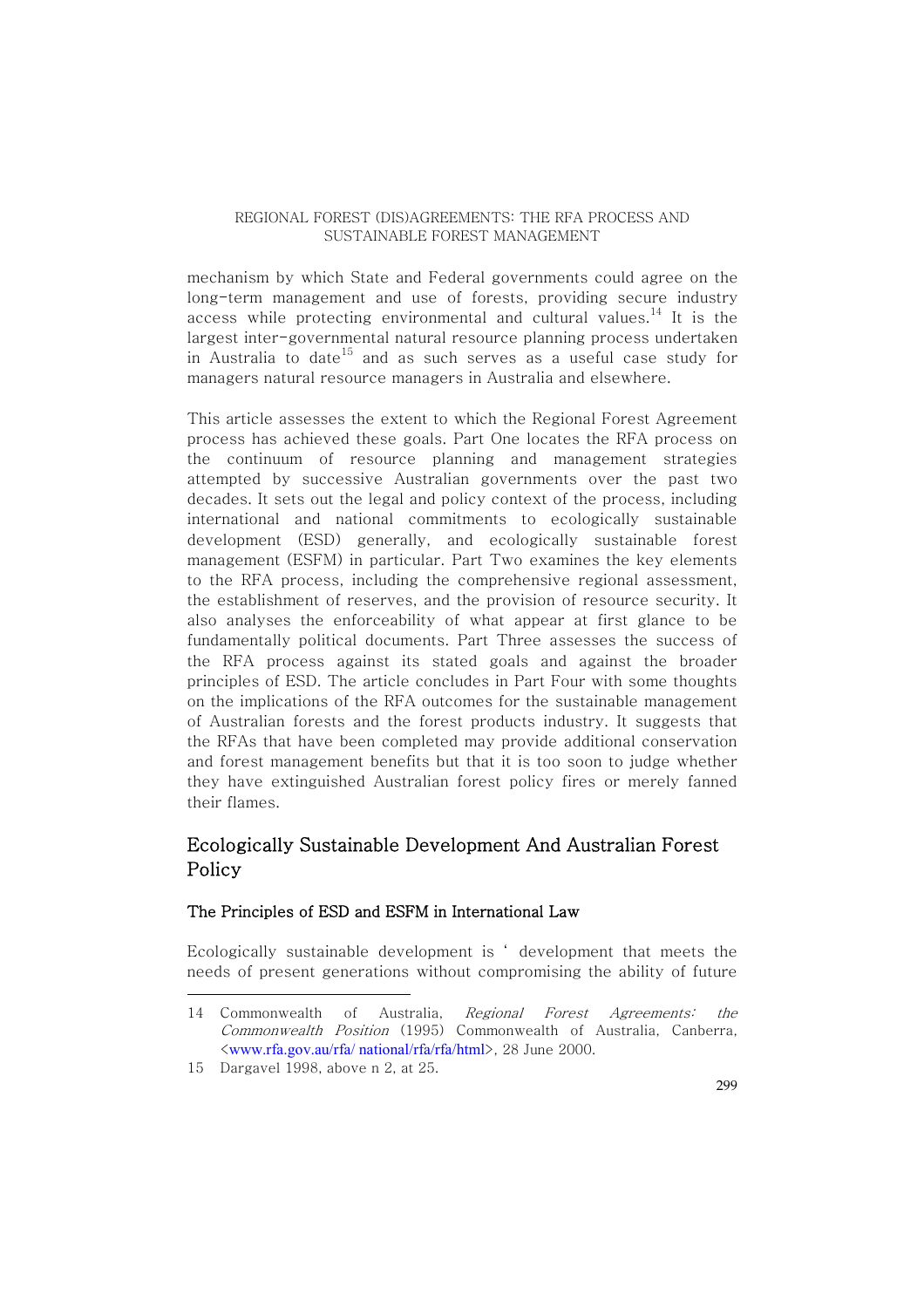generations to meet their own needs'.<sup>16</sup> The overriding goal of sustainable development is underpinned by a series of principles, some of which further define the concept, and others of which indicate how to achieve the substantive goals. The key substantive principles of ESD are generally considered to be:

- intergenerational equity obliging today' s law makers to ' ensure that the health, diversity and productivity of the environment is maintained or enhanced for the benefit of future generations.' <sup>17</sup>
- intra-generational equity obliging law-makers to address issues of social injustice that can be both a cause and consequence of environmental degradation;<sup>18</sup> and
- conservation of biological diversity requiring conservation of species and genetic diversity in order to safeguard the ecological services performed by the global environment. $^{19}$

The mechanisms by which the goals of ESD are to be implemented are:

- application of the Polluter Pays Principle, full-cost pricing of environmental resources, and the internalisation of externalised environmental and social costs; 20
- integration of sustainability principles into economic policy formulation; 21

300

<sup>16</sup> World Commission on Environment and Development, Our Common Future (1987) Oxford, Oxford University Press, at 1, 46.

<sup>17</sup> Rio Declaration on Environment and Development, adopted June 14 1992, Report of the United Nations Conference on Environment and Development 3, Rio de Janeiro, June 3-14, 1992, UN Doc. A/Conf. 151/51 Rev 1, Vol I, United Nations Publication Sales No.E.93.I.8, New York (1993) reprinted in (1992) 31 I.L.M. 874, at 878, (the Rio Declaration), Principle 3. See Bates G, Environmental Law in Australia, (3rd Edition 1995) Sydney, Butterworths, at 24.

<sup>18</sup> Rio Declaration Principle 3; Commonwealth of Australia, Inter-Governmental Agreement on the Environment(1992), Canberra (reproduced in National Environment Protection Council Act 1994 (Cth) Schedule 1 (IGAE), s3.5.2.

<sup>19</sup> Ibid s3.5.3.

<sup>20</sup> Rio Declaration, Principle 16; IGAE, above n 18, at s3.5.4.

<sup>21</sup> Rio Declaration, Principle 4; IGAE, above n 18, at s3 generally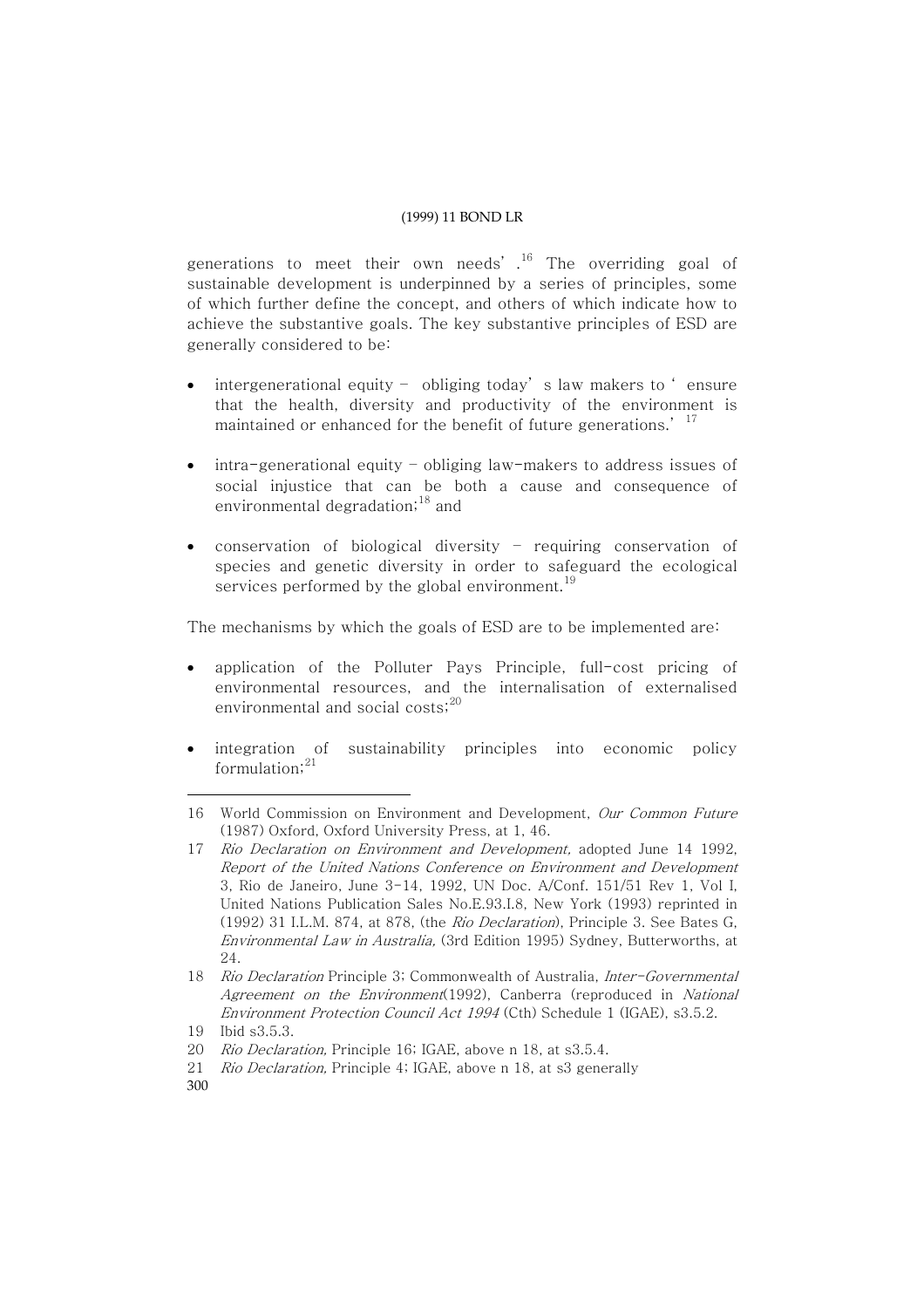- application of the precautionary principle to decisions on activities that pose a risk of serious or irreversible environmental harm. The principle stipulates that ' where there are threats of serious or irreversible environmental damage, lack of full scientific certainty should not be used as a reason for postponing measures to prevent environmental degradation.' $;^{22}$  and
- public participation in environmental, resource and land-use decision making. 23

The principles of ESD were embraced by the international community, including Australia, in the documents of the 1992 United Nations Conference on Environment and Development (UNCED). $^{24}$  They were applied specifically to forest management issues in the Non-Binding Statement of Forest Principles (the Forest Principles) – the outcome of unsuccessful attempts to develop an international forests convention at UNCED. $^{25}$  Domestically, they were agreed to by the Commonwealth,

<sup>22</sup> Rio Declaration Principle 15, The Inter-Governmental Agreement on the Environment elucidates this definition, explaining that it requires careful evaluation to avoid irreversible harm and an assessment of the riskweighted consequences of various options. IGAE s3.5.1.

<sup>23</sup> Rio Declaration, Principle 10.

<sup>24</sup> The *Rio Declaration* set out 27 general non-binding principles that would guide nations in structuring their policies and activities in order to achieve ecologically sustainable development. The Convention on Biological Diversity (CBD), the United Nations Framework Convention on Climate Change (UNFCCC) and the Convention on Desertification all contain obligations that encompass and contemplate forest conservation. Convention on Biological Diversity, June 5, 1992, reprinted in 31 ILM 822 (1992); Framework Convention on Climate Change, May 9, 1992, reprinted in 31 ILM 851 (1992).

<sup>301</sup> 25 Agenda 21, Report of the United Nations Conference on Environment and Development 9, Rio de Jainero, June 3-14, 1992, UN Doc A/Conf.151/26/Rev.1, Volume I, United Nations Publication Sales No.E.93.I.8, New York (1993). The Forest Principles underlined the need to reconcile the productive and economic functions of forests with their protective, environmental and social roles. Non-Legally Binding Authoritative Statement of Principles for <sup>a</sup> Global Consensus on the Management, Conservation and Sustainable Development of All Types of Forests, Report of the United Nations Conference on Environment and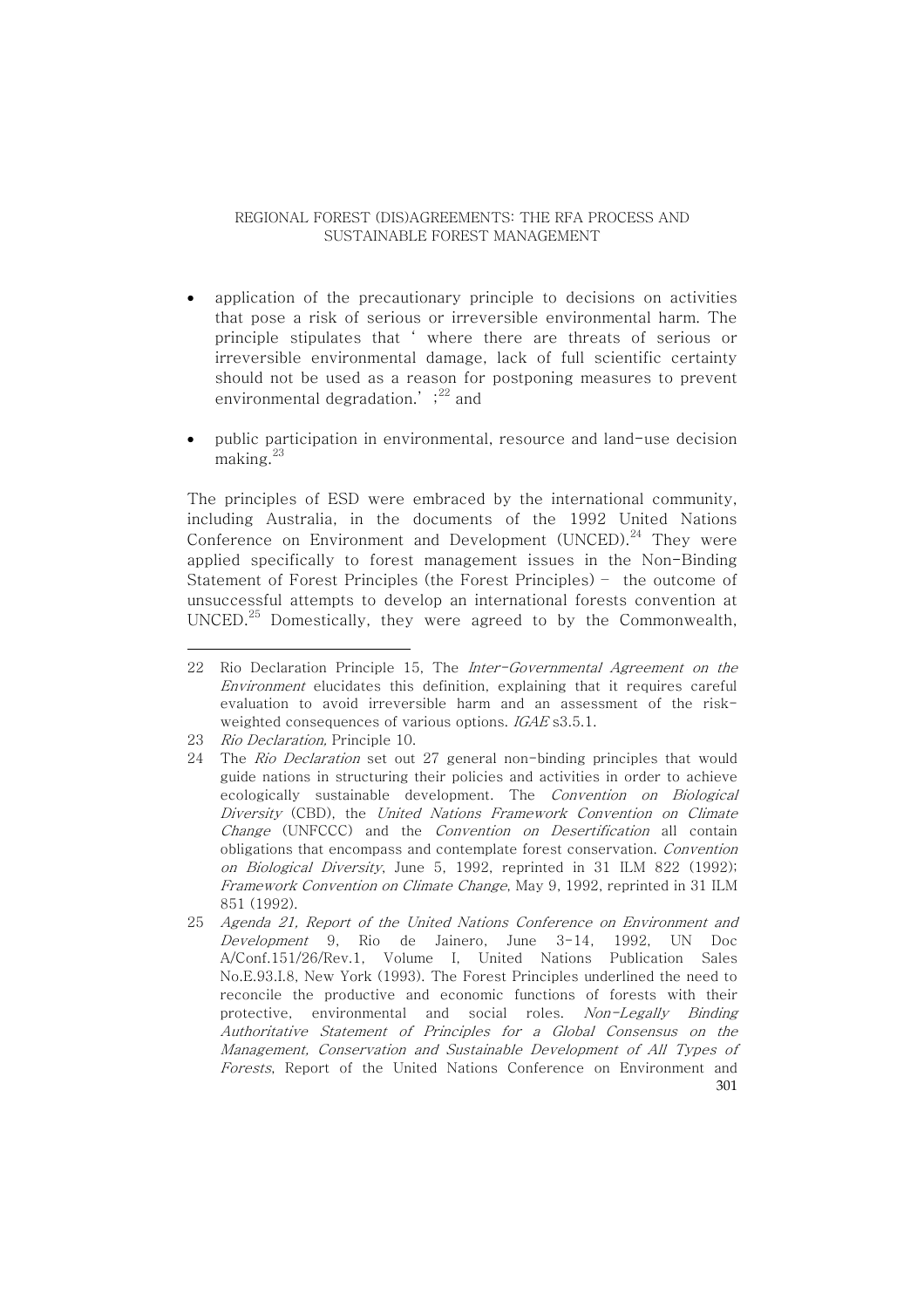State and territory governments and the Local Government Association in the *Inter-governmental Agreement on Environment1992.* $^{26}$ 

Post-UNCED processes have attempted to build upon the Forest Principles by formulating and harmonising criteria and indicators (C&I) for assessing  $\mathrm{ESFM.}^{27}$  Sets of C&I have now been formulated, through inter-governmental processes, for each major forest type: temperate, $^{28}$ boreal, $^{29}$  humid tropical, $^{30}$  sub-Saharan dry-zone $^{31}$  and the Near East dry

30 The Tarapoto Process and the International Tropical Timber Organisation. See Proposal of Criteria and Indicators for Sustainability of the Amazonian Forests, Final Document, Tarapoto, 25 February 1995. ITTO, Criteria for the Measurement of Sustainable Tropical Forest Management, ITTO Policy Deveopment Series 3 (1992) Yokohama, Japan; ITTO, Guidelines for the Sustainable Management of Natural Tropical Forests (1992) ITTO Policy Development Series 1, Yokohama Japan; ITTO, Guidelines for the Establishments and Sustainable Management of Planted Tropical Forests,(1993) ITTO Policy Development Series 4,Yokohama Japan; ITTO, Guidelines on the Conservation of Biological Diversity in Tropical

Development, Rio de Janeiro, 3-14 June 1992, Vol I, United Nations publication, Sales No E.93.I.8 and corrigendum), resolution 1, annex III.13 June 1992, UN Doc A/CONF 152/6/Rev.1, 31 ILM 881 (1992). The Forest Principles were the subject of intense North-South negotiation, despite their voluntary nature. Paragraph (d) of the Statement's Preamble provides that the Principles 'reflect a first global consensus on forests…[c]ountries also decide to keep [the principles] under assessment for their adequacy with regard to further international cooperation in forest issues.' The Principles seek to draw connections between the forests issue and the wider issues of environment and development. Forest Principles, Preamble ¶(a) and (c).

<sup>26</sup> Intergovernmental Agreement on the Environment, above n 18.

<sup>27</sup> Commission on Sustainable Development (CSD), Item 4: Scientific Research, Forest Assessment and Development of Criteria and Indicators for Sustainable Forest Management - Report of the Secretary-General, CSD Ad Hoc Intergovernmental Panel on Forests, Second Session 11-22 March 1996, E/CN.17/IPF/1996/10, 20 February 1996.

The Pan-European (Helsinki) Process. See European List of Criteria and Most Suitable Quantitative Indicators, adopted by the first Expert Level Follow-Up Meeting of the Helsinki Conference, Geneva, 24 June 1994.

<sup>29</sup> The non-European Working Group on Criteria and Indicators for the Conservation and Sustainable Management of Temperate and Boreal Forests (the Montreal Process'). See Statement on Criteria and Indicators for the Conservation and Sustainable Management of Temperate and Boreal Forests - the 'Santiago Declaration', Santiago, Chile, 3 February 1995.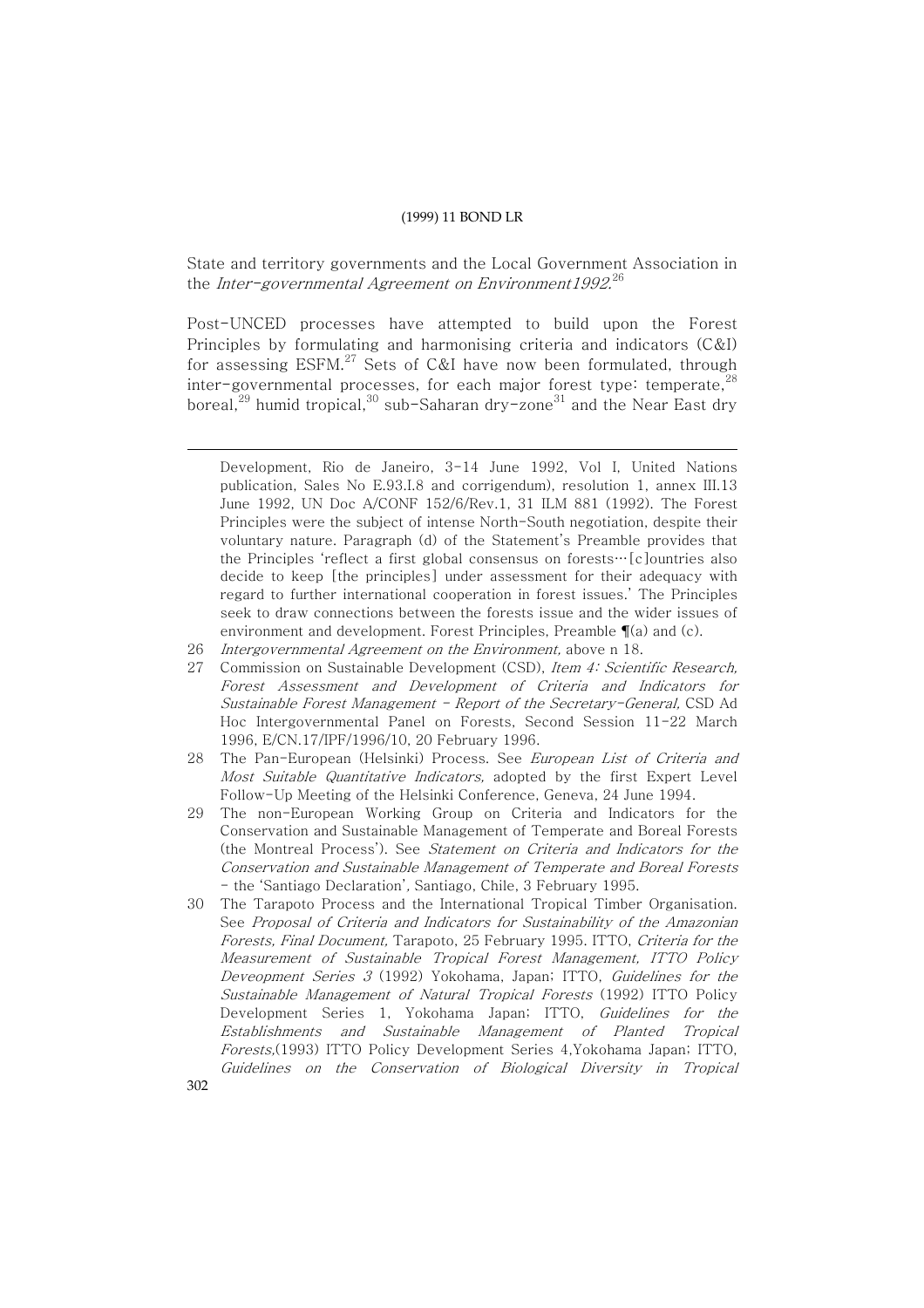zone. $^{32}$  They are intended to provide a common understanding of what constitutes ESFM and a common framework for describing, assessing and evaluating a country's progress towards sustainable management.<sup>33</sup> While the overall purpose of the criteria is to improve forest management, it must be emphasised that the criteria refer only to the method of *assessing* ESFM; they impose no measurable targets for what constitutes good management.

Australia is a party to the Montreal Process, the members<sup>34</sup> of which endorsed the 1995 Santiago Declaration as a comprehensive framework of seven criteria and supporting indicators of ESFM for boreal and temperate forests.<sup>35</sup> The 1998 *Framework of Regional (Sub-National)* Level Criteria and Indicators of Sustainable Forest Management in *Australia*<sup>36</sup> represents Australia's position on how it plans to implement

Production Forests (1993) ITTO Policy Development Series 5, Yokohama Japan; ITTO 1995.

- 31 UNEP/FAO Expert Meeting on Criteria and Indicators for Sustainable Forest Management in Dry-Zone Africa, Nairobi, 21-24 November 1995, FAO/African Forestry and Wildlife Commission, 10<sup>th</sup> Session, Sanbonani, 27 November-1 December 1995.
- 32 FAO/UNEP Expert Meeting on Criteria and Indicators for Sustainable Forest Management for the Near East, Cairo, 15-17 October 1996, FAO/Near East Forestry Commission, 12<sup>th</sup> Session, Cairo, 21-24 October 1996.
- 33 Criteria characterize or define the essential elements of forest management against which the sustainability of forestry practices should be assessed. Each criterion relates to a key element of sustainable forestry. Criteria are amplified by quantitative or qualitative indicators. They are not intended to assess sustainability directly at the forest management unit level. CSD, Background document 1: Promoting and Facilitating the Implementation of IPF's Proposals for Action - Working Draft, CSD Ad Hoc Intergovernmental Forum on Forests Secretariat, E/CN.17/IFF/1998/2, 19 June 1998, at ¶75.
- 34 The Montreal Process Working Group consists of Argentina, Australia, Canada, Chile, China, Japan, Mexico, New Zealand, Korea, Russian Federation, the United States and Uruguay, and represents 90% of the world's temperate and boreal forests.
- 35 The Santiago Declaration is reproduced in (1995) 93:4 Journal of Forestry 18-21.
- 303 36 Commonwealth of Australia, Framework of Regional (Sub-National) Level Criteria and Indicators of Sustainable Forest Management in Australia (1998) Canberra, Commonwealth of Australia. The framework takes 30 of Montreal's 67 national indicators for use at the regional level. Ten indicators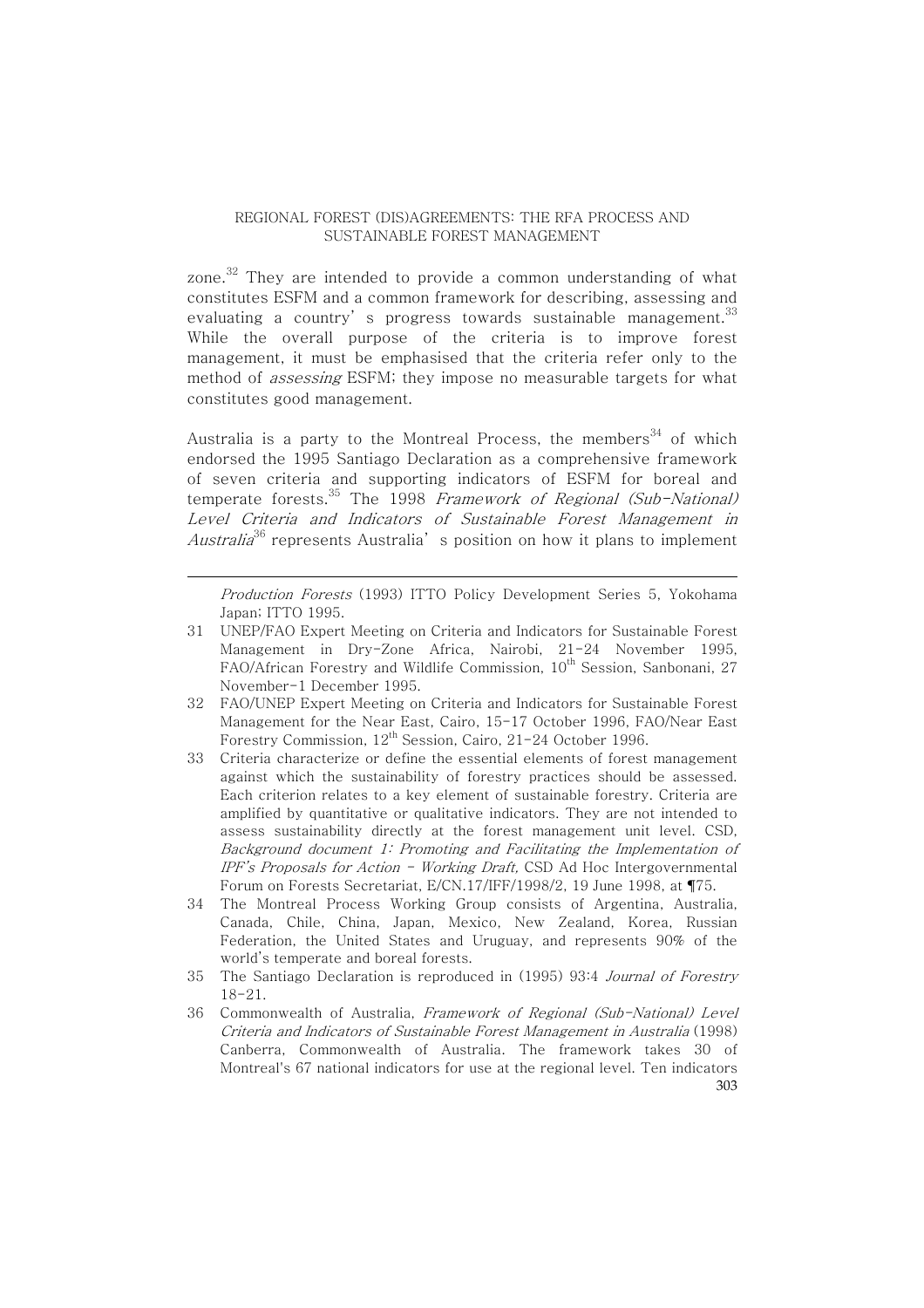the Montreal criteria at the regional level. The Regional Framework recognises that implementation of all C&I will be neither possible nor cost-effective in all regions in the short term. $^{37}$  The framework is voluntary, and the extent of its implementation will depend upon individual jurisdictions, although the Regional Forest Agreements make reference to Montreal C&I being used to report on progress under each Agreement.<sup>38</sup>

- 37 The tranche of indicators that will be implemented first are not necessarily the most important, but the ones on which information is already available. Ibid, at Introduction, ix. The 'category A' data that could largely be provided now deal with: scientific and spatial information about the size of the forest estate by type and tenure, and by growth, species lists; areas available for wood production and under plantation; area harvested annually and so on. The category B data, which would require some development of datacollection capacities, include economic information about the timber industry, fragmentation of forest types, carbon sequestration, and areas under formal protective management. The third category will require longer term research and development before the indicators can be properly implemented. They include details about species populations, including genetic variations, evaluations of the quality of ecosystem health in forested areas; valuations of non-timber forest industries; and the viability and adaptability of forest dependent communities.
- 38 Regional Forest Agreement for South West Western Australia between the Commonwealth of Australia and the State of Western Australia May 2000 (Western Victoria RFA) cl 46, 51;

Tasmanian Regional Forest Agreement between the Commonwealth of Australia and the State of Tasmania November 1997 (Tasmanian RFA) cl 91; Regional Forest Agreement for East Gippsland between the Commonwealth of Australia and the State of Victoria, February 1997 (East Gippsland (Vic) RFA), cll23, 34;

The Central Highlands Regional Forest Agreement between the Commonwealth of Australia and the State of Victoria February 1997 (Central Highlands (Vic) RFA) cl 48;

North East Victoria Regional Forest Agreement between the Commonwealth of Australia and the State of Victoria August 1999 (Northeast Victoria RFA) cl 48;

West Victoria Regional Forest Agreement between the Commonwealth of Australia and the State of Victoria March 2000 (West Victoria (Vic) RFA) cll 49;

are considered to be irrelevant for regional measurement, 25 indicators have been re-worked to give them a stronger regional focus and twelve new or interim measures have been added.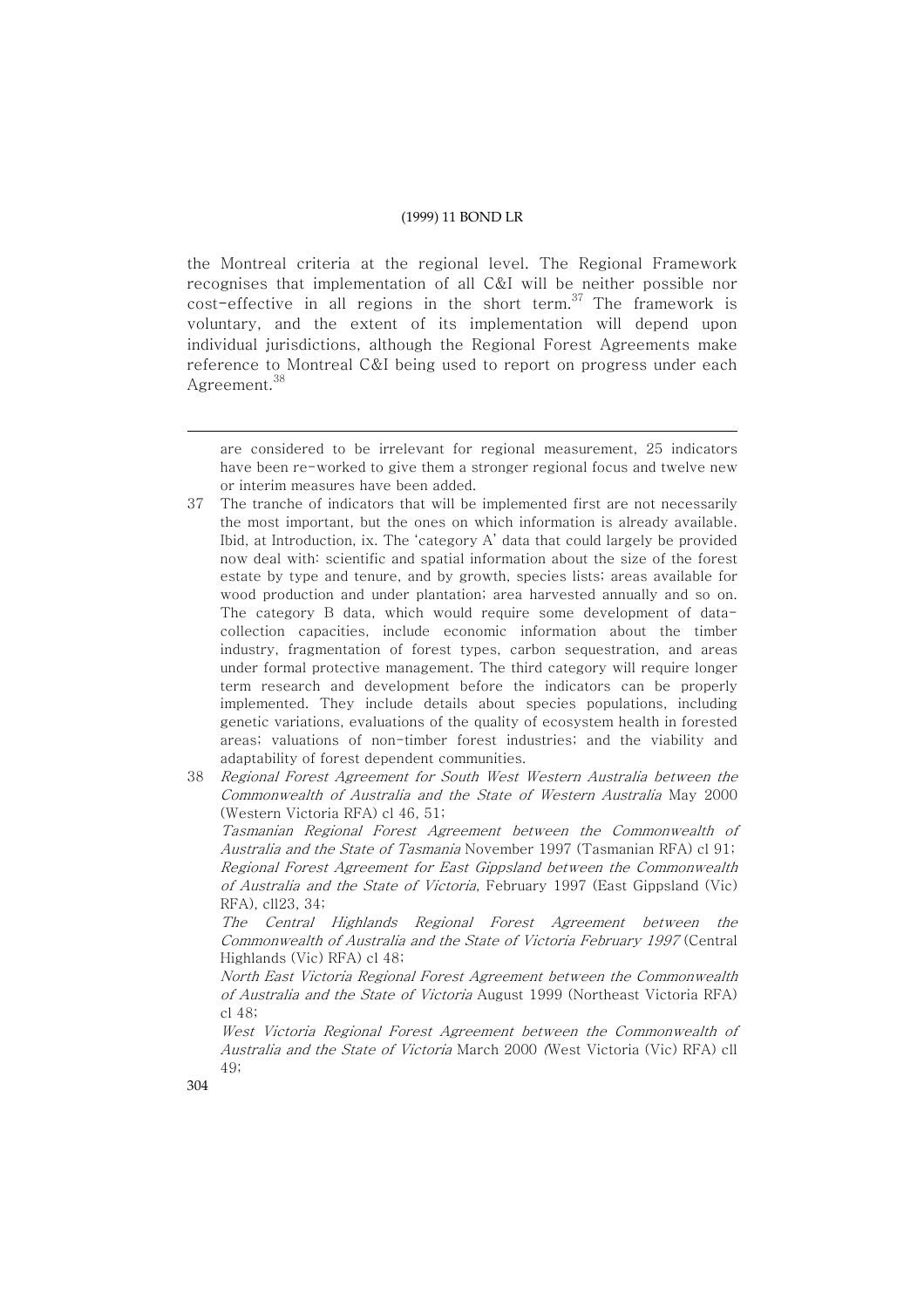#### ESFM in Australian Forests Policy

Management of natural resources, including forests, rests primarily with the Australian States and Territories. The Commonwealth assumed limited oversight of forestry decisions in the mid-1970s, when it became apparent that the desire of individual states to obtain export income from woodchips was producing a sell-off of woodchips at too low a price. The Federal Government imposed permit requirements on woodchip exports relating to the minimum price at which chips should be sold, and obliging companies to investigate the establishment of processing plants in Australia.<sup>39</sup> The basis of this early intervention was the Commonwealth' s Constitutional power over trade and commerce and over Commonwealth instrumentalities, but increasingly broad interpretations of the Constitution have given the Commonwealth a broad platform of powers upon which to intervene in resource management issues. <sup>40</sup> Measures that give effect to Australia' s international obligations will generally be upheld as valid under the external affairs power, even if they require the Commonwealth to legislate for environmental protection – a subject not mentioned explicitly in s51 of the Constitution. 41

Gippsland Regional Forest Agreement between the Commonwealth of Australia and the State of Victoria March 2000 (Gippsland (Vic) RFA) cll 49; Regional Forest Agreement for Eden between the Commonwealth of Australia and the State of New South Wales August 1999 (Eden (NSW) RFA) cl47, 52;

Regional Forest Agreement for North East New South Wales (Upper North East and Lower North East Regions) between the Commonwealth of Australia and the State of New South Wales March 2000 (Northeast (NSW) RFA) cl 49, 53.

- 39 Dargavel 1995, above n1, at 90, 93.Export permit conditions required that chips be sold for prices at or above the ruling world market price, taking into account differences in quality and transport costs and that prices be adjusted for inflation periodically.
- 40 Murphyores Inc Pty Ltd <sup>v</sup> Commonwealth (1976) 136 CLR 1, Commonwealth <sup>v</sup> Tasmania (1983) 46 ALR 625. Lane M, 'Regional Forest Agreements: Resolving Resource Conflicts or Managing Resource Politics?' (1999) 37 Australian Geographical Studies 142, at 145.
- 41 Commonwealth <sup>v</sup> Tasmania, above n40; Queensland <sup>v</sup> Commonwealth (1988) 62 ALJR 143.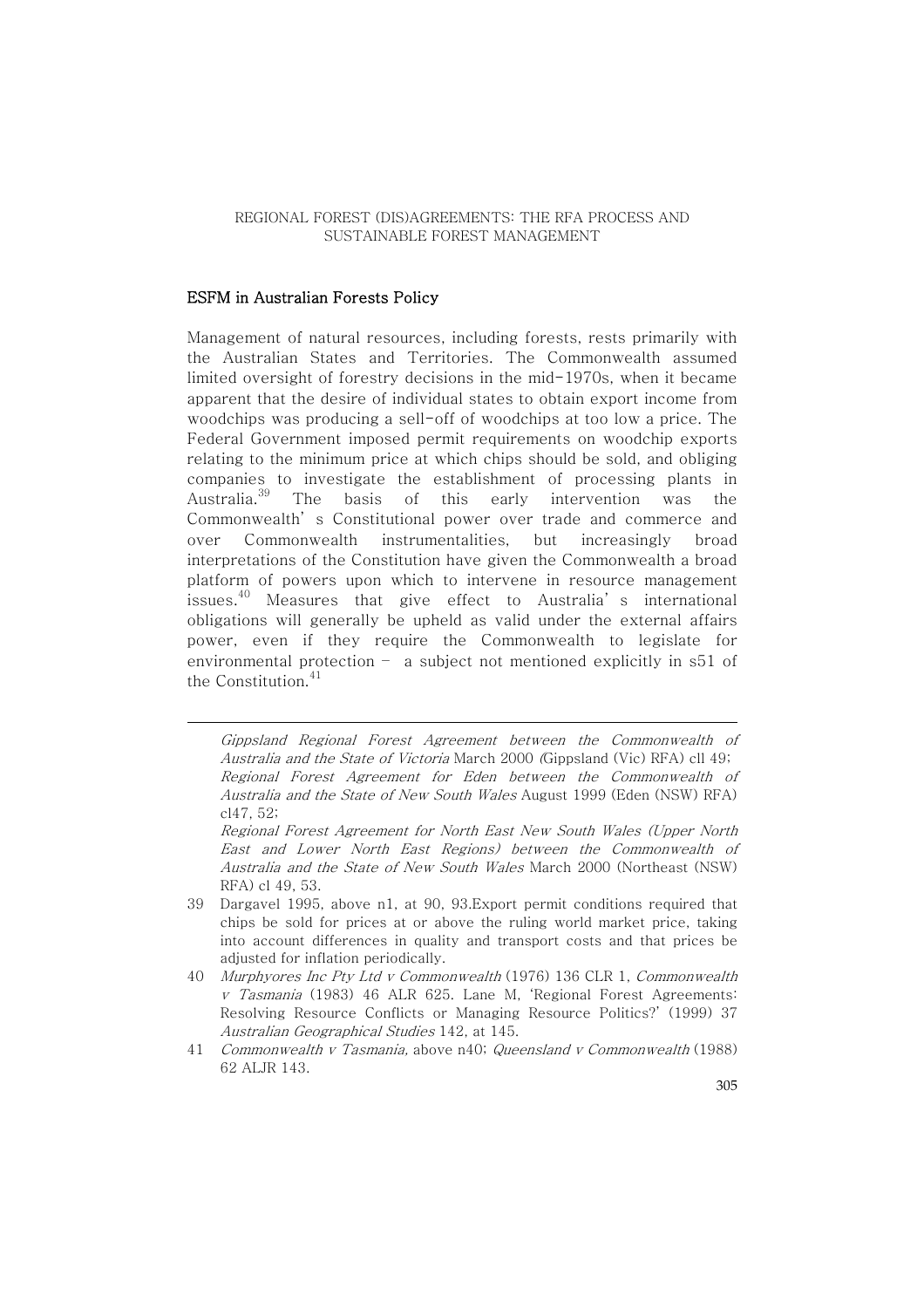Under public pressure to intervene in forest management issues, the Commonwealth used the Export Control Act 1982 (Cth), the Australian Heritage Commission Act 1975 (Cth), the Environment Protection (Impact of Proposals) Act 1974 (Cth) and the World Heritage Properties *Conservation Act* 1983 (Cth) throughout the 1980s.<sup>42</sup> By the end of that decade, however, the government had realised that involvement in natural resource decision-making could have adverse political implications. Consequently, it began to circumscribe its powers of intervention in environmental affairs and search for more cooperative approaches to Commonwealth-State relations over the environment.

In 1992, the Federal Government released three major policy statements regarding natural resource management: the National Strategy for Ecologically Sustainable Development (NSESD), <sup>43</sup> the National Forest Policy Statement (NFPS)<sup>44</sup> and *the Intergovernmental Agreement on Environment* (IGAE).<sup>45</sup> The NSESD identified the following objectives for forest management and use:

- the ecologically sustainable management and utilisation of Australia's forest estate for all forest values
- the maintenance of ecological processes and biodiversity and the optimisation of benefits to the community from all uses, within ecological constraints

<sup>42</sup> See generally Davis B, 'Federal-State Tensions in Australian Environmental Management: The World Heritage Issue' in Walker J (ed) Australian Environmental Policy – Ten Case Studies (1992) Sydney, UNSW Press, 215; Toyne P, The Reluctant Nation (1994) Sydney, ABC Books.

<sup>43</sup> Commonwealth of Australia. National Strategy for Ecologically Sustainable Development (1992) Canberra, AGPS.

<sup>44</sup> Commonwealth of Australia, National Forest Policy Statement: a New Focus for Australia's Forests(1992) Canberra, AGPS. All States and Territories except Tasmania signed the NFPS in1992. Tasmania signed in 1995. <www.rfa.gov.au/rfa/national/nfps/obj>, 28 June 2000.

<sup>45</sup> IGAE, above n18. Ferguson I, 'Changes and Challenges in Trade and Investment: An Australian Perspective', in Bachelard E & Brown A (eds) Preparing for the 21st Century - Proceedings of the 4th Joint Conference of the Institute of Foresters of Australia and the New Zealand Institute of Forestry, 21-24 April 1997, Canberra, Institute of Foresters of Australia, at 23.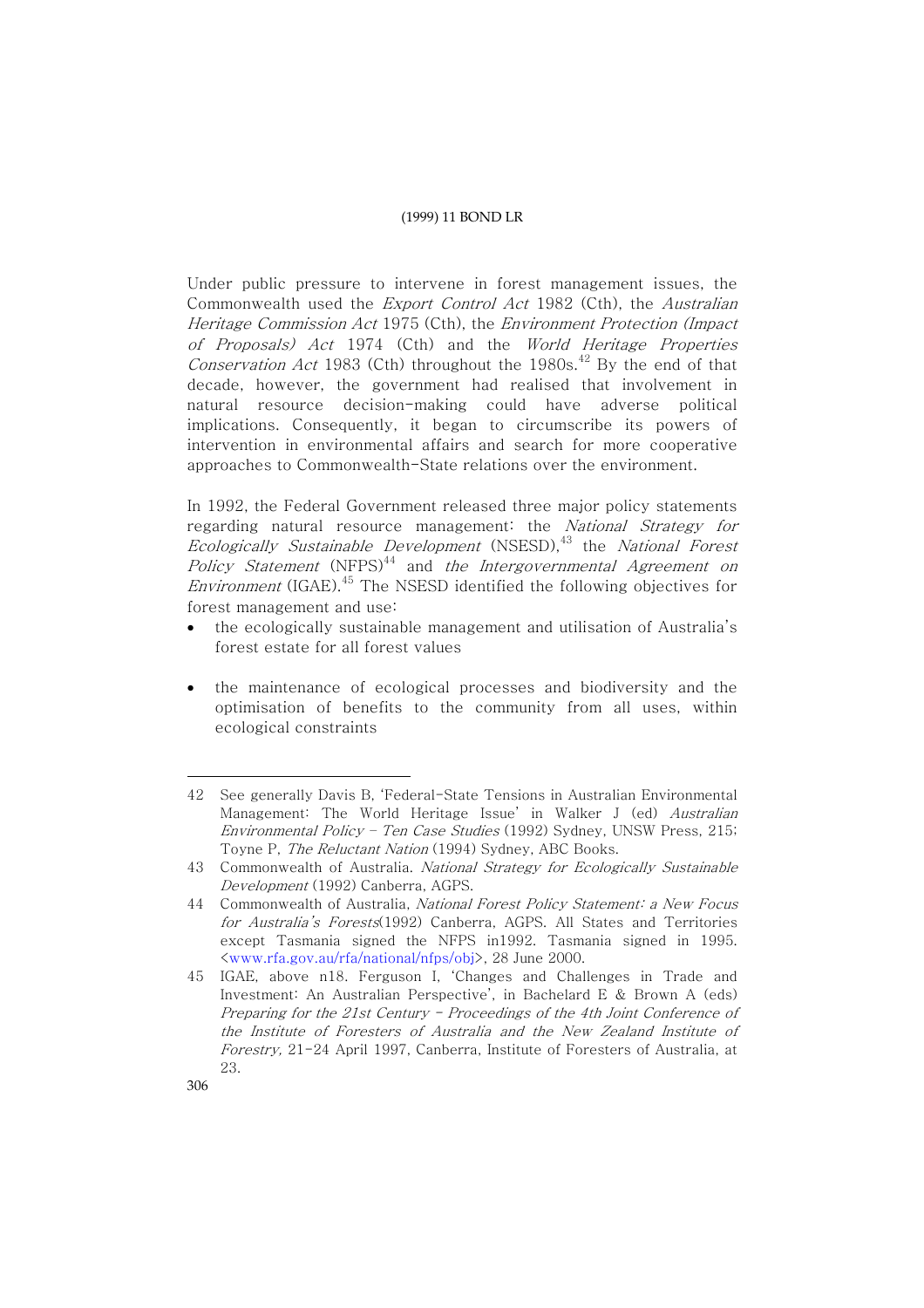• enhancement of the quality of life for successive generations by protecting and enhancing all values from forests and developing an ecologically sustainable and internationally competitive forest products industry. 46

The forestry provisions of the NSESD were derived from the conclusions of the Ecologically Sustainable Development Forestry Working Group<sup>47</sup> and the Forest and Timber Inquiry of the Resource Assessment Commission.<sup>48</sup> The ESD Forestry Working Group recommended *inter alia:* 

- joint assessments by State and Commonwealth governments of oldgrowth forests;
- cooperative arrangements with the Australian Heritage Commission (AHC) to assess the wilderness and estate values of public forests; and
- the development of intergovernmental agreements providing for joint integrated assessment of forest land-use options. $^{49}$

<sup>46</sup> NSESD 1992, above n 43.

<sup>47</sup> The ESD Working Group Process involved a series of roundtable discussions covering a two year period involving 'stakeholders' from a series of industry sectors. The Forest Use working group was the only group in which environmental groups refused to participate. They perceived that it was too biased towards continued high-levels of native forest logging.

<sup>48</sup> The Resource Assessment Commission was established in 1989 to conduct inquiries into contentious resource issues and to provide expert analysis of how best to deal with them. The inquiry into options for the use of Australia's forest and timber resources was the RAC's first. The inquiry received over 500 submissions, as well as thirty consultants' reports, detailed analyses by commission members and thousands of pages of transcript from oral hearings. The Commission advocated a market-based approach to forest management and decision-making. RAC, above n 11.

<sup>49</sup> Ecologically Sustainable Development Working Groups, Final Report -Forest Use (1991) Canberra, AGPS, recommendations 8, 16, 30 and 34. Fowler R, 'The Implications of Resource Security for Environmental Law' in The Challenge of Resource Security, ed by Gardner A, Sydney: Federation Press 1993, 51, at 74.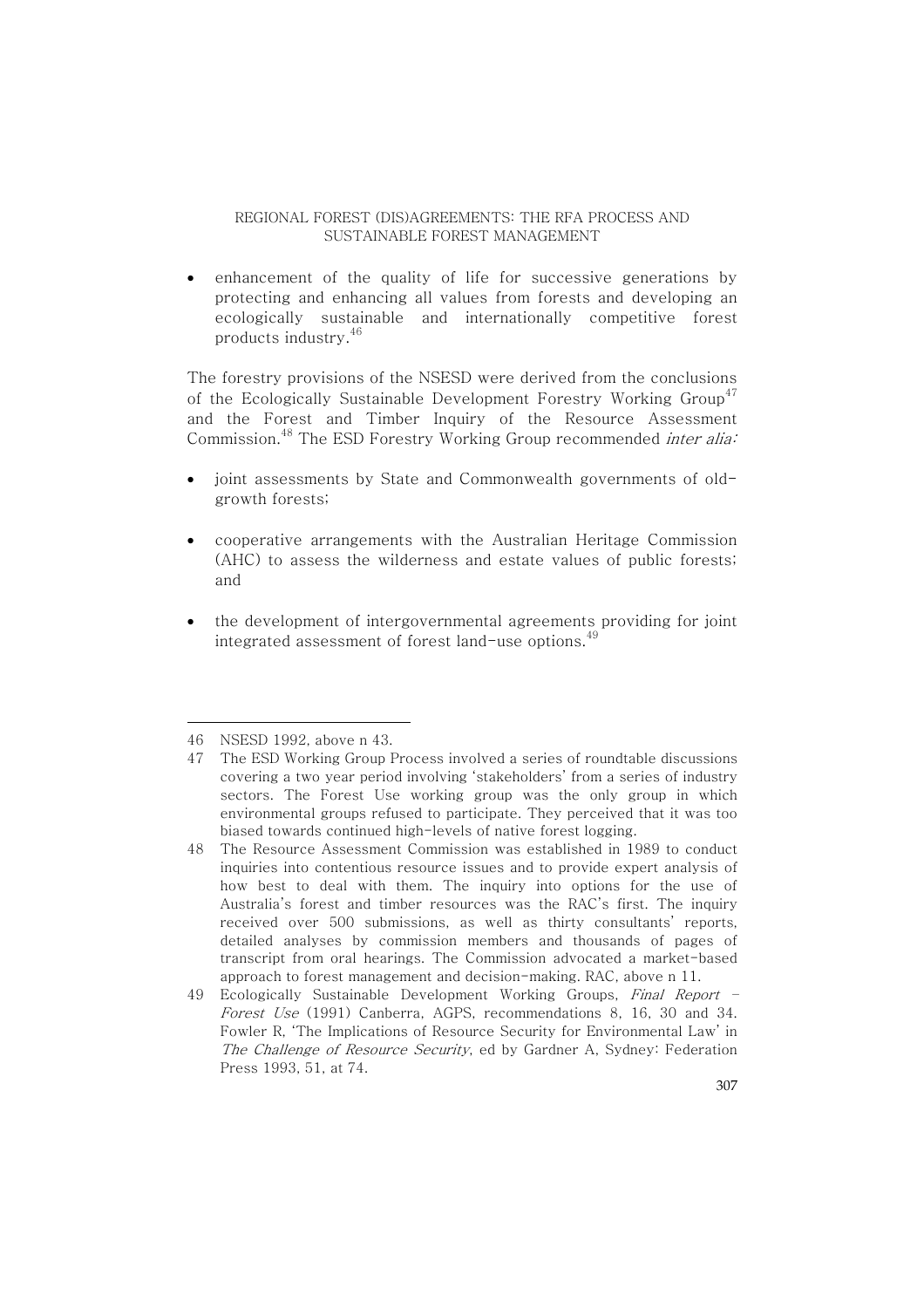The RAC Inquiry also supported integrated regional forest assessment. $^{\rm 50}$ In particular, it endorsed the model of regional assessment undertaken by the AHC and the Western Australian Department of Conservation and Land Management (CALM) in 1990, in respect of the national estate values in the Southern forests of Western Australia. <sup>51</sup> The commitment to regional assessment and accreditation of state processes was fleshed out in the sector-specific NFPS, the overriding objectives of which were the same as those identified in the NSESD. $^{\rm 52}$ 

The NFPS set out principles of ESFM, and identified 11 broad qualitative goals for management of the forest estate. $^{\rm 53}$  It explicitly recognised that

<sup>50</sup> The RAC also made numerous recommendations relating to the establishment of adequate representative reserves, and the protection of wilderness and old growth.

<sup>51</sup> The assessment results and the resulting MOU were signed in 1992. For an excellent analysis of this model, as well as a thorough examination of the first attempt at resource security legislation, see Fowler, above n 49.

<sup>52</sup> NFPS, above n 44.

<sup>53</sup> 'National Forest Policy Statement National Goals', NFPS above n 44, <www.rfa.gov.au/nfa/national/nfps/goals>, 28 June 2000. Conservation - maintaining extensive, permanent native forest estate, managed in an ecologically sustainable manner to conserve full range of forest values for present and future generations; Wood production and industry development - development of an internationally competitive and ecologically sustainable wood products industry based on value-adding opportunities and efficient use of resources; Integrated and coordinated decision-making and management - reducing duplication and fragmentation between and within levels of government; Private native forests - ensuring that private forests are managed according to ESFM principles to complement crown timber reserves; Plantations - expanding plantations for economic development and replanting degraded agricultural land for environment, watch catchment and aesthetic benefits;

Water supply and catchment management  $-$  ensuring water quality by protecting water catchments

Tourism and other economic and social opportunities - managing forests for multiple uses, including tourism, recreation and non-wood forest products;

Employment, workforce, education and training - expanding the employment opportunities and skills base of forest industry employees;

Public awareness, education and involvement - promote awareness of ESFM and provide opportunities for public participation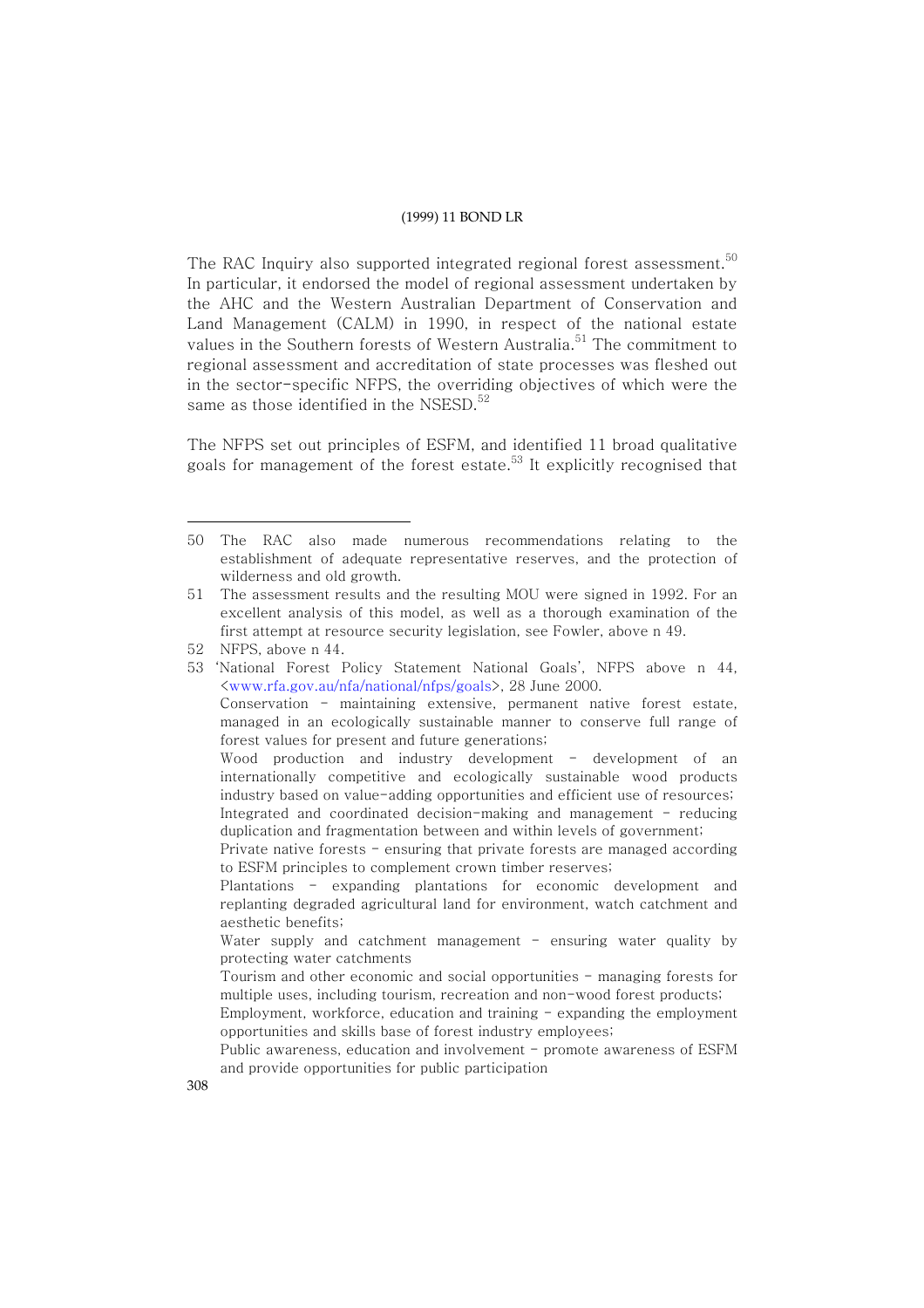commercial uses of forests based on ecologically sustainable practices were appropriate and desirable activities, that there should be a sound scientific basis for sustainable forest management and efficient resource use; and that complementary multiple-use management of forests was needed.<sup>54</sup> It acknowledged that forest conservation should realize the economic, scientific, cultural and social benefits derived from the retention of intact forest systems; satisfy the duty of intergenerational equity in natural capital; and recognize the intrinsic values of forests and their biodiversity. <sup>55</sup> The NFPS established the framework for comprehensive regional assessment (CRA) of Australian forests  $-$  a joint planning exercise involving Federal, State, and stakeholder representatives. The NFPS foreshadowed that each CRA would result in the formulation of a Regional Forest Agreement (RFA). The RFA was to specify the use and management of each forest area for the next 20 years and formalise the Commonwealth' s accreditation of State management processes and practices. 56

The IGAE was a broad statement of the future balancing of Commonwealth-State powers and responsibility over environmental matters. It identified the ' interests' and ' responsibilities' of each level of government, carefully limiting the Commonwealth' s involvement in environmental and natural resource management to those issues that involve international commitments, national estate values and transborder problems. Taken together, the IGAE and the NFPS make clear that despite Constitutional interpretations that gave the Commonwealth wide powers to intervene, primary responsibility for ESFM still rests with each state. The regional forest agreement process was to provide the chief mechanism by which the Commonwealth was to ' extract' itself from oversight of forest management.

Research and development - coordinating research to expand and integrate knowledge about native forests, plantations, forest management, conservation and forest product development International responsibilities - ensuring that Australia fulfils its international obligations. The NFPS contains no quantitative goals. 54 Ibid, at Part 4 Specific Objectives and Policies.

<sup>55</sup> Ibid, at 74.

<sup>56</sup> Ibid, 'Intergovernmental Arrangements'; See also IGAE, above n 18, Second Schedule, cll 4 and 8; Fowler, above n 49, at 80-83.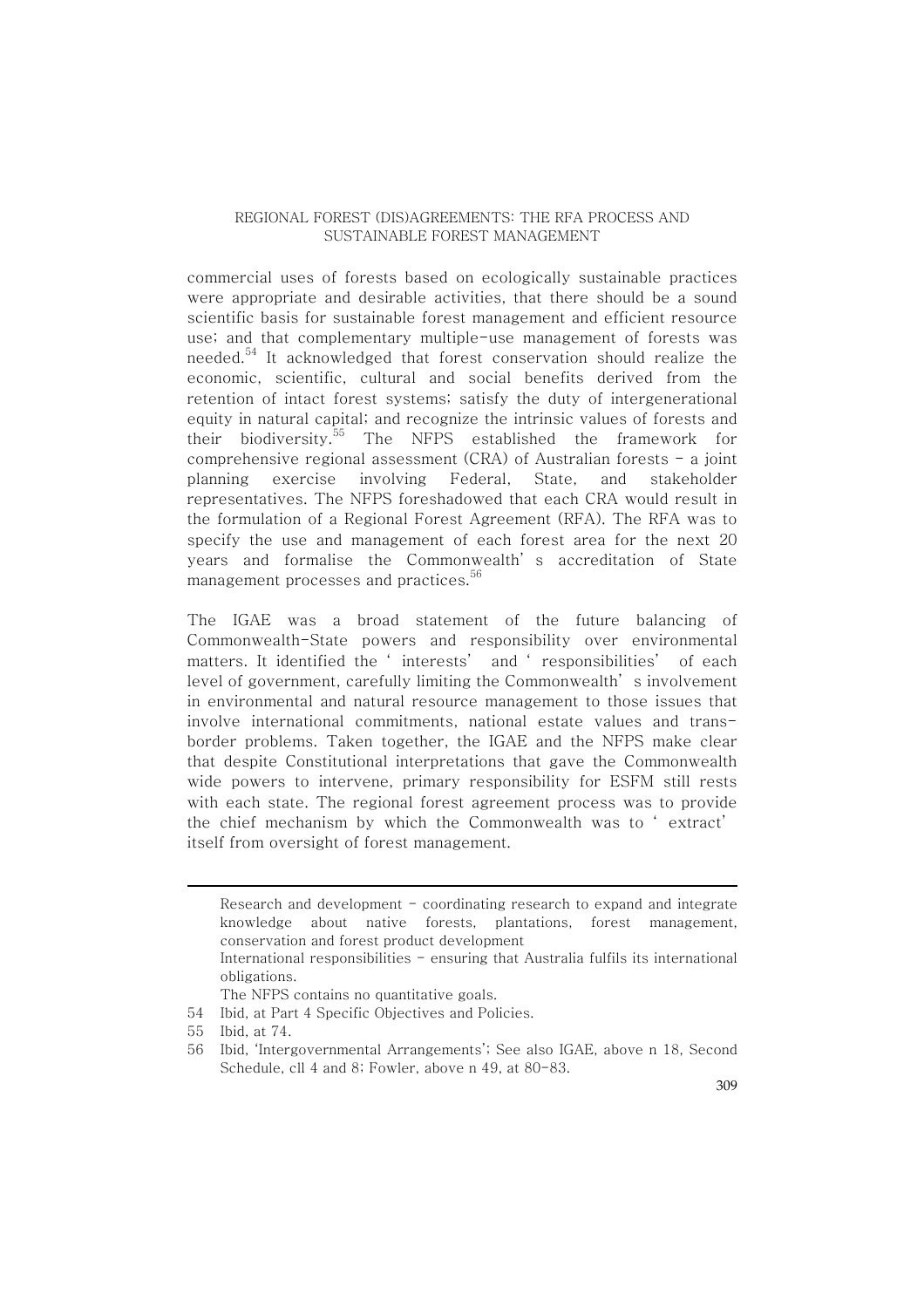While these major policy initiatives were all in place by the end of 1992, implementation of the NFPS did not begin in earnest until 1995. <sup>57</sup> Over the past five years, however, the major timber production areas have undergone comprehensive regional assessment, and eight regional forest agreements have been concluded. The key aspects of these processes and their outcomes are examined in the next section.

<sup>57</sup> The RFA process was roused from its policy slumber after what is now regarded as a 'defining moment' in national forest policy. Action was triggered by the Federal Government's 1994 approval of increases in woodchip exports, against the advice of its own Environment Minister. The decision was challenged and the Federal Court held that the Minister failed to observe Commonwealth environmental impact assessment requirements in reaching his decision. Lane above n 40, at 147. The Federal Court decision, and the obvious division within Federal Cabinet over the announcement of temporary reservations in key areas provoked a timber worker blockade of Parliament House and national protests by environmentalists. The intensity of public outcry on both sides and the electoral liability it represented made clear to the Federal Government that a de-politicised mechanism for resolving such forest management decisions was urgently required. Tasmanian Conservation Trust <sup>v</sup> Minister for Resources; See also McDonald J & Munchenberg S, 'Public Interest Environmental Litigation - Chipping Away at Procedural Obstacles' (1995) 12 Environmental and Planning Law Journal 140.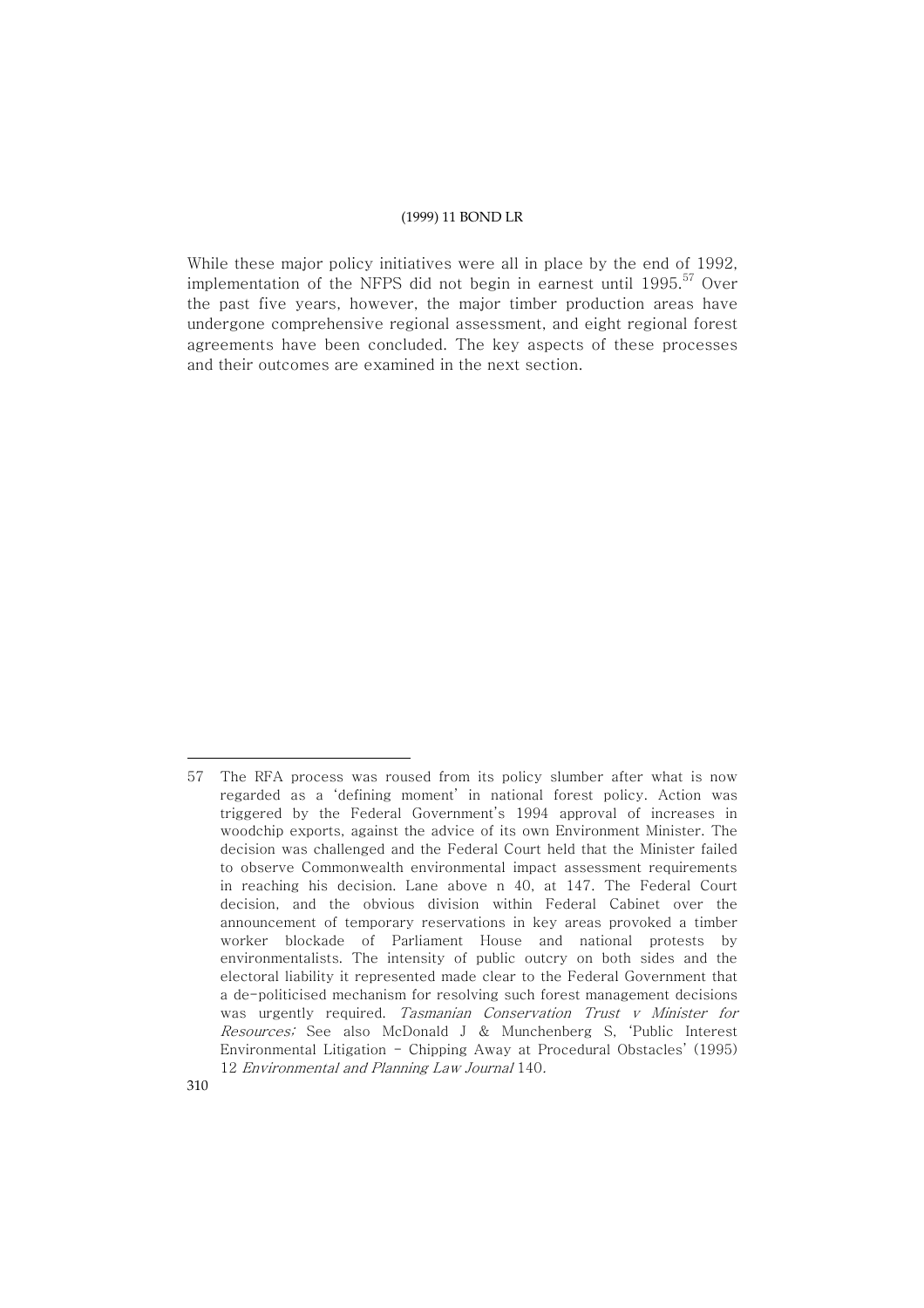## The Regional Forest Agreement Process

#### Comprehensive Regional Assessment

The focus on regional assessment of forest management that underpinned the National Forest Policy Statement recognised the differing ecological, social and economic needs of forested areas within Australia. The task of selecting and delineating appropriate regions for assessment was complicated by the range of biogeographical difference within some areas, such as Tasmania; the political boundaries between discrete biogeographical regions, such as East Gippsland in Victoria and South-East NSW; and the overlap of several regions arising from high pulpwood demand from large mills.<sup>58</sup> Eleven regions were eventually identified: Tasmania, South-West Western Australia, South East Queensland, five regions in Victoria (East Gippsland, Gippsland, the Central Highlands, West Victoria and Northeast Victoria) and three regions in New South Wales (North East New South Wales, Eden, and South East New South Wales).

The first phase of the RFA involved the preparation of a scoping agreement between the relevant state government and the Federal Government, recording the parameters of the assessment process, including the geographical scope and potential range of management issues to be considered. A comprehensive regional assessment (CRA) was then undertaken, led by the relevant state government. The CRA identified the economic, social, environmental, and heritage values of the forests.<sup>59</sup> The data requirements for the social and economic assessment included information on current forest resources and resource utilisation; the potential for plantation development; the structure, productivity and markets for the existing wood products industry; the potential value of alternative forest uses, including tourism, mining, alternative wood products and water catchment; current and past trends in economic and social conditions in each region; and the contribution of forest use to

<sup>58</sup> Dargavel 1998, above n 2, at 27.

<sup>59</sup> The Commonwealth Position on Regional Forest Agreement, above n 14; Australian Heritage Commission, 'Regional Forest Agreements: Update', in (1997) 17:1 Heritage News, 13.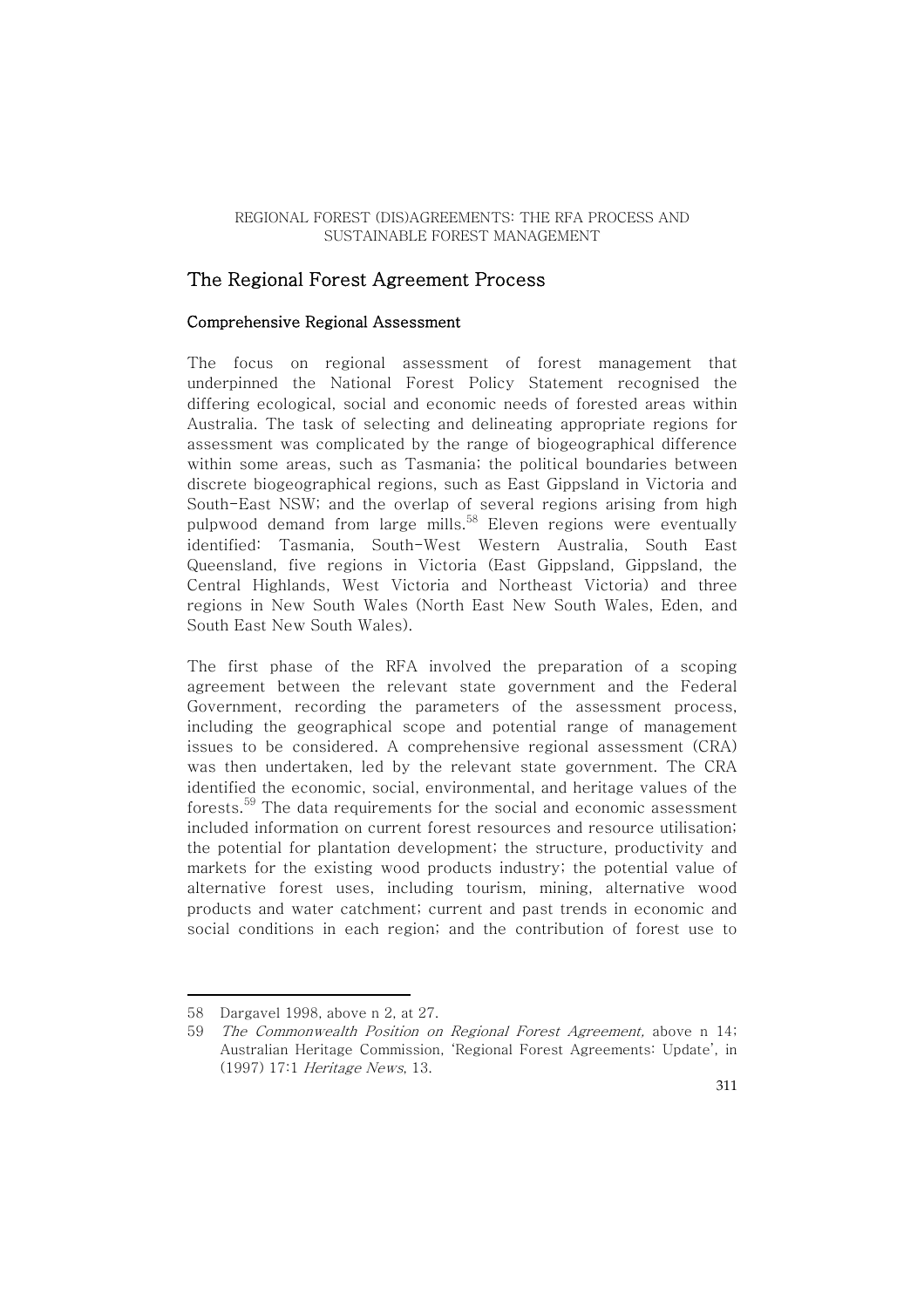State and national economic and social conditions (including GDP, trade and community attitudes). 60

The availability and quality of data for these criteria as well as the environmental, cultural and heritage values was highly variable among the regions, but generally poor. The Australian Montreal Implementation Group' s first assessment of Australia' s reporting capabilities under the Montreal Process criteria, published in 1997, showed that agencies were able to report well on certain indicators, especially those relating to timber production and value.<sup>61</sup> It revealed large gaps, however, in Australia' s data collection on forest health and non-timber uses. When analysing the success of RFAs in achieving an appropriate balance between commercial and non-commercial uses of forests, it is particularly noteworthy that virtually no information existed about the valuation of forest uses other than timber extraction. By the time the MIG report was published, the RFAs for East Gippsland and Tasmania had been completed.

Comprehensive regional assessment also involved a review of the forest management systems in each region, distilling guiding principles from the International Organisation for Standardisation' s ISO 14000 Environmental Management System standard, the NFPS and the Montreal Criteria. $^{62}$  The nature of the CRA assessment process is 'system-' or

<www.dpie.gov.au.dpie/conference/asfma/speeches/press.html>, 12 November 1998. The seven principles are:

- maintain the full suite of forest values for present and future generations
- maintain and enhance long-term multiple socio-economic benefits to meet the needs of society;
- protect and maintain biodiversity
- maintain the productive capacity and sustainability of forest ecosystems;
- maintain forest ecosystem health and vitality;

<sup>60</sup> The Commonwealth Position on Regional Forest Agreement, above n 14, at 16.

<sup>61</sup> Commonwealth of Australia Montreal Implementation Group, Montreal Process First Approximation Report – Australia (1997), Canberra, Commonwealth of Australia. The MIG consists of State and Commonwealth forestry officers, a representative from the Forest and Wood Products Research and Development Corporation and a private forest grower.

<sup>62</sup> Press T, 'The RFA process and ecologically sustainable forest management', Assessing Sustainable Forest Management in Australia, Conference Proceedings,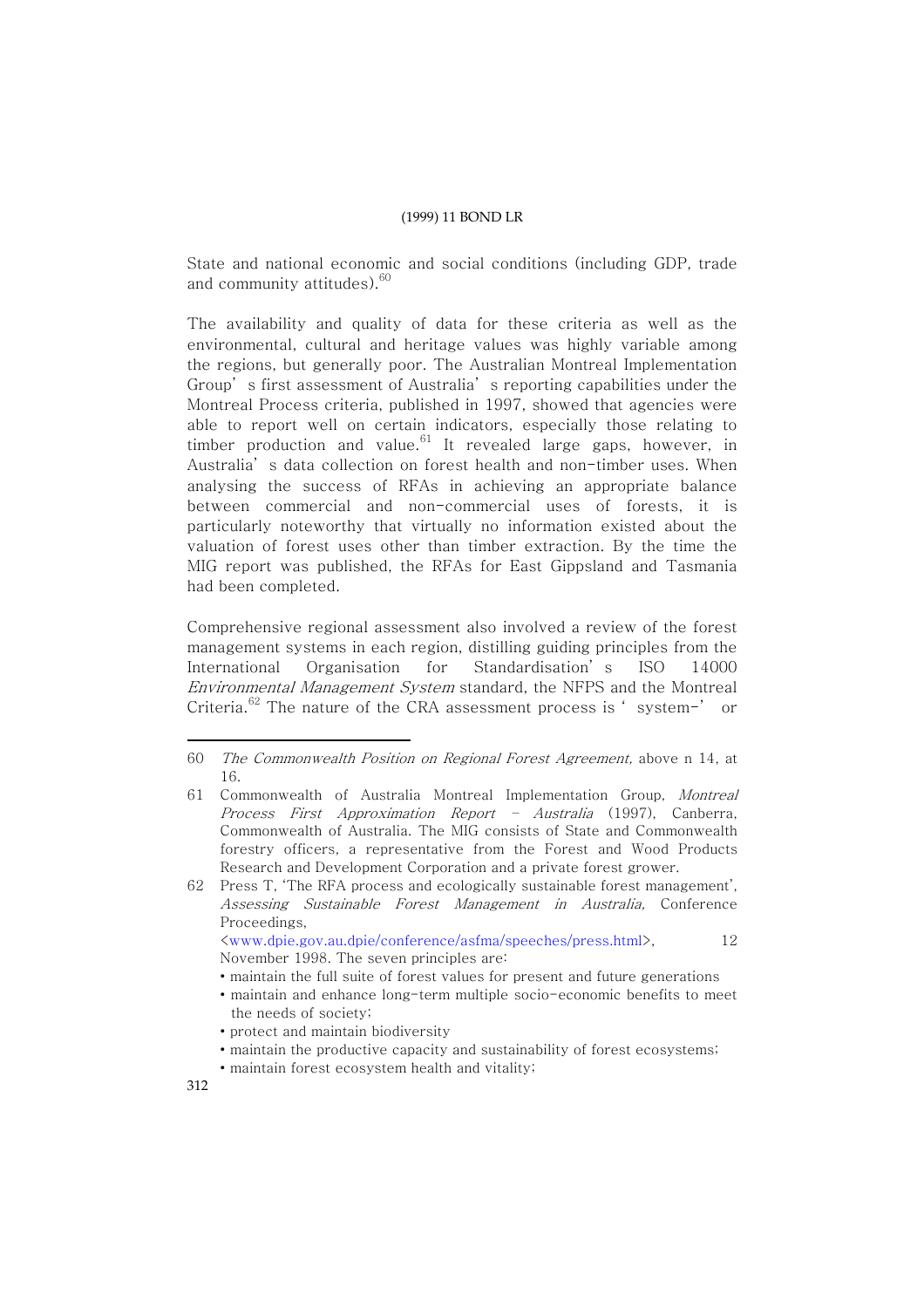' process-' based, rather than ' performance-based' . The system of forest management was assessed, but the ' on-ground' performance forest management practices and their conservation or economic outcomes did not form part of the assessment process.' 63 CRAs generated a large volume of reports on each of the issues identified in the scoping agreement. This material has been too wieldy for public consumption, so the key options for each region were collated and set out in a public discussion and options paper. It is this discussion paper that has formed the basis of the final RFA negotiations in each region.

#### The Comprehensive Adequate and Representative (CAR) Reserve System

A major function of the CRA is the identification of areas to be protected under the Comprehensive, Adequate and Representative (CAR) reserve system, $^{64}$  using criteria developed cooperatively by Federal and State governments, known as the JANIS criteria.<sup>65</sup> The CAR system recognises that existing reserves are fragmented and small, so the JANIS criteria for designation aim to reserve 15% of the pre-1750 forest ecosystems. This

• utilize the precautionary principle for preventing environmental harm.

<sup>•</sup> protect soil and water resources;

<sup>•</sup> maintain forest contribution to global carbon cycles;

<sup>•</sup> maintain natural and cultural heritage values;

See also Davey S et al, 'Assessment of Ecologically Sustainable Forest Management for Regional Forest Agreements' in Bachelard & Brown, above n 45, at 235. The review of the assessments for East Gippsland and Tasmania found that management planning processes were good, but that there were deficiencies in monitoring, auditing and review processes. Ibid, at 241.

<sup>63</sup> Hoare J, 'Ecologically Sustainable Forest Management Assessments being Undertaken in the Regional Forest Agreement (RFA) Process', Assessing Sustainable Forest Management in Australia Conference Proceedings, 1996, <www.dpie.gov.au/dpie/conference/c-s/brs.html>, 12 November 1998.

<sup>64</sup> The system would be comprehensive in that it applied to all States and all land tenures, adequate to ensure viable protection, and representative of all forest types.

<sup>65</sup> Report by the Joint Australian and New Zealand Environment and Conservation Council - Ministry of Forestry, Fisheries and Agriculture National Forest Policy Statement Implementation Subcommittee (JANIS), Nationally Agreed Criteria for the Establishment of <sup>a</sup> Comprehensive, Adequate and Representative (CAR) Reserve System for Forests in Australia, <www.rfa.gov.au/rfa/nationa/janis/contents.html>, 28 June 2000.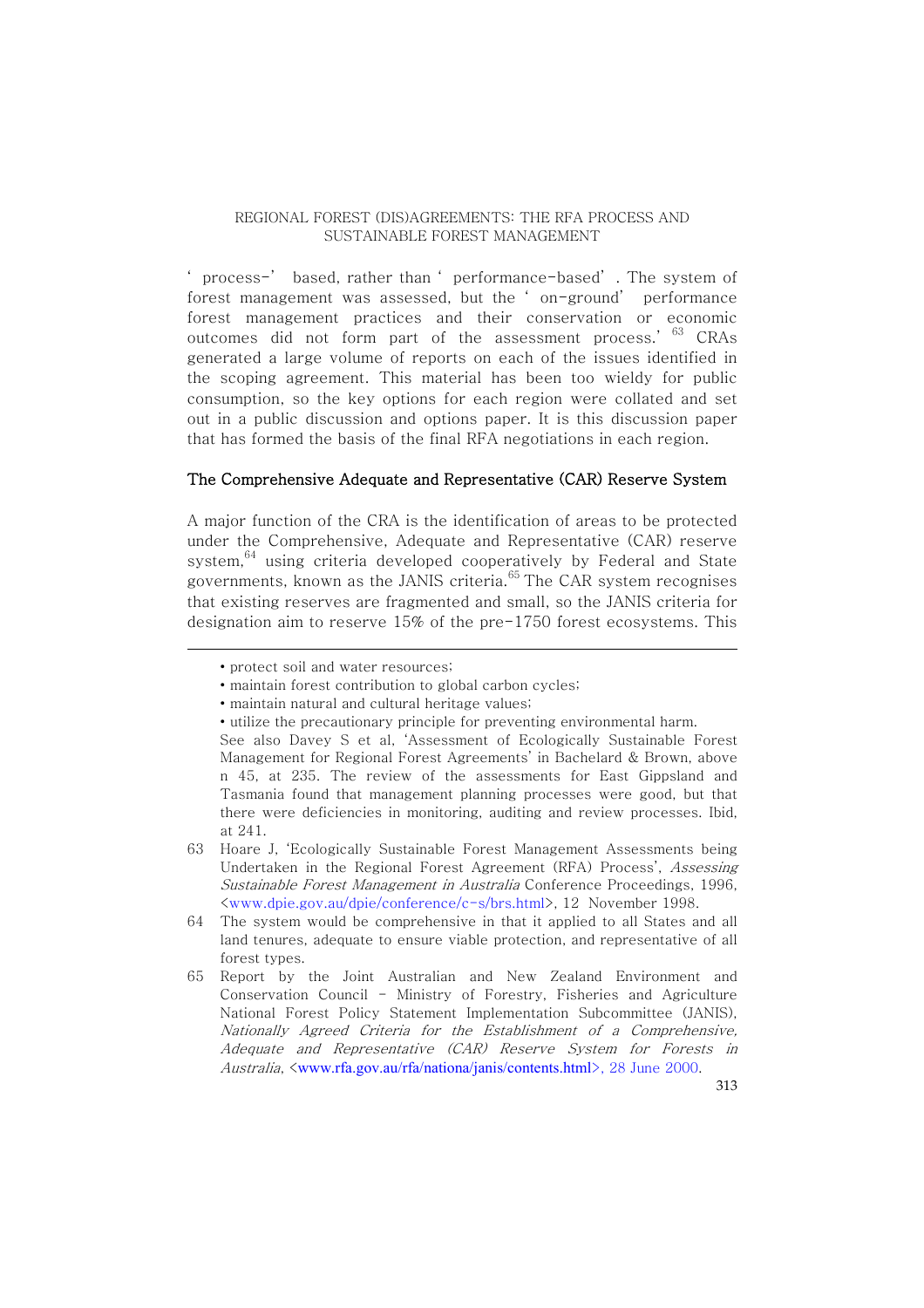includes reservation of 60% of the extant old-growth forest in each Ecological Vegetation Class, and 100% of the old-growth elements that are rare or depleted. The reserve criteria also aim for reservation of 90% (or more if practicable) of wilderness forest areas outside of northern Australia.<sup>66</sup> The 15% objective has been lauded by international conservation groups: the World Wide Fund for Nature notes that only 6% of forest resources are currently protected globally and has suggested an international target of 10% of each of the world' s forest types. While Australia's objective exceeds the international standards, $^{67}$  however, progress towards its achievement has been criticised.<sup>68</sup>

#### The Regional Forest Agreement

The RFA sets out the detail of respective Commonwealth and State obligations. Once an RFA is in place, resource security contracts or formal undertakings will be signed with forestry companies, under which removal of the right to extract timber must be compensated.

<sup>66</sup> JANIS, ibid; NFI, above n 8, at 79-80; Old growth is recognised internationally as the premium reservoir of biological diversity. The NFPS defined old-growth as forest that is ecologically mature and has been subjected to negligible unnatural disturbance such as logging and road building. The JANIS criteria are subtly different  $-$  they define old-growth as 'ecologically mature forest where the effects of disturbances are now negligible.' (NFI, above n 8, at 79). In Australia, 'it is the diversity of the dominant structural features of old growth forest, and their relative stability over time compared to highly disturbed and logged forests, that are essential in supporting critical food and shelter resources and habitat for old growth dependent biota  $\cdots$  It is often on the more productive sites that the greatest diversity of species and assemblages occurs, and where the population densities of many species can reach a maximum.' Norton T & Kirkpatrick J, 'Sustainable Forestry – the urgency to make the myth a reality' in Bradstock et al (eds), Conserving Biodiversity: Threats and Solutions(1995) Surrey, Beatty & Sons, 240, at 243.

<sup>67</sup> In 1992, the Fourth World Congress on National Parks and Protected Areas suggested as a goal that protected areas should cover at least 10% of each biome by 2000. Varangis N, Crossley R & Primo Braga C, Is there <sup>a</sup> commercial case for tropical timber certification, Policy Research Working Paper No 1479, (1995) Washington DC, World Bank, at 14.

<sup>68</sup> See generally World Wide Fund for Nature - International, Forest Protection (1998) Gland, WWF.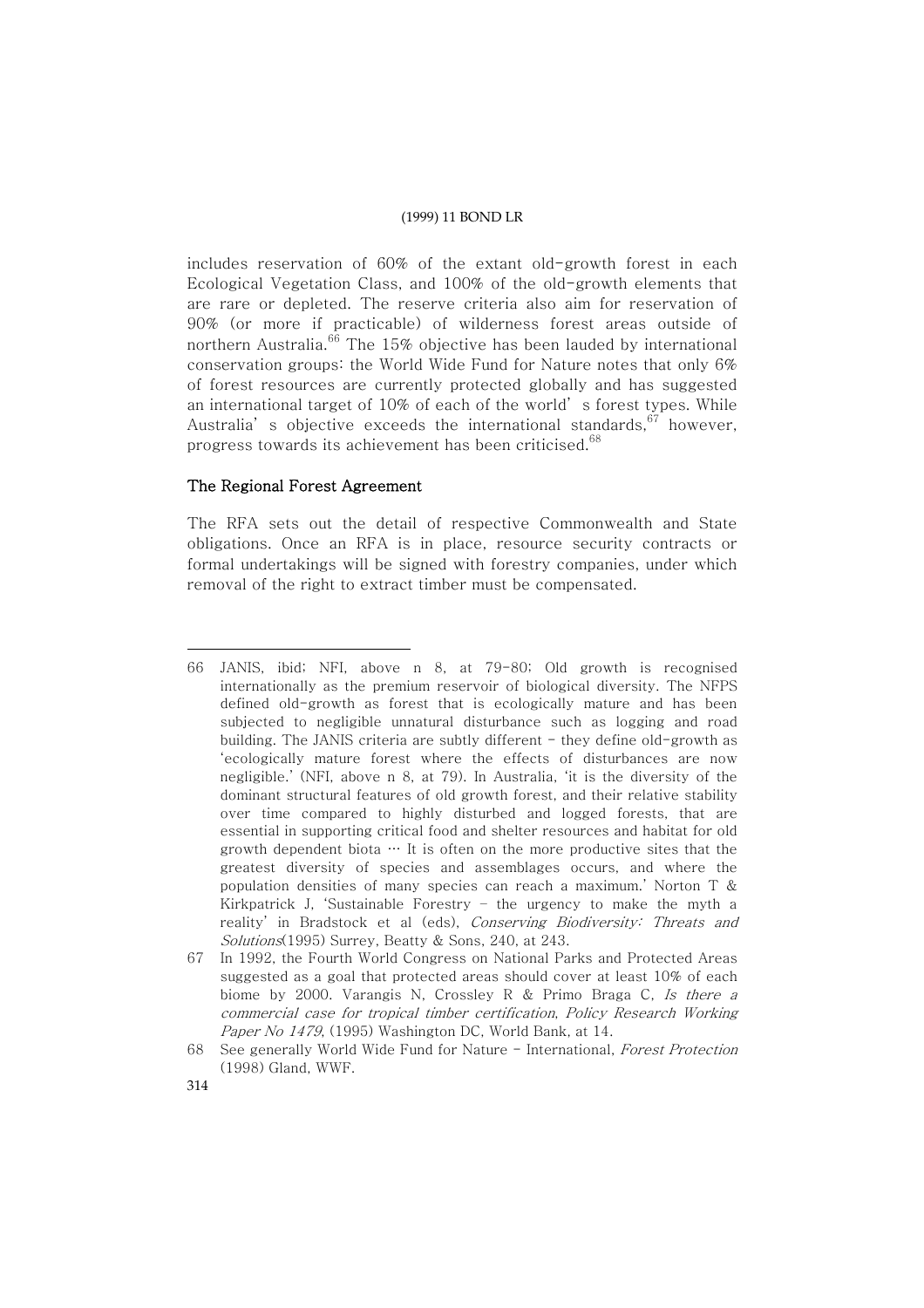With the exception of the first agreement  $-$  the East Gippsland RFA  $$ all RFAs consist of two parts. The first part sets out the overall context and framework of Commonwealth and State commitments, but expressly provides that it is not intended to create legally binding obligations.<sup>69</sup> All of the RFAs entered to date contain statements in this section that the Commonwealth has complied with its obligations under the Australian Heritage Commission, World Heritage and Endangered Species Protection legislation. The second section articulates an intention to create legally binding obligations. $^{70}$  It formally obliges the parties to meet certain of the commitments in the main section: state governments are obliged to implement ESFM forest systems, $^{71}$  and the Commonwealth undertakes to refrain from exercising its environmental legislative powers for the duration of the Agreement (20 years), having  $\degree$  accredited' the relevant state forestry practices and laws. $^{72}$ 

Each RFA also removes export controls on woodchips from RFA regions, limits exports to chips sourced from RFA regions, and establishes a compensation mechanism. Where the right to log is subsequently removed by a Commonwealth government decision, applications for compensation are made to the State government and funded by the

<sup>69</sup> WA cl16, Tasmania cl16, Central Highlands cl16., North East Victoria cl16, West Victoria cl16, Gippsland cl16, Eden c16l, North East NSW cl16. East Gippsland's RFA does not contain an equivalent provision/

<sup>70</sup> WA cl94, Tasmania cl92, Central Highlands cl87, North East Victoria cl85, West Victoria cl93, Gippsland cl93, Eden cl94, North East NSW cl107. East Gippsland's RFA does not contain an equivalent provision/

<sup>71</sup> WA cl94, 96, Tasmania cl93, Central Highlands cl89, North East Victoria cl87, West Victoria cl95, Gippsland cl95, Eden cl96, North East NSW cl109. East Gippsland's RFA does not contain an equivalent provision.

<sup>72</sup> WA cl48, Tasmania cl65, East Gippsland cll32-33, Central Highlands cl 47, North East Victoria cl47, West Victoria cl 48, Gippsland cl 48, Eden cl50, North East NSW cl52. Rather than stating that ESFM is currently practised in NSW, then adding a clause that identifies an opportunity for continual improvement of management practices, as has been done in the Victorian RFAs, the New South Wales Agreements accredit NSW practices as providing for continual improvement. For a discussion of the East Gippsland RFA process, see Forsyth J,. 'Anarchy in the Forests: a Plethora of Rules, an Absence of Enforceability' (1998) 15 Environmental and Planning Law Journal 338, at 340.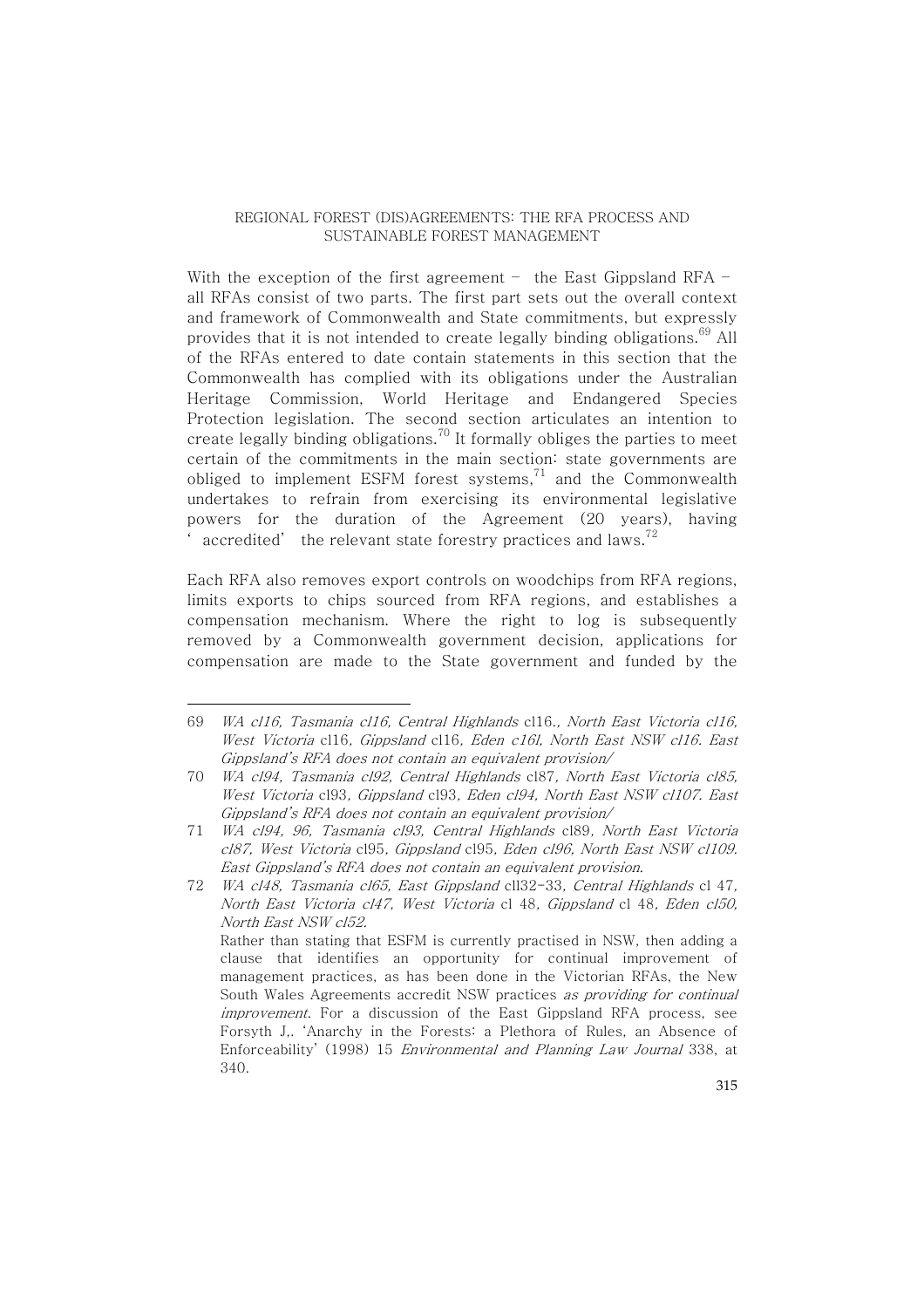Commonwealth.<sup>73</sup> State environmental laws remain applicable, although both parties agree to avoid the enactment of legislation that would undermine the operation of the Agreement.<sup>74</sup> Conclusion of the RFA process also involves significant financial assistance through the forest industry structural adjustment package, jointly funded by the State and Commonwealth governments. $^{75}$  The obligation to fund these schemes is also set out in the part of each RFA intended to create legally binding obligations.

Thus, the provision of resource security involves a positive role by state governments in providing long-term access, and a negative role by the Commonwealth in refraining from exercising its environmental powers. $^{76}$ The Environmental Protection and Biodiversity Conservation Act 1999 (Cth) (the EPBCA), which is expected to commence in July 2000, specifically excludes from Commonwealth environmental impact assessment and endangered species laws, areas that are subject to regional forest agreements or RFA negotiations. $^{77}$  The new legislation

<sup>73</sup> WA cl97, Tasmania cl95, Central Highlands cl90, North East Victoria cl88, West Victoria cl96 , Gippsland cl96, Eden cl97, North East NSW cl110. East Gippsland's RFA does not contain an equivalent provision.

<sup>74</sup> WA cl19, East Gippsland cl7, Central Highlands cl19, North East Victoria cl19, West Victoria cl19, Gippsland cl19, Eden cl19, North East NSW cl19. The Tasmanian RFA contains no equivalent provision.

<sup>75</sup> Details of the industry packages are set out on the RFA web-site: <www.rfa.gov.au> See also Mercer 2000, at 112 and 169. Under the East Gippsland RFA, \$140 million has been committed for job creation. The Gippsland RFA included a \$42.6 million fund from the Commonwealth-State Hardwood Timber Industry Development and Restructuring Program and \$20 million from the State government for siliviculture and plantation initiatives, improved inventorying and tourism development. In Tasmania \$13 million was provided for industry development and \$10 million for infrastructure development projects. A package totalling \$110 million was offered to fund the development of exports and value-adding industries; in Western Australia a \$50 million development package is being offered, with a further 17.5 million for tourism; the Eden RFA involves \$65 million in assistance for the native hardwood industry, including funding for a new recovery sawmill, while the North East NSW RFA came with a \$265 million fund.

<sup>76</sup> Fisher D, 'Resource Security - Overview' (1992) 2 Australian Environmental Law News 48, at 50.

<sup>77</sup> EPBCA ss39-40. The exclusion of RFA activities from the purview of Commonwealth EIA oversight was heavily criticised in the minority reports of the Senate Environment Committee's Inquiry into the *Environmental* Protection and Biodiversity Conservation Bill. See Allison L, 'Minority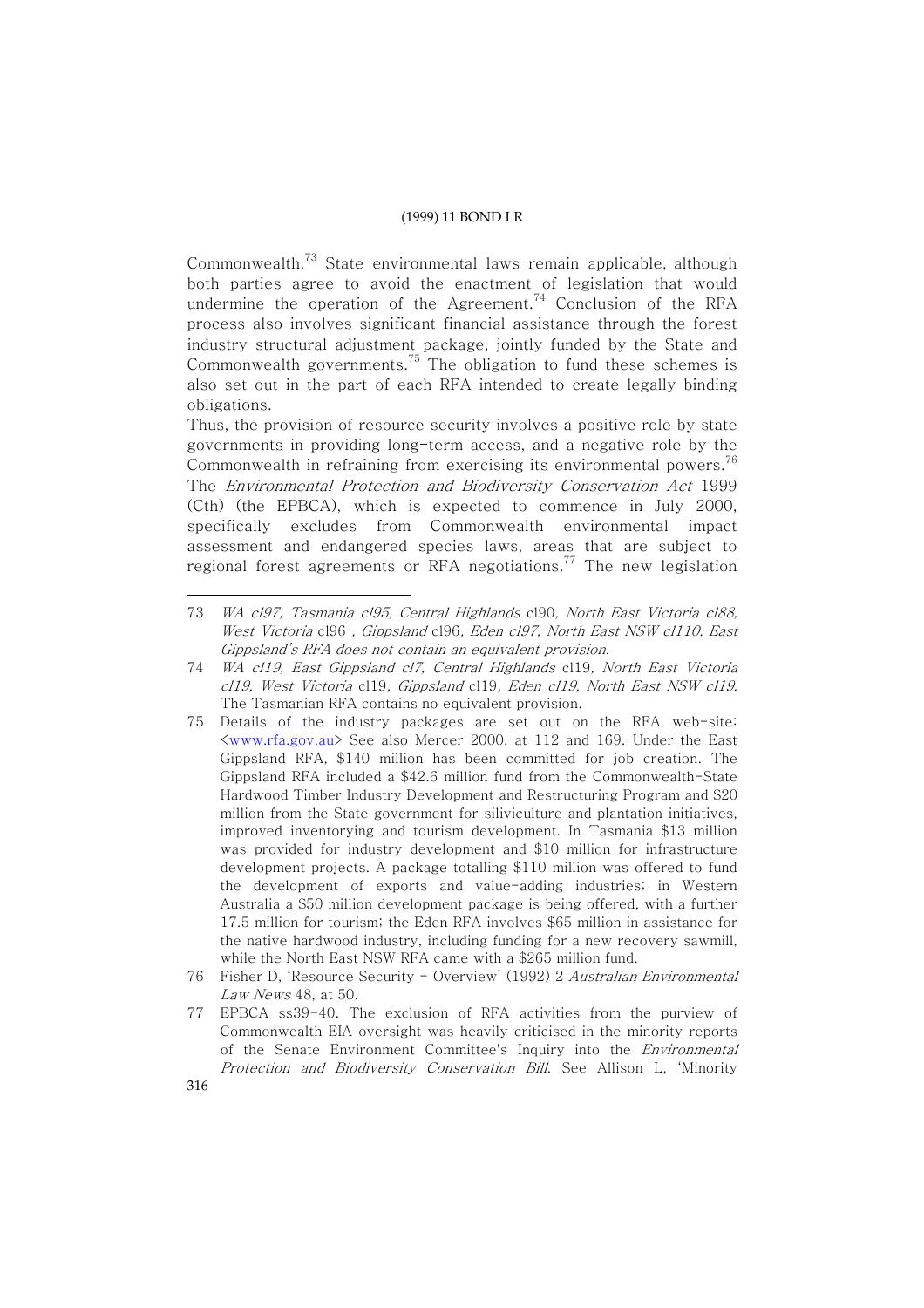complements the terms of the Regional Forest Agreement Bill 1999, which is before Federal Senate at the time of writing. That Bill expressly provides that timber from RFA areas is not subject to export controls (thereby replacing the Export Control (Hardwood Wood Chips) Regulations 1996 (Cth) and the Export Control (Regional Forest Agreements) Regulations 1997 (Cth)), and that RFA forestry operations are not subject to the Australian Heritage Commission Act 1975 or the World Heritage Properties Conservation Act 1983.

There is limited scope for agreements to be amended. As the discussion in Part 3 will show, several CRAs have been criticised because they were based upon inadequate data and the resulting RFAs were negotiated in haste. When a once-off regional assessment forms the basis of 20 year resource security agreements, an application of the precautionary principle militates in favour of some provision for variation of the CAR reserve where new information becomes available. Individual RFAs are subject to five-yearly review, but administrative arrangements make it fairly clear that agreements themselves are unlikely to be altered. The following issues are ' exceptional and unforeseen circumstances' that could be handled through amendments to management plans and practices or other initiatives, short of revising the entire  $\mathrm{RFA}^{.78}$  the discovery that forest use activities would cause a species to become threatened, or more threatened; major decline in species populations or disruption of ecological process; major impacts on the natural

Report by the Australian Democrats', Environment Protection and Biodiversity Conservation Bill 1998 and Environmental Reform (Consequential Provisions) Bill 1998 - Report of the Senate Environment, Communications, Information Technology and the Arts Legislation Committee, Canberra: AGPS, 1999.

78 The Commonwealth Position on Regional Forest Agreements, above n 14, at 10. Bartlett argues that the failure to permit reviews of new scientific information to ensure that conservation objectives are being met, and the failure to mandate the public availability of review results, are two of the major flaws in the proposed legislation. Bartlett T, 'Regional Forest Agreements – a Policy, Legislative and Planning Framework to Achieve Sustainable Forest Management in Australia (1999) 16 EPLJ 328, at 329. This approach would be consistent with the adaptive management principles outlined in Dovers S, 'The rise and fall of the NSESD, or not?', paper presented at the 18th National Environmental Law Association Conference, Sydney 8-10 September 1999.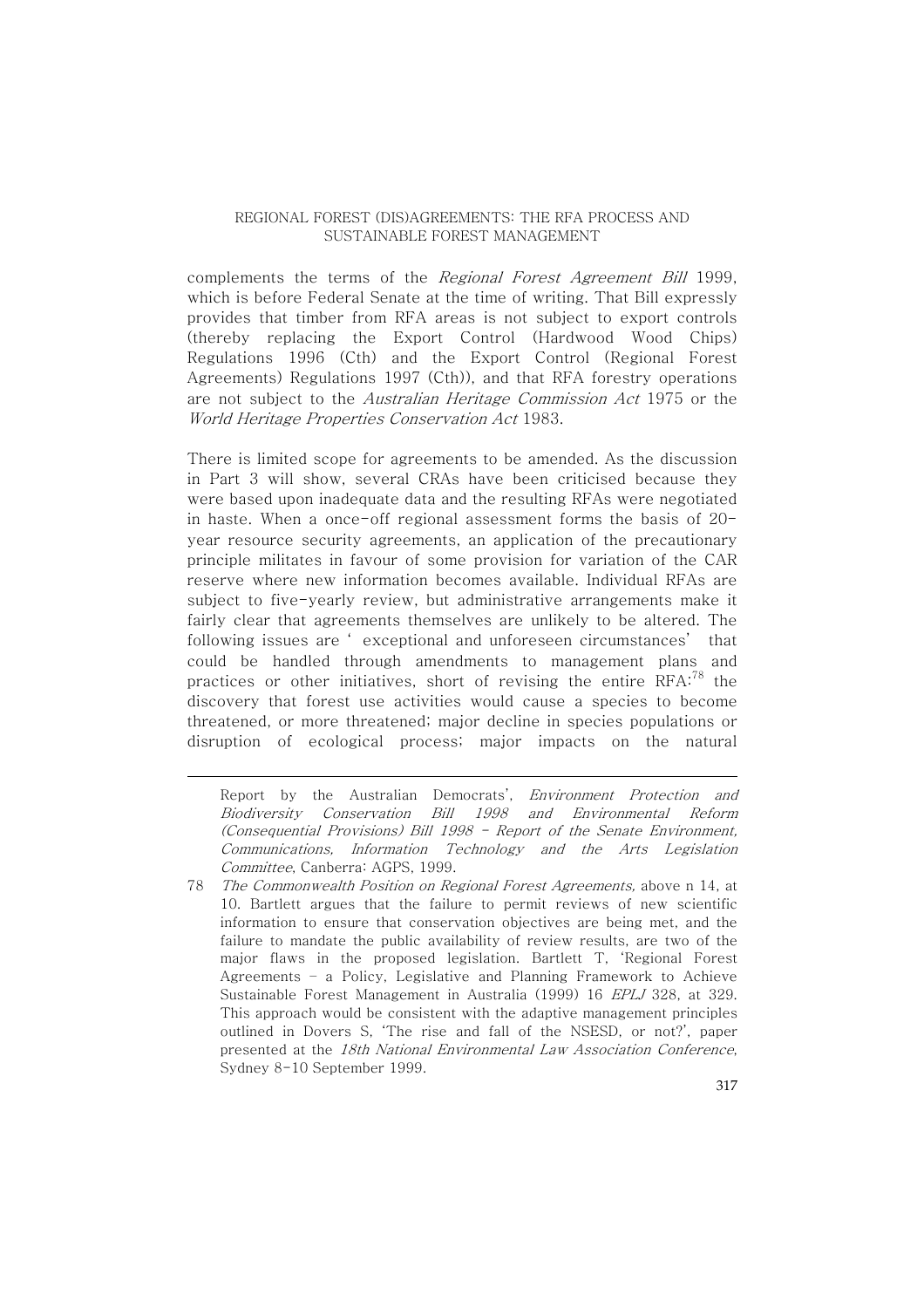environment or heritage estate that was not considered when the agreement was developed, and new information that shows that significant impacts on World Heritage, National Estate or indigenous values were not assessed. The entire RFA should only be reviewed where the Commonwealth proposes to exercise a power that was not previously considered, such as defence; where there has been a material breach of the agreement or a condition thereof; or where it is found that an aspect of an agreement would result in unintended extinguishment or impairment of native title. 79

The extent to which amendments to management plans and practices can accommodate significant additions to the scientific knowledge base remains to be seen. This approach deviates from that contemplated under the earlier unsuccessful resource security proposal, the Forest Conservation and Development Bill 1991 (Cth). That Bill permitted the Commonwealth to intervene to regulate activities under resource security if information came to light that demonstrated a threat to an endangered species, or world heritage or national estate values. <sup>80</sup> The narrower provisions of the RFAs could significantly limit the chances of revisiting poorly designed RFAs that were negotiated with insufficient data. 81

Given these limitations on the ability to amend agreements in the future, the legal enforceability of the regional forest agreements as contractual undertakings is important. Their status is somewhat uncertain. Where a government enters into an agreement that appears on its face to be an

<sup>79</sup> The Commonwealth Position on Regional Forest Agreements, above n 14, at 10. It is worth noting that all agreements specifically provide that they have no impact on any existing or future native title claim.

<sup>80</sup> Forest Conservation and Development Bill 1991 (Cth) Clause 17, discussed in Fowler, above n 49, at 65-66.

<sup>81</sup> Fowler above n 49, at 70-71; Wright P & Triola C, 'East Gippsland Final Countdown' (1996) 24 Habitat, 29; Graham A & Knight R, 'Regional Forest Agreements – Lessons from Tasmania' (1998) 150 Wilderness News, 6, at 7. Graham and Knight suggest that the results and recommendations of over 50 reports and studies commissioned as part of the Tasmanian RFA decisionmaking process were not used because of the pressure to complete the RFA speedily. As a result, the RFA reportedly fails to secure critical habitat for threatened species. The Victorian Minister for Conservation and Land Management described the RFAs in that State as 'set in stone'. Forsyth above n 72, at 348)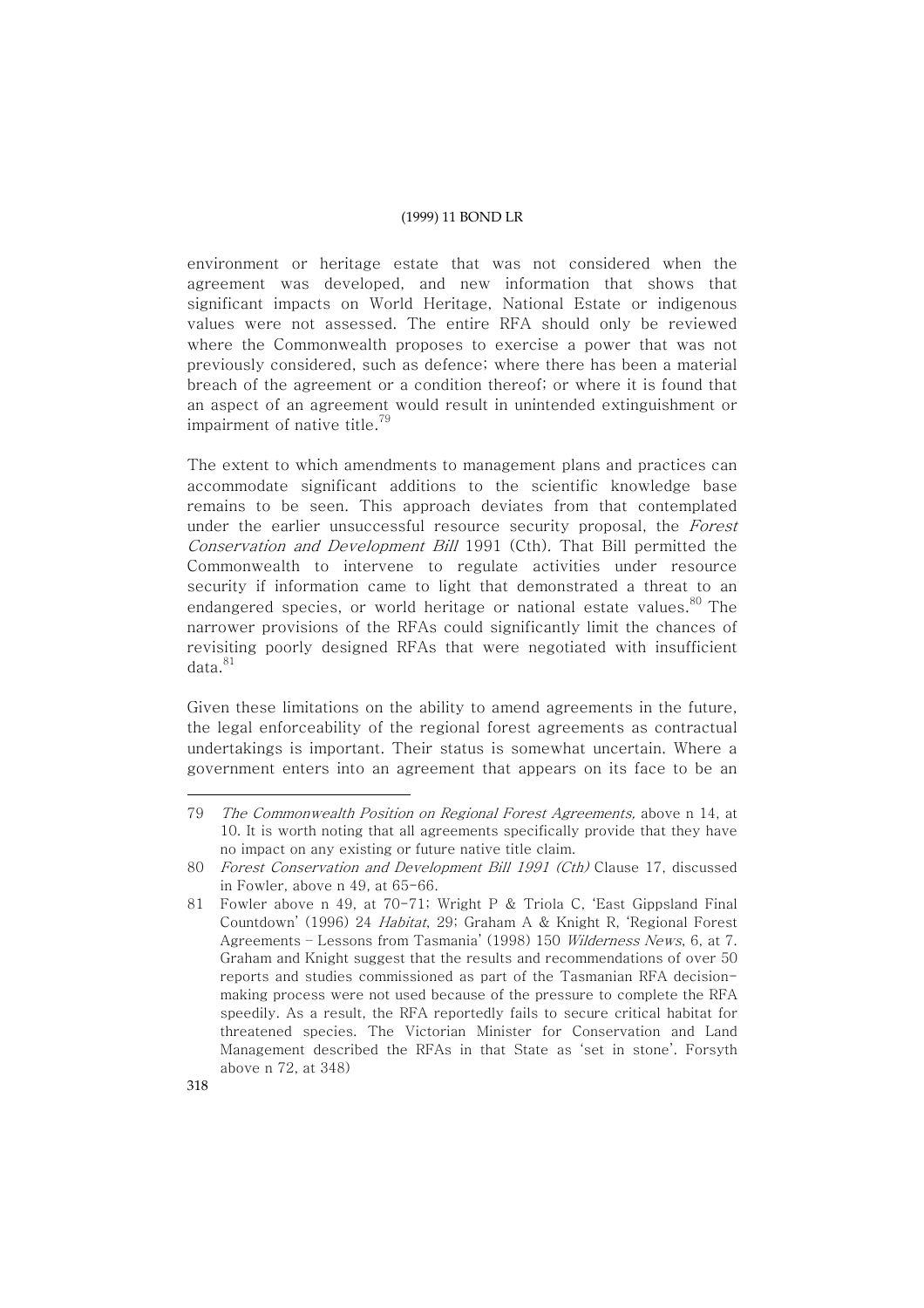essentially political document, demonstration of an intention to create legally binding obligations is the key determinant of whether a legally enforceable contract has been agreed to. This intention is less readily inferred when the Crown is a party to the agreement, $^{\rm 82}$  and more unlikely still when the agreement is between two Crown parties, as is the case here.<sup>83</sup> All RFAs but the first East Gippsland Agreement attempt to overcome this position by including clear statements about their intent in respect of various aspects of the documents. The undertaking contained in all agreements that parties will not use their legislative powers to enact inconsistent legislation in the future is, however, unenforceable. This is because the executive government has no power to fetter the rights of future Parliaments to enact overriding or repealing legislation. $^{84}$ Moreover, the provision is contained in the first part of the RFA documents, which is prefaced by a clear statement that it is not intended to create legally binding obligations. The structure of the RFA arrangement does, however, oblige the Commonwealth to pay compensation should it apply its laws so as to curtail future access to, and exploitation of, forest resources. This unquantifiable obligation is likely to be enforceable, and will serve as a powerful disincentive to future Parliaments considering the adoption of tighter forest conservation measures.

## Evaluation Of The RFA Process

At the time of writing, RFAs had been concluded for nine of the 11 nominated regions. The CRA for Southern New South Wales is still in progress. <sup>85</sup> The Queensland Government announced its RFA proposal in September 1999, but it has not yet been endorsed by the Federal Government, and funding and other undertakings remain uncertain. <sup>86</sup> The

<sup>82</sup> Australian Woollen Mills Pty Ltd v Commonwealth(1954) 92 CLR 424; Administration of the Territory of Papua New Guinea <sup>v</sup> Leahy (1961) 105 CLR 6.

<sup>83</sup> South Australia <sup>v</sup> Commonwealth (1962) 108 CLR 130.

<sup>84</sup> Ansett Transport Industries(Operations) Pty Ltd <sup>v</sup> Commonwealth (1977) xxx CLR.

<sup>85</sup> The Options Paper for the Southern Forests RFA was released for public comment in January 2000.

<sup>319</sup> 86 The Agreement will phase out old growth logging on public forest estate and in wilderness forests and will immediately double the conservation estate in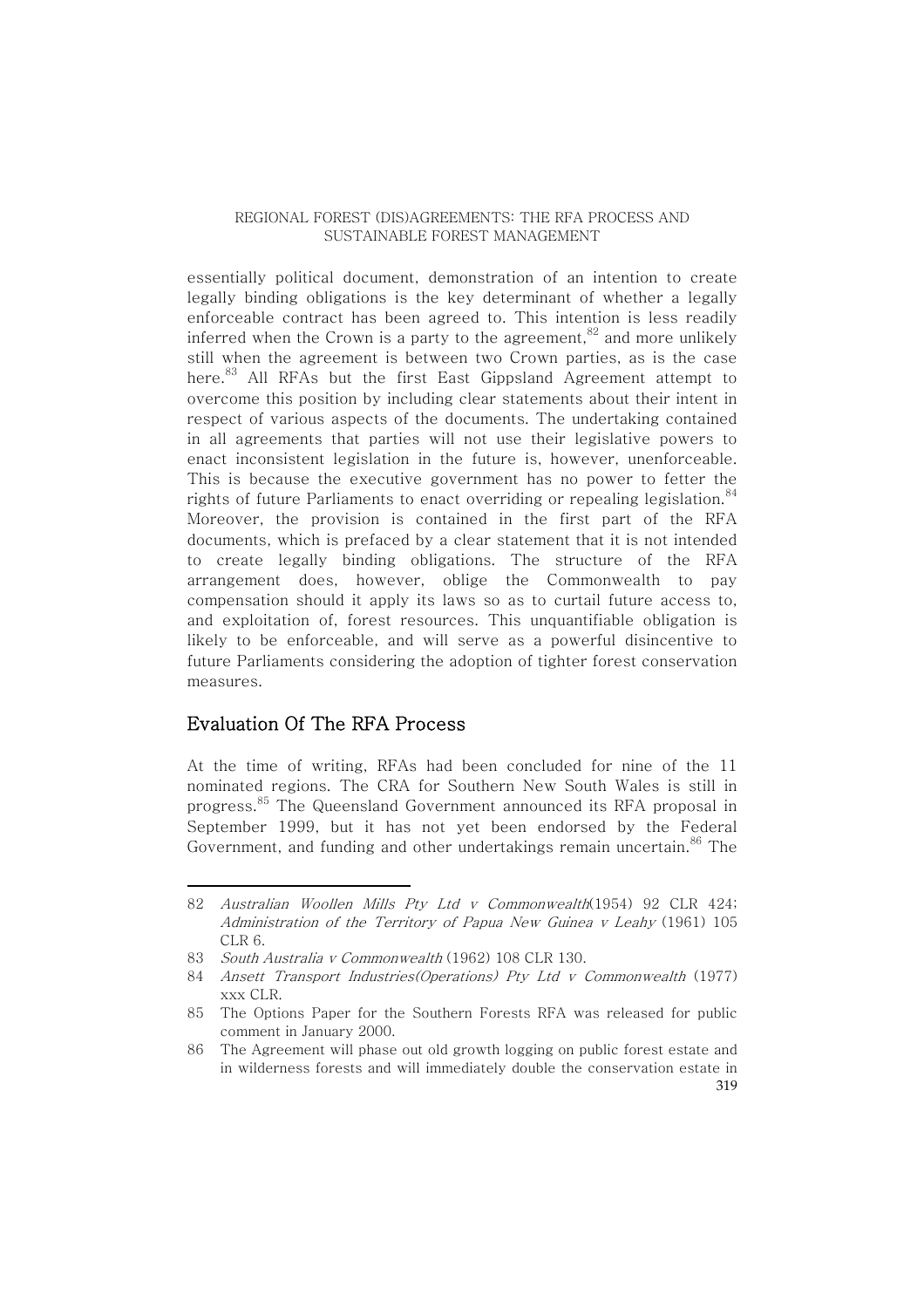Queensland proposal has received support from both the timber industry and conservation stakeholders following a lengthy negotiation process involving relevant groups.<sup>87</sup> It stands in stark contrast to the chilly reception with which all other agreements have received. This may be attributable to the less-polarised negotiation process behind the Queensland agreement, but it may equally be because the South-East Queensland forests have little remaining old growth and do not support a controversial export woodchipping industry. 88

The Commonwealth' s stated objectives for the RFA process were to reduce uncertainty and duplication of governmental requirements; to provide secure access to resources for forest-based industries; to balance competing sectoral objectives; and to maintain regional environmental, heritage and social values. <sup>89</sup> In political terms, it aimed to

- 87 The Wilderness Society described the Queensland RFA as 'an enormous achievement. It is a victory of common sense and an affirmation that our society is beginning to understand the importance of caring for country'. Schneiders L, Wilder News October 1999, 1. Young, above n 87, identifies several unique attributes of the Queensland agreement: it is the first time that a state logging industry has agreed to end all native logging on crown land, old growth and wilderness; the first resource security guaranteed an industry based on the shift to plantations; and the first timber industry expansion project that is based wholly on plantations. She reports that the agreement was reached in spite of opposition from the Queensland Liberal-National coalition, the Australian Workers Union and affiliates within the Labour party, NAFI, and elements of the bureaucracy and the media.
- 88 Young V, 'SEQ Forests Campaign' Wilder News, October 1999, 3, at 4. Queensland initially exported 300 000 tonnes of sawmill chips from Brisbane, but this volume was subsequently reduced to 180 000 tonnes per year. Dargavel 1995, above n 1, at 105.
- 89 The Commonwealth Position on Regional Forest Agreements, above n 14, at 4; Lane, above n 40, at 143; Dargavel 1998, above n 2, at 25.
- 320

South East Queensland. The Queensland industry will be entirely plantationbased by 2025. The Federal Minister for Forestry, Wilson Tuckey, states that the Federal Government's refusal to endorse the Queensland RFA is based upon the Agreement's failure to meet the terms of the 1992 National Forest Policy Statement, which contemplates a continuation of logging in native forests. Tuckey, W., Radio Interview, *Earthbeat*, Radio National, 25 March 2000. His position has been criticised by those in the conservation movement who welcome the Queensland approach as a model for the rest of the country. Young V, Radio Interview, Earthbeat, Radio National, 25 March 2000.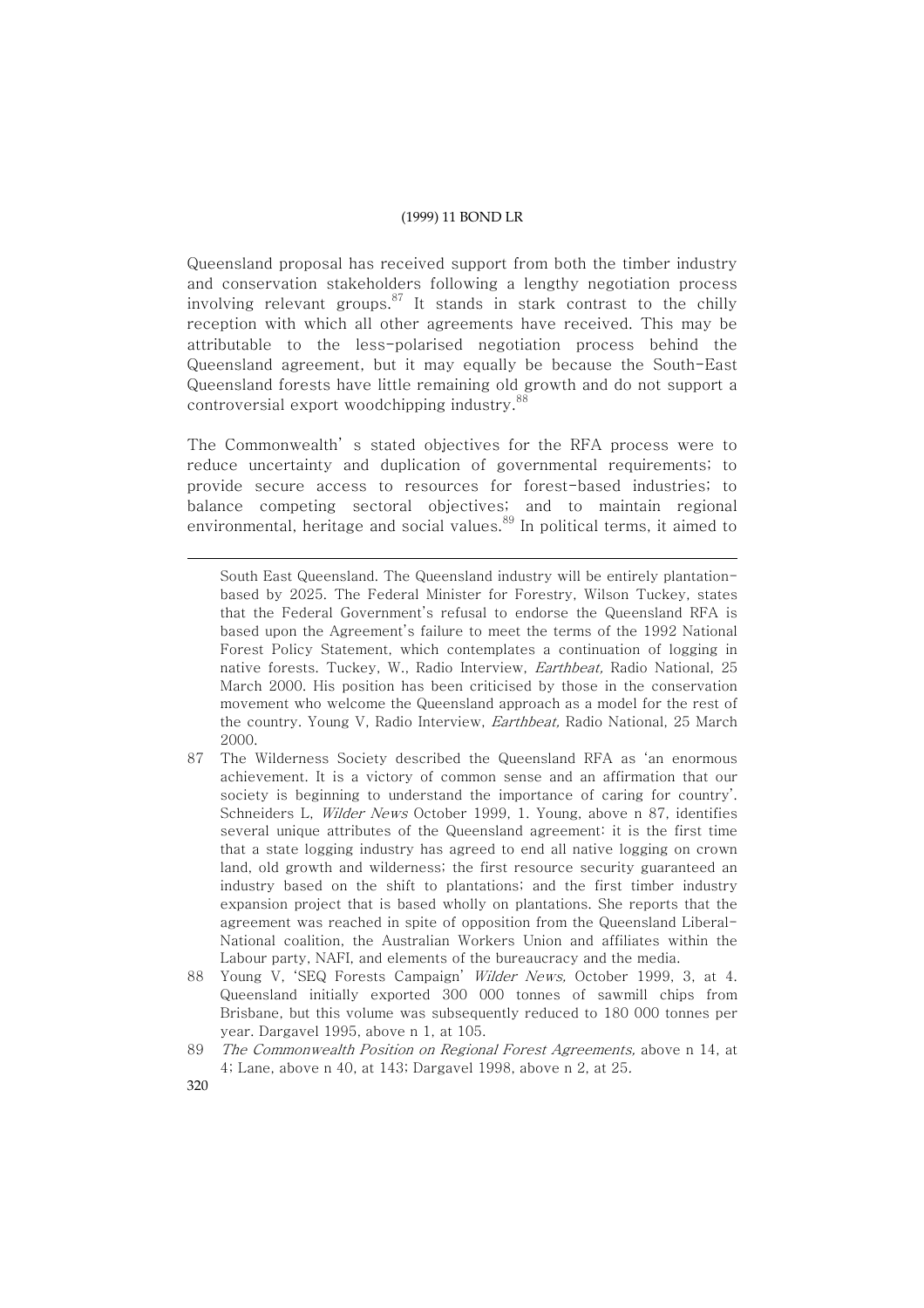defuse the electoral importance of disputes over forest use.<sup>90</sup> It is beyond the scope of this work to make a thorough assessment of the RFA process by reference to all stated goals, but some preliminary observations are made below, paying particular attention to Australia' s international ESD obligations and the contribution that the RFA process will contribute ESFM in the future. This section suggests that, judged by their stated goals, the Agreements reached to date have enjoyed mixed success.

#### Resolving Political Conflict

At a political level, the objective of the RFA process was to ' resolv[e] the forest issue once and for all.<sup>'  $91$ </sup> In strict legal terms, the conclusion of the Agreements may have accomplished this objective, but it seems unlikely that forestry issues will depart the national policy stage. In Victoria, conservation groups are pushing for expansion of CAR reserves, while industry lobbyists point to the weak resource security they have received. $^{92}$  Clashes appear to have intensified in some areas, with violent confrontations at conservation camps in East Gippsland and Western Victoria.<sup>93</sup> In addition to traditional blockade techniques, groups of professionals, such as ' Doctors for the Forest' , ' Liberals for Forests' and ' Business Lobby for Old-Growth Forests' have engaged

<sup>90</sup> Lane, above n 40, at 146.

<sup>91</sup> The Commonwealth Position on Regional Forest Agreements, above n14, at 8; Wright & Triola, above n 81, at 29; Forsyth, above n 72, at 339.

<sup>92</sup> Corkill D (Northeast Forest Alliance) interview on ABC Local Radio (NSW North Coast) 3 April 2000.

<sup>93</sup> de Blas A, Earthbeat, ABC Radio National, 25 March 2000. Environmental protests in Western Australia prompted the Minister for Environment to declare a 'temporary control area' over one forest block. The declaration was purportedly designed to ensure the safety of protesters and workers. Minister for Environment, Ministerial Media Statement, 16 January 1998. The violence in East Gippsland is escalating and protestors are now channeling their energies into international advocacy against Harris Daishowa for failing to take action. Randal Helten  $\langle$ randalhelten@sprint.ca $\rangle$ , 'sign-on against violence in forests', mailing list <forestpacrim@igc.topica.com>, 18 March 2000.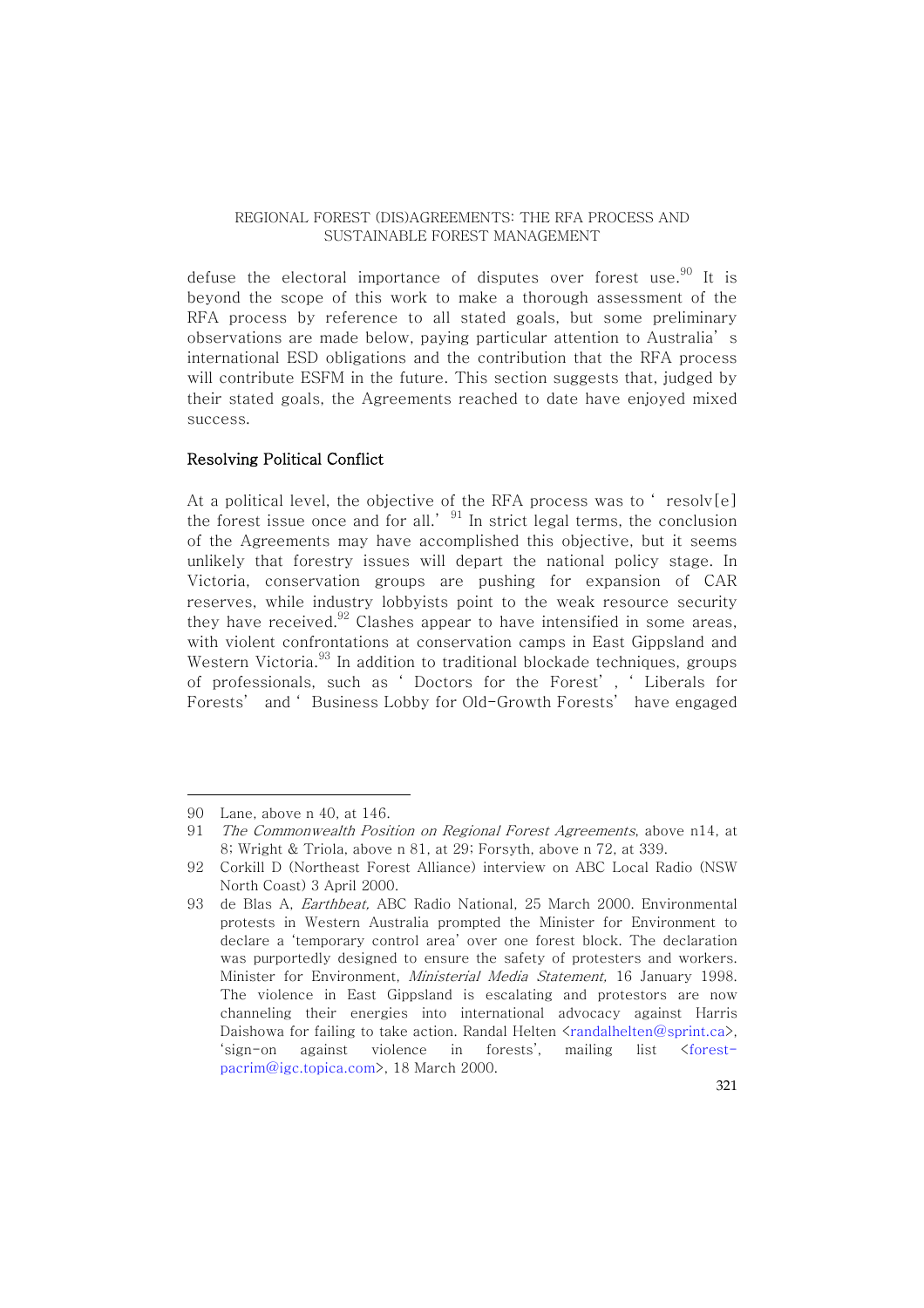in sophisticated campaigns aimed at urban populations in Victoria and Western Australia. 94

In Western Australia, public outcry over the omission of key areas of the Southwest' s karri and jarrah forests forced the State Premier to revise the Agreement, after it was signed by the Prime Minister, and in the face of strident criticism from the Commonwealth Minister for Forests.<sup>95</sup> The Premier agreed to expand the conservation reserves and agreed to end harvesting of old-growth tingle and karri by 2004, the new date for completion of an acceptable agreement. $^{96}$  The Federal government has not yet agreed to any change to the WA Agreement, but the Premier' s revision suggests that the hoped-for certainty is a flexible concept at best.

#### Resource security and international competitiveness

Timber industry analysts have for years pointed to long-term resource security as an essential incentive for future investment.<sup>97</sup> Costly processing plants cannot be contemplated unless supply of raw material is be guaranteed for at least a decade. The provision of resource

<sup>94</sup> Doctors for the Forest has published advertisements in the Melbourne  $Age$ newspaper, in cinemas, and on an electronic billboard in Melbourne's CBD.

<sup>95</sup> Mercer suggests that forest management is the most divisive political issue in that State. Mercer, above n 1, at 112. In 1999, the traditionally pro-timber National Party suggested that the Western Australian public was not getting good value from the forestry industry, arguing that there remained significant scope to move away from reliance on low-value woodchip exports towards greater value-adding industries. National Party (WA Branch) 1999, Position Paper: The Forest Conservation and Management Policy of the National Party in Western Australia, at 6, discussed in Mercer, above n 1, at 124. The WA Labor Party also supports the phase-out of logging in old-growth forests.

<sup>96</sup> Mercer above n 1, at 170, citing WA Forest Alliance <www.wafa.org.au>. The revisions mean that current logging contracts on old-growth will be permitted to run to expiry (end-2003), which the WAFA claims could result in the removal of 15% of all remaining karri and tingle forest. Harvesting of old-growth jarrah will continue for the life of the RFA. 'Large scale clearfelling is prohibited, but 'small-scale clearfelling', which is not defined, is permitted. Royalty rates will be reviewed before 2003. Mercer above n 1, at 170.

<sup>97</sup> Ibid, at 207.

<sup>322</sup>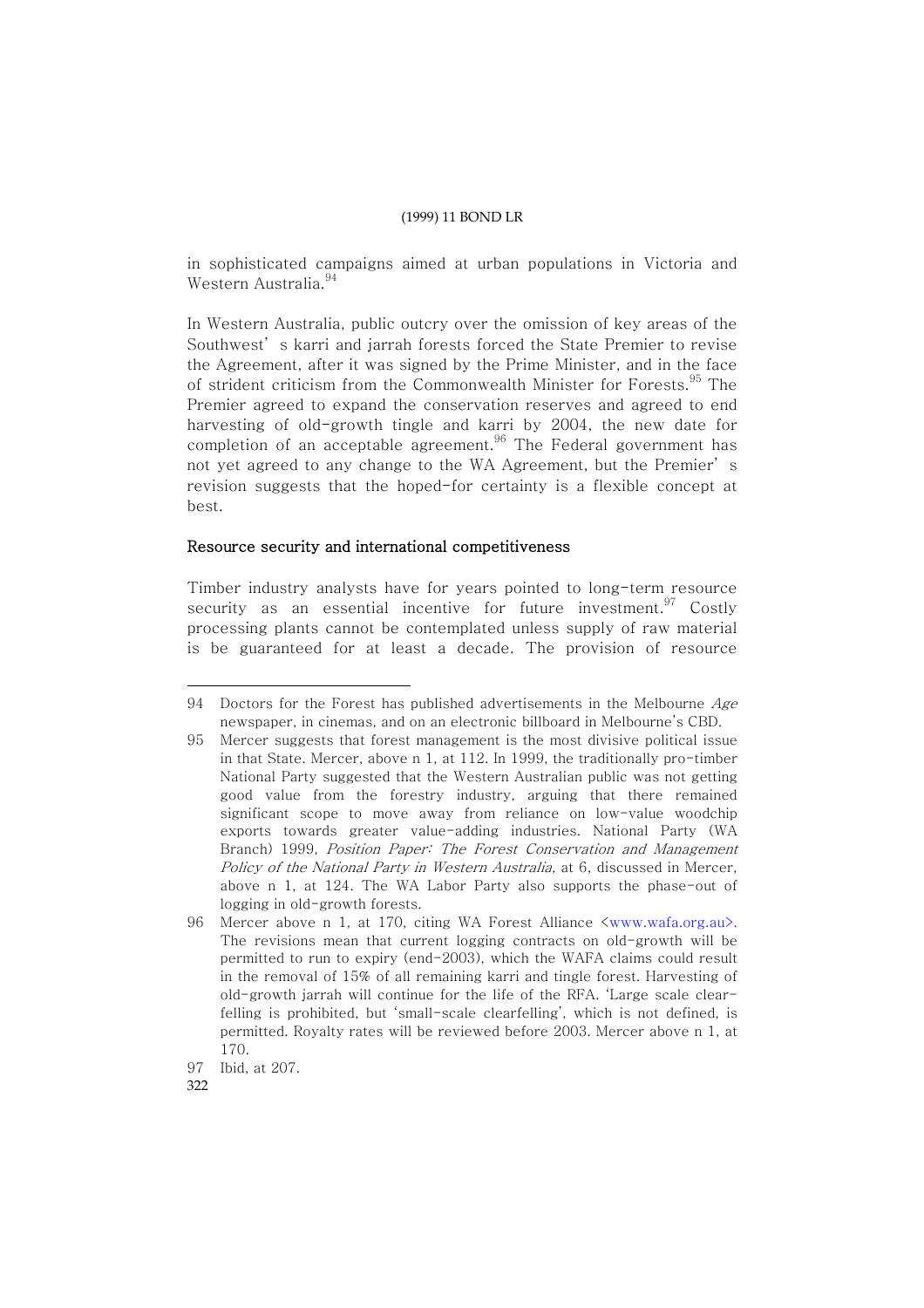security for the timber industry is justified if it ensures long-term stewardship of forest resources and promotes investment in woodprocessing facilities. $^{98}$  The Final Report of the 1992 RAC Forest Inquiry recommended that resource security be guaranteed, but only if ' industry pa[id] governments for the full value of wood harvesting rights and pa[id] for the costs of wood production in public native forests.' <sup>99</sup>

The precursor to the RFA process was the Commonwealth' s abandoned Forest Conservation and Development Bill 1991, whose aim was ' to provide resource security for major new wood processing projects.' 100 Under that proposal, resource security would only apply to ' major new wood processing facilities involving major investment commitments' , in other words, the establishment of a major processing mill.<sup>101</sup> The commitment of resource security was to be preceded by an environmental assessment process which then replaced all other environmental obligations. Like the RFA process, the Commonwealth and State governments were to undertake an integrated assessment of environmental, heritage, cultural, social and economic considerations and

<sup>98</sup> Ibid. As early as February 1992, then-Prime Minister Paul Keating outlined the nascent regional forest agreement process, which would be modelled upon the Memorandum of Understanding between the WA Department of Conservation and Land Management (CALM) and the Australian Heritage Commission (AHC) identifying national estate places for the Southern Forest Region of WA. He foreshadowed the used of 'enhanced intergovernmental agreements', contingent upon 'industry commitment to value-adding investment or restructuring.' Keating P, Economic Statement, 26 February 1992, quoted in Fowler, above n 49, at 69.

<sup>99</sup> RAC above n 11, at 40, quoted in Fowler, above n 49, at 62. On this basis, the RAC did not support the Commonwealth's earlier resource security proposal.

<sup>100</sup> Prime Minister of Australia, Building a Competitive Approach Industry Statement, Canberra: Department of Prime Minister and Cabinet 1991, at 1.16. The legislation was defeated in the Senate, following criticism by environmentalists, on the basis that it would effectively fast-track pulp mill projects, and by smaller domestic operators on the basis that it offered them no additional security at all.

<sup>101</sup> This reflected the domination of industry groups by major pulp and woodchip companies, at the expense of smaller mill owners and workers. Dargavel 1995, above n 1, at 219.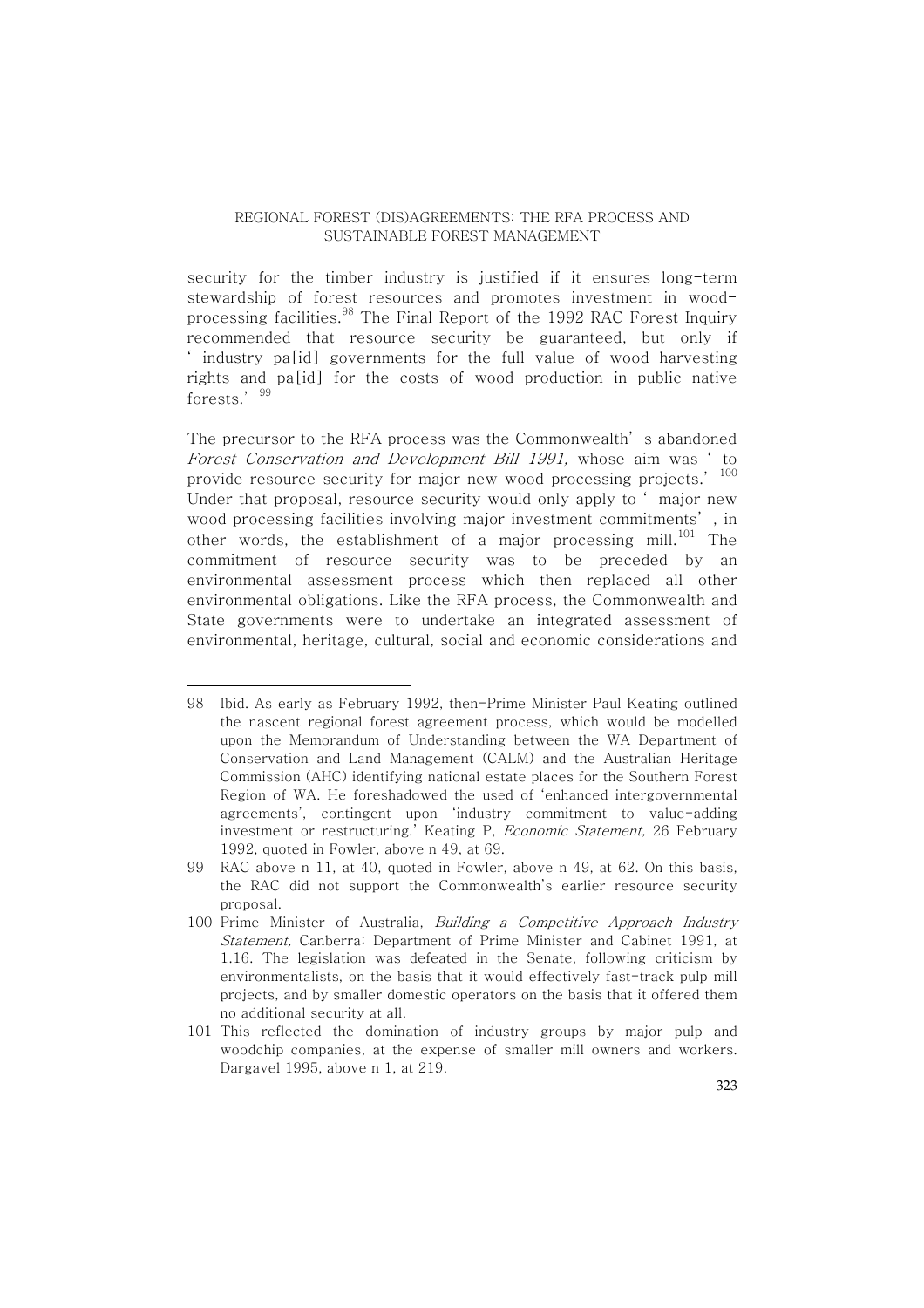then enter into an agreement, backed up by the implementing resource security legislation. 102

While the concept of resource security also underpins the RFA process, RFAs have a much broader scope than the earlier bill. The RFA process applies to major timber producing regions around the country, regardless of the level of investment currently contemplated. Woodchip exports are only to be permitted in areas covered by an RFA. $^{\rm 103}$  In addition, resource security is ' guaranteed' for the industry as a whole, at the will of the State government, over the next twenty years, rather than for individual projects. There is therefore no mechanism by which to ensure that resource security leads to investment in value-adding plants. Such a requirement should have been included since a form of contractual resource security has been in place in Tasmania, Victoria and New South Wales for several years, and all three States demonstrate that investment in value-adding does not necessarily follow. $^{104}$  Indeed, there is no evidence that any investor is ready to establish processing plants

<sup>102</sup> Following the failure of the Commonwealth's earlier resource security legislation, some commentators predicted the pursuit of resource security through administrative arrangements, while acknowledging the legal difficulties of doing so. The pitfalls of such an approach, including the validity of attempts to fetter the future exercise of administrative power, obviously proved sufficient to justify persevering with Commonwealth legislation. See Fowler, above n 49, at 83.

<sup>103</sup> WA cl31, 96, Tasmania cl22, 94, East Gippsland cl16, 50, Central Highlands cl 31, 89, North East Victoria cl31, 87, West Victoria cl 32, 95, Gippsland cl 32, 95, Eden cl30, 96, North East NSW cl34, 109.

<sup>104</sup> Tasmania introduced provisions for the state industry that guaranteed a minimum of 300 000 m3 of saw and veneer logs per year. Dargavel 1995, above n 1, at 238. In Victoria, the issuance of 15 year licences allocated 98% of the estimated timber volume outside reserves, subject to the payment of compensation if conservation imperatives called for the reduction in licence volumes. Krockenberger M (ACF), in Australian Environmental Law News 2 (1992) 52, at 53; Lindenmayer D, 'Timber Harvesting Impacts on Wildlife: Implications for Ecologically Sustainable Forest Use' (1994) 1 Australian Journal of Environmental Management 56. The New South Wales Government also entered ten-year supply contracts prior to the conclusion of the RFA processes in that State Wright P, 'RFA Process is Failing Australia' (1997) 25 Habitat 29.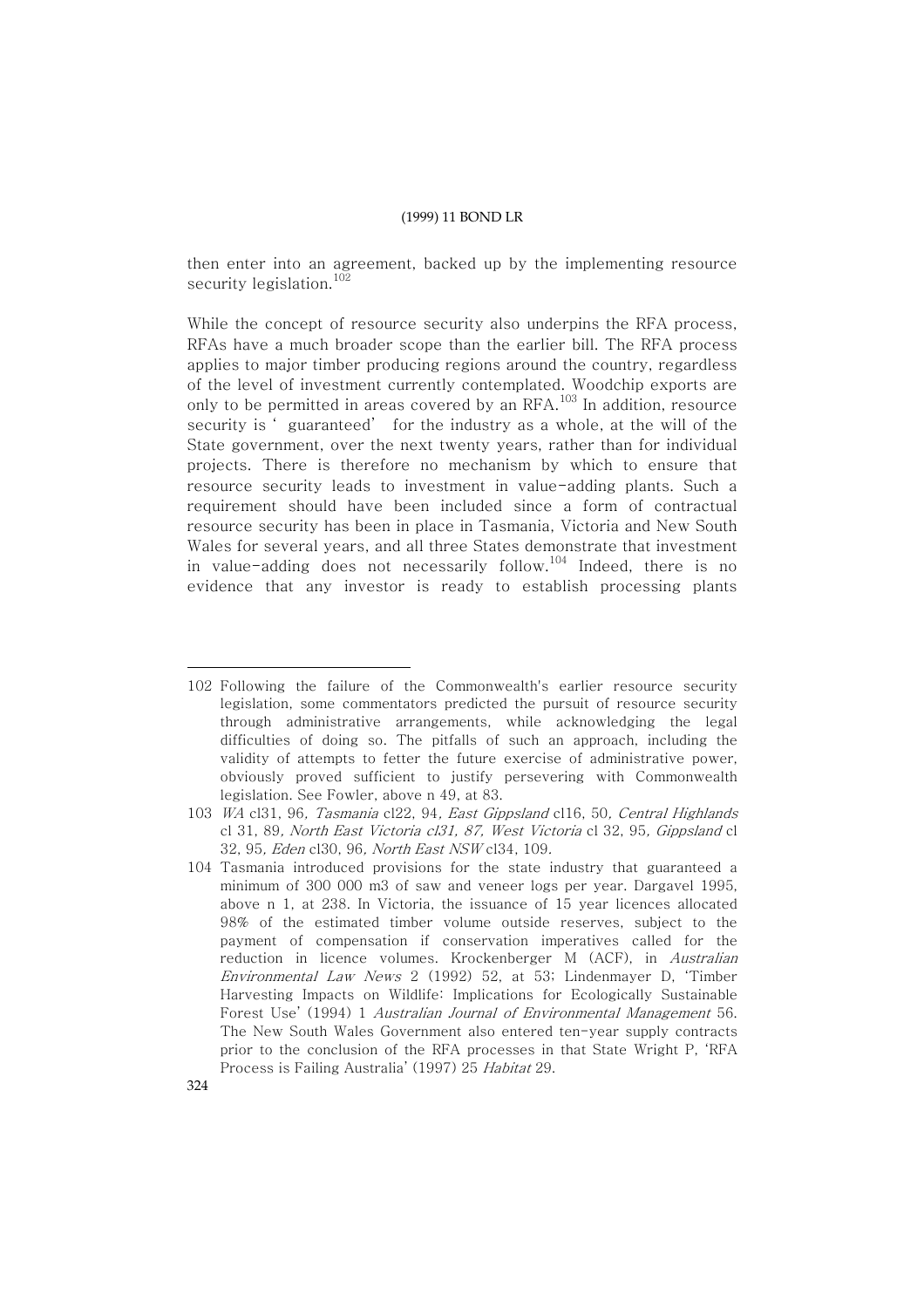anywhere in Australia, in spite of supply now being protected.<sup>105</sup> The only investment contemplated in the short term is that emanating from Commonwealth industry restructuring packages provided as part of the RFA process itself. It is far too early to brand the investment-generation outcomes of the process as failures, but the evidence bodes ill for a revitalisation of the industry using private capital. Similarly, there is no evidence of improved pricing policies for timber concessions in regions where RFAs have been completed. $^{106}$  The provision of a statutory guarantee of supply from public lands, tantamount to compensable property rights, must be questioned when it is not matched by reciprocal undertakings about employment generation or the full-cost pricing of timber concessions.

#### Scientific basis and the precautionary principle

A range of social and political factors will influence the final content of an  $\mathrm{RFA}^{107}$  but the legitimacy of the RFA outcome hinges upon its scientific basis. The release of the options reports of the comprehensive regional assessments have typically been accompanied by public statements about the comprehensive scientific base that they represent. <sup>108</sup> Yet there are serious flaws in the information underpinning the RFAs undertaken to date and the scientific process by which information has been gathered. These flaws call into question the capacity of the concluded RFAs to observe the precautionary principle. It

<sup>105</sup> Wright, above n 104; Mercer, above n 1, at 139. To the contrary, the announcement of the Tasmanian and Western Australian RFAs were followed by plans to close mills in both regions.

<sup>106</sup> Indeed, recent reports suggest that under-pricing of timber concessions has continued in the post-RFA period, at least in Victoria.

<sup>107</sup> For the need to consider various dimensions of resource use, see Lane, above n 40 at 146, and the references cited therein.

<sup>108</sup> Horwitz and Calver quote press releases accompanying the release of the CRA for Western Australia in which the Commonwealth Ministers for Environment and for Primary Industries and Energy, and the State Minister for Environment declared that 'this assessment provides the scientific base for sound decisions on how best to protect all … environmental and cultural values for future generations'. Horwitz P & Calver M, 'Credible Science? Evaluating the Regional forest Agreement Process in Western Australia'(1998) 5 Australian Journal of Environmental Management 213, at 214.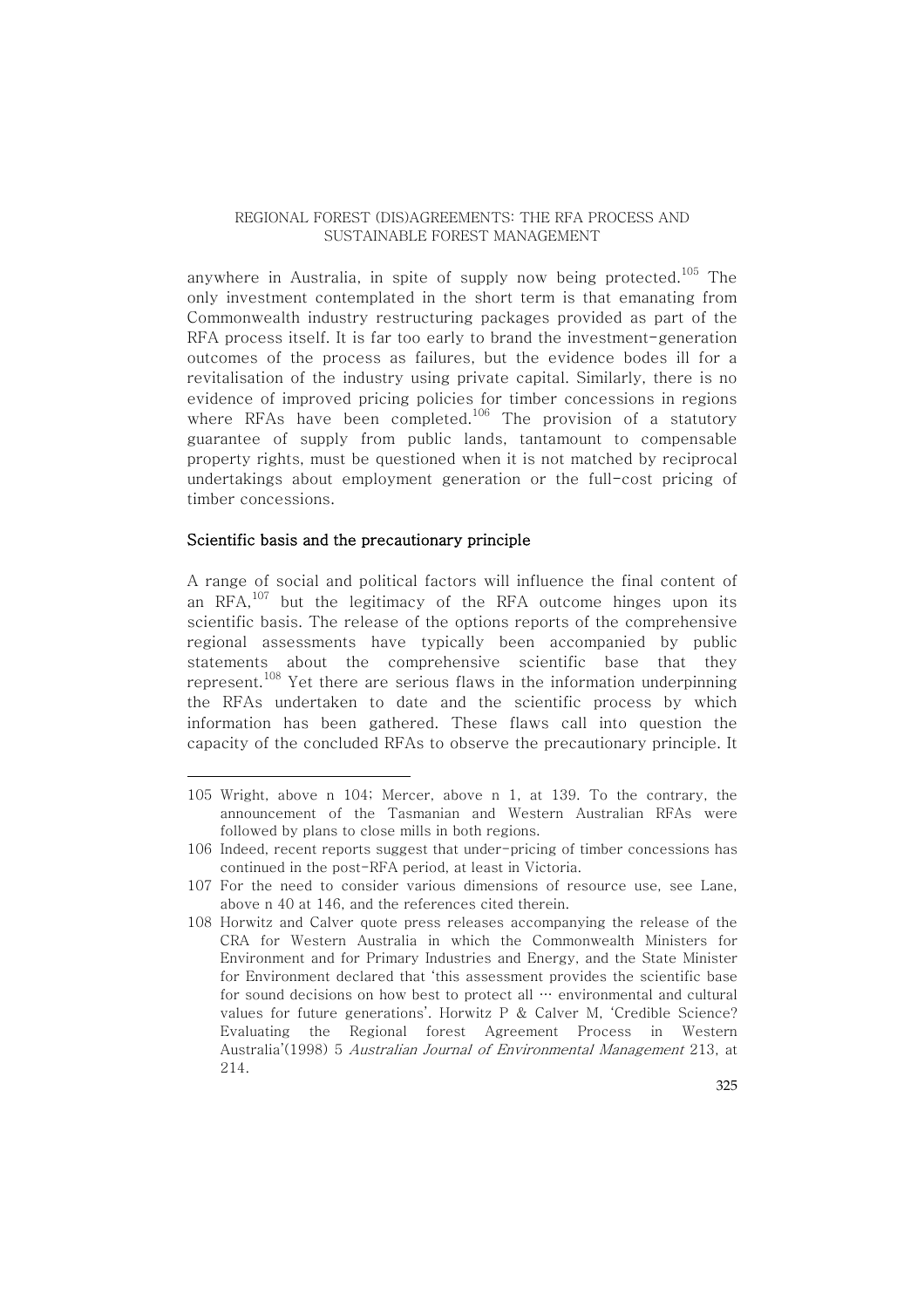will be recalled from Part Two that this principle obliges governments to avoid using the absence of full scientific certainty as an excuse for not taking precautionary measures in the face of serious environmental risks.

Australia' s First Approximation Report to the Montreal Working Group makes clear that Australia currently lacks the capacity to report on a whole range of ESFM indicators, especially those regarding non-timber forest values. At the same time, the RFAs concluded so far have been based largely on the collation of *existing* information.<sup>109</sup> The *Regional* Framework of Criteria and Indicators specifically contemplates that consistent regional measurement will provide a scientifically credible basis for statements on forest management and will aid in the formulation of requirements for the RFA processes. $^{110}$  Yet by the time the framework was published in 1998, RFAs in Victoria and Tasmania were already completed, and most of the scientific investigation was substantially complete elsewhere. These RFAs do make specific reference to the Montreal C&I as a basis upon which to develop regional measures for monitoring programs, but the fact that no criteria had been formulated before the RFAs were concluded raises questions about the scientific credibility of RFA decisions.

Even where sufficient data was available, that credibility of the process of data collection has been questioned. The credibility of the Western Australian CRA has been assessed against four principles of a scientifically credible process.<sup>'  $111$ </sup> The researchers identified the ' normal cultural activities under which a scientific process should operate' , namely, the use of appropriate and adequately presented methodology; use of appropriate analytical tools; drawing appropriate conclusions based on good theories and sound data; and general criteria, such as the significance, originality, organisation, soundness and clarity of the work. $^{\rm 112}$  Judged against these criteria, the WA RFA process was

<sup>109</sup> While the NFPS contemplates an assessment process that takes a new look at forest resources, it also provides that data collection is unnecessary when information already available. Forsyth above n 72, at 342.

<sup>110</sup> Commonwealth of Australia, above n 36, at vii-viii.

<sup>111</sup> Horwitz & Calver, above n 108.

<sup>112</sup> Ibid, at 215. The criteria by which they assessed the scientific performance of the RFA process asked whether it had provided a framework for, or facilitated, scientific debates; the involvement and affiliations of scientists; the use of scientific norms of publication, peer review and conferences; and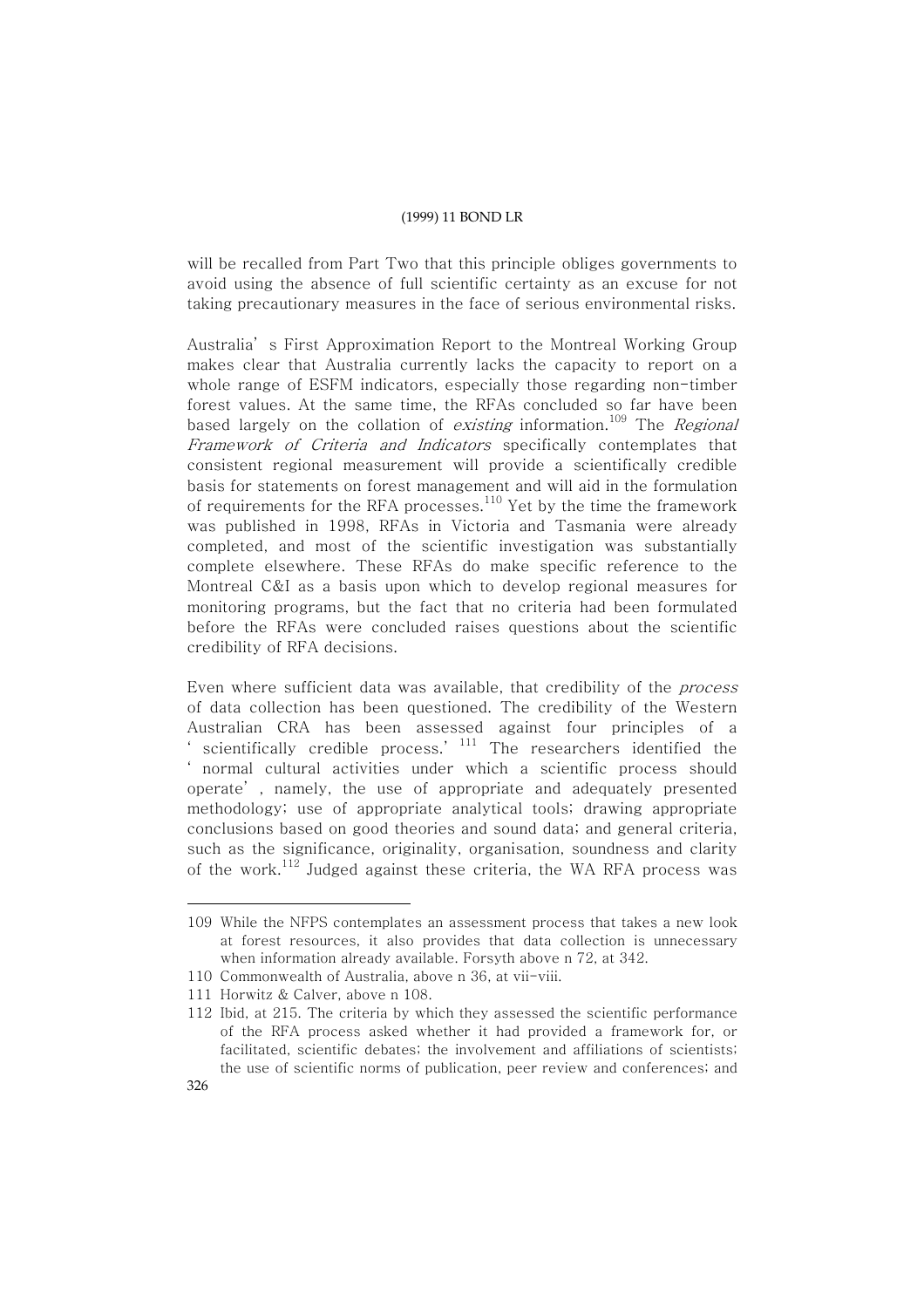found lacking. The authors found that many studies were omitted from the CRA. $^{113}$  Of those 38 reports that were undertaken for the CRA, 26 had the involvement of WA' s forestry agency, the Department of Conservation and Land Management $^{\rm l14}$  The collation and incorporation of numerous published and unpublished reports made it difficult to assess the quality and consistency of the research methodology employed. $^{115}$ Methodologies were not specified or were heavily abbreviated. $^{116}\,$  While some reports were peer reviewed, this practice was patchy. Moreover, the technique of resolving scientific disagreements through the establishment of a ' Panel of Independent Scientists and Experts' , which was expressly contemplated by both governments at the commencement of the process, was only used once. $^{117}$  Rather than conclude that this demonstrated an absence of scientific disputation, the authors suggest an unwillingness to acknowledge the existence of

the use of explicit methodology from which conclusions can be justified. Ibid, at 216.

- 113 Ibid, at 217-218.
- 114 Ibid at 218. The authors make no judgements about the quality of individual authors of reports that had significant agency involvement. Nor do they necessarily conclude that CALM desired to retain control of the scientific inputs to the process. They point out, however, that the fact that the process permits such a conclusion to be drawn at all, weakens the credibility of the process. Ibid, at 220. This concern is strengthened by the history of litigation in which environmental groups have sought to question CALM's forest management practices. See, for example, Bridgetown/Greenbushes Friends of the Forest Inc <sup>v</sup> Executive Director of Conservation and Land Management (1998) 18 WAR 102; Bridgetown/Greenbushes Friends of the Forest Inc and Anor <sup>v</sup> Executive Director of Conservation and Land Management and Ors; Executive Director of Conservation and Land Management and Anor <sup>v</sup> South-West Forest Defence Foundation Inc and Anor (1998) 18 WAR 126.
- 115 Horwitz & Calver, above n 108, at 220.
- 116 Ibid at 221. The authors contrast this with the approach of the RAC. The RAC's 1993 *Final Report* documented the results of a comprehensive literature survey. The methodology was clearly set out and the criteria by which materials were considered or omitted were explicitly stipulated. For a discussion of the contrast between this approach and that of the RFA process, see Horwitz & Calver, ibid.
- 117 Ibid at 217.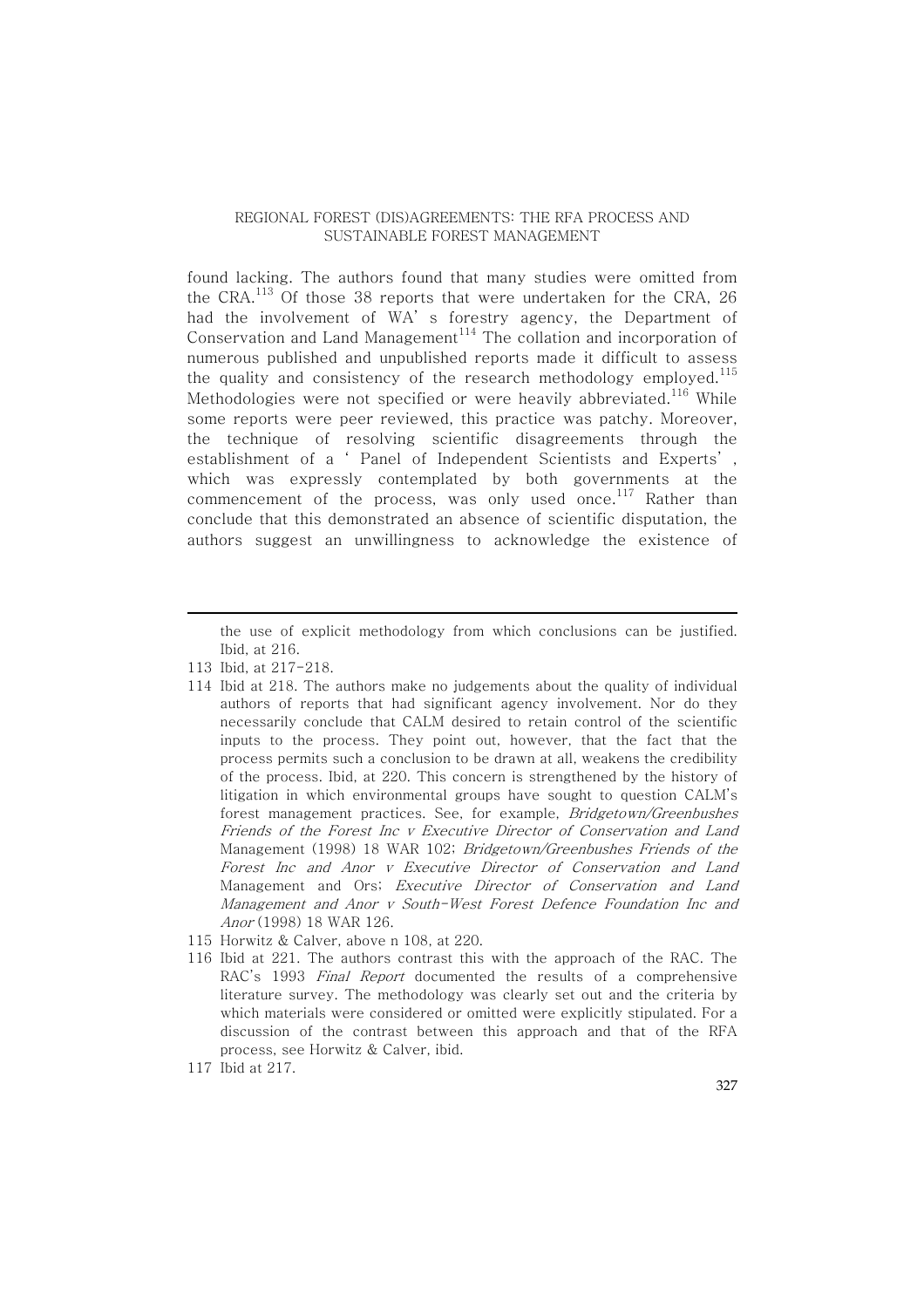scientific disagreement and thereby exclude its resolution from the processes of the CRA. $^{\rm 118}$  The authors conclude:

We believe that the lack of scientific transparency in the Western Australian RFA process makes possible the interpretation that decision-makers may well be using science as a façade in the process. 119

Similar criticisms of the data-collection methods, sampling regimes and conceptual models, largely attributable time and cost constraints, have been made of other CRAs.<sup>120</sup> In New South Wales' Northeast RFA, the estimates of sustainable yield were reportedly rejected by the government' s own departments because they lacked scientific credibility.<sup>121</sup> Where new information has been obtained, it has often been substandard because of the short time-frame between approval of research funding and the due date for delivery of research results. $^{122}$ Flaws have also been identified in the scientific method used for

<sup>118</sup> Ibid. The authors point to substantial disagreement in the scientific literature, and in particular the journal Australian Forestry, on matters of forest ecology, to support their rejection of the first possibility.

<sup>119</sup> Ibid, at 223.

<sup>120</sup> Bentley J, Review of proposed biodiversity research methodologies for the Queensland RFA,Unpublished report, 1997, Melbourne, Deakin University, cited in Lane, above n 40 at 149; Wright above n 105, at 29; Forsyth above n 72, at 347; Mercer, above n 1, at 167. Already, it appears that some of the estimates made in the CRAs are proving to be inaccurate. Since the completion of the East Gippsland and Central Highlands RFAs, the Victorian Department of Natural Resources and Environment has indicated that sustainable sawlog yields may have to be reduced in those areas, which raises questions about the reliability of other predictions made during the CRA. Anderson T, Attachment to the ACF Submission to the Australian Senate Rural and Regional Affairs and Transport References Committee Legislation Committee Inquiry into the Regional forest Agreement Bill 1998, 20 January 1999 (on file with author). It has also called into question the economic arrangements of that RFA, since the downward revisions may involve greater job losses. Tuckey W, Radio Interview, Earthbeat, ABC Radio National, 25 March 2000.

<sup>121</sup> Causley I, MLA (Member for Page), interview on ABC Local Radio (NSW North Coast) 3 April 2000.

<sup>122</sup> Kirkpatrick J, 'Nature conservation and the regional forest agreement process' (1998) 5 Australian Journal of Environmental Management 31, at 35.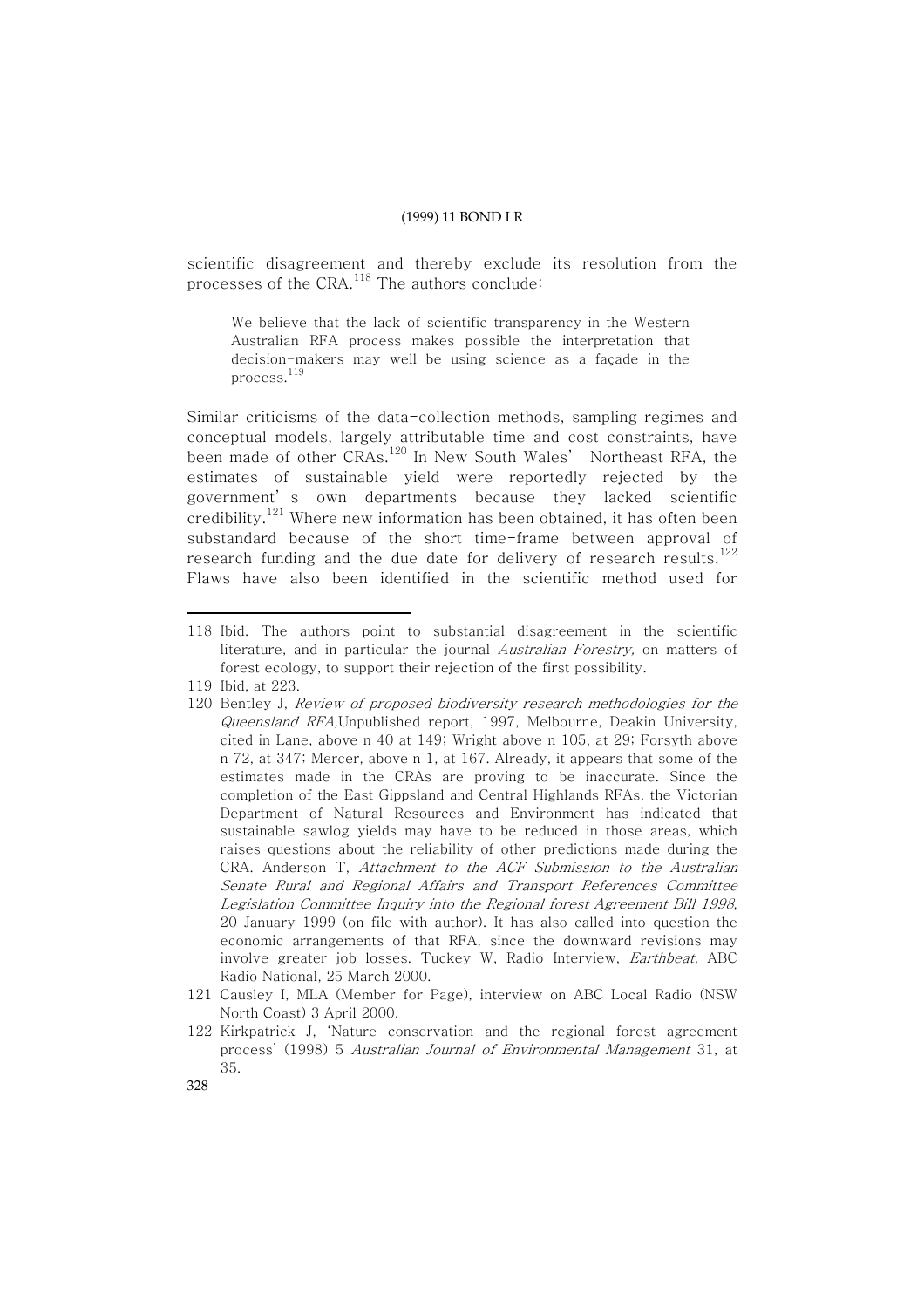identifying conservation areas, at least for the East Gippsland and Tasmanian RFA process. 123

These criticisms suggest that the original hope that the CRAs would provide a solid scientific platform upon which to base decisions seems to have been misplaced. The disconnect between scientific analysis and policy formulation is by no means unique to forest management, $^{\rm 124}$  but seldom is it so well illustrated.

<sup>123</sup> Ibid, at 36. Techniques are available for selecting minimum areas required for particular conservation goals taking into account non-conservation values. For these regions, conservation areas were selected without reference to such techniques by policy bureaucrats, rather than scientists.

<sup>124</sup> Lane M, above n 40 at 149, referring to problems routinely encountered in resource assessment.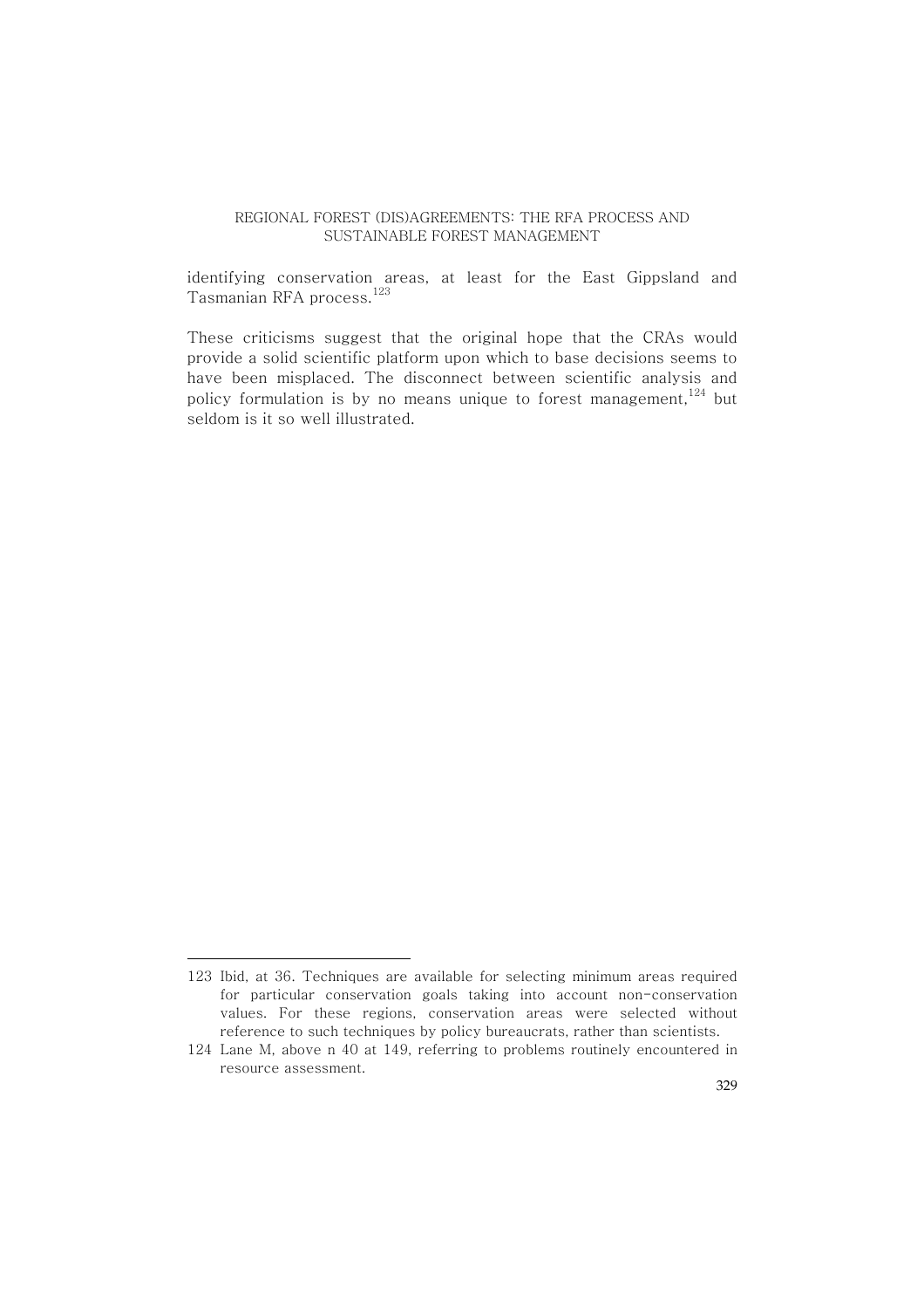#### Forest conservation

The JANIS criteria were originally to be formulated by experts in both the State and Commonwealth Governments, but protracted disagreement led to the appointment of a committee of independent experts to assist in their development.<sup>125</sup> The final criteria were not finalised until after the commencement of the East Gippsland and Tasmanian  $\mathrm{RFAs.}^{126}$  While most of the language of the original criteria remains, the addition of the proviso that targets need only be met ' if practicable and possible' has meant that targets could be varied for socio-economic reasons.<sup>127</sup> The final criteria also removed references to maintaining the unreserved forest estate in a largely native condition. This management objective was an underlying assumption of the original conservation targets, so that its omission further potentially the adequacy of the modified targets. 128

While the JANIS criteria may suffer from shortcomings, the RFA process has resulted in additions to conservation reserves in all areas. $^{129}$ 

- 127 Kirkpatrick, above n 122, at 34.
- 128 Ibid.
- 129 In East Gippsland, the RFA applies to 1.2 million hectares of public and private land, 90% of which is public land. Half of the public land has been included in the CAR reserve system and the JANIS targets have been satisfied. Timber harvesting is not permitted, but other uses such as mining may be permitted in certain conservation zones, subject the Victorian environmental impact assessment requirements. In Gippsland, 266 500 hectares has been added to the CAR system, bringing 29% of the total area and 54% of public land in the area within the CAR system. In West Victoria, 194000 hectares were added to the reserve system, so that 65% of public land in the region is reserved. In Tasmania, 396 000 of public land has been added to the reserve system. 40% of Tasmania's total land area is now in reserves. 29 new national parks or state reserves will be created. \$30 million has been allocated to ensuring protection of certain highconservation value private land. In the Central highlands of Victoria, 116 000 hectares of public land has been added to the reserve system and roughly 50% of public land will now be managed for conservation purposes. In Western Australia, 150 000 hectares will be added to the reserve system, with old-growth stands meeting the JANIS target for protection. In Mercer,

<sup>125</sup> Kirkpatrick, above n 122, at 33.

<sup>126</sup> Ibid. The core components of the criteria – protection of biodiversity, oldgrowth and wilderness were incorporated into those agreements. Dargavel 1998, above n 2, at 27.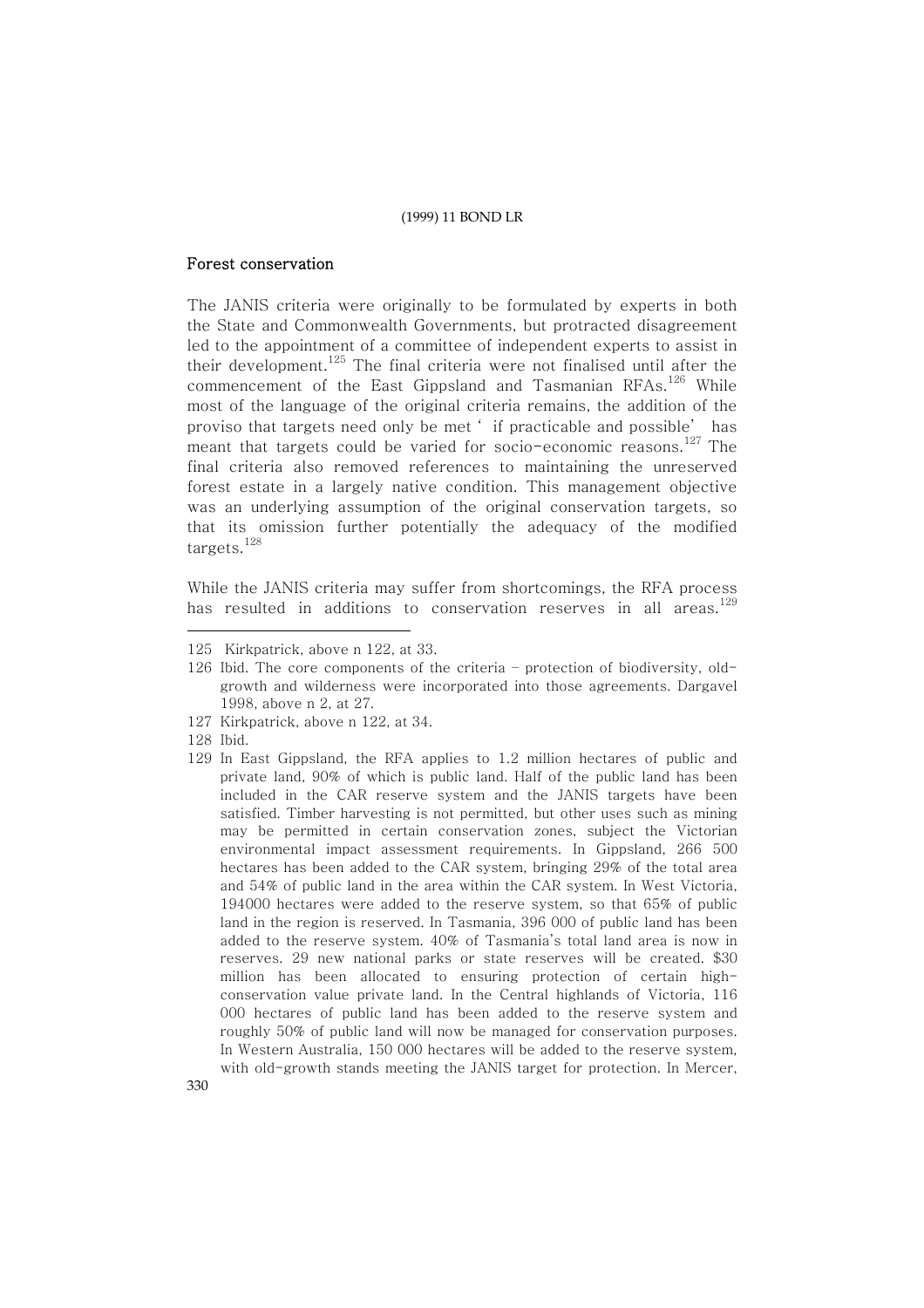Whether these additions meet the definitions of the JANIS criteria is subject to debate. The Tasmanian RFA outcome has been bitterly criticised by the Wilderness Society, the Tasmanian Conservation Trust and the World Wide Fund for Nature for falling short of the commitment to a comprehensive, adequate and representative reservation of forest areas. $^{130}$  It is claimed that the definition of 'old-growth' was interpreted narrowly, thereby reducing in absolute terms the area requiring reservation under the 60% rule, and that the number of forest types found in Tasmania was underestimated, thereby compromising the representative nature of the reserve areas. $^{\rm 131}$ 

A range of similar criticisms have been levelled at the CAR outcomes of other agreements, although all of them purport to establish a CAR reserve system.<sup>132</sup> For the most part, critics point to the inadequacy of reserves, but in East Gippsland and the Central Highlands RFAs, the Victorian Association of Forest Industries (VAFI) asserts that the JANIS targets for conservation were already met in those areas before the RFA

130 Kirkpatrick assesses that 27 forest communities have been protected to a greater extent than the indicative targets, 16 communities are close to the feasible target on public land, but that 6 communities fell short of the targets, justified on the basis of the flexibility provisions. Kirkpatrick, above n 122, at 36. See also Law G, 'World-Class Forests vs World-Scale Woodchipping' (1997) 25:3 Habitat 26; Graham & Knight, above n 81; Rae M (WWF-Australia) personal communication 1999; Allison, above n 77, at 209.

132 The reserves established under the RFA for the Northeast Forests of New South Wales have also been criticised for omitting areas that had previously been identified as necessary to satisfy the JANIS criteria. Corkill D (Northeast Forest Alliance), Interview on ABC Local Radio (NSW North Coast) 3 April 2000. The WA RFA has been criticised because the areas identified for reservation are marginal woodlands and contain minimal tall forest. MacKenzie D, 'RFA Ditches Democracy in the Wild West' (1999) 155 Wilderness News, 5. 350 000 hectares of newly reserved forest is in fact sand dunes or cleared. Mercer, above n1, at 113 and 126, citing Lekakis G, 'Queensland warned on logging ban' Australian Financial Review 22 July 1999.

above n1, at 168. In North East New South Wales, the additions to the CAR estate have brought the total area of public land in reserves to 55% for the Upper North East and 67% for the Lower North East.

<sup>131</sup> Law, above n 130, at 26; Wright, above n 104, at 29.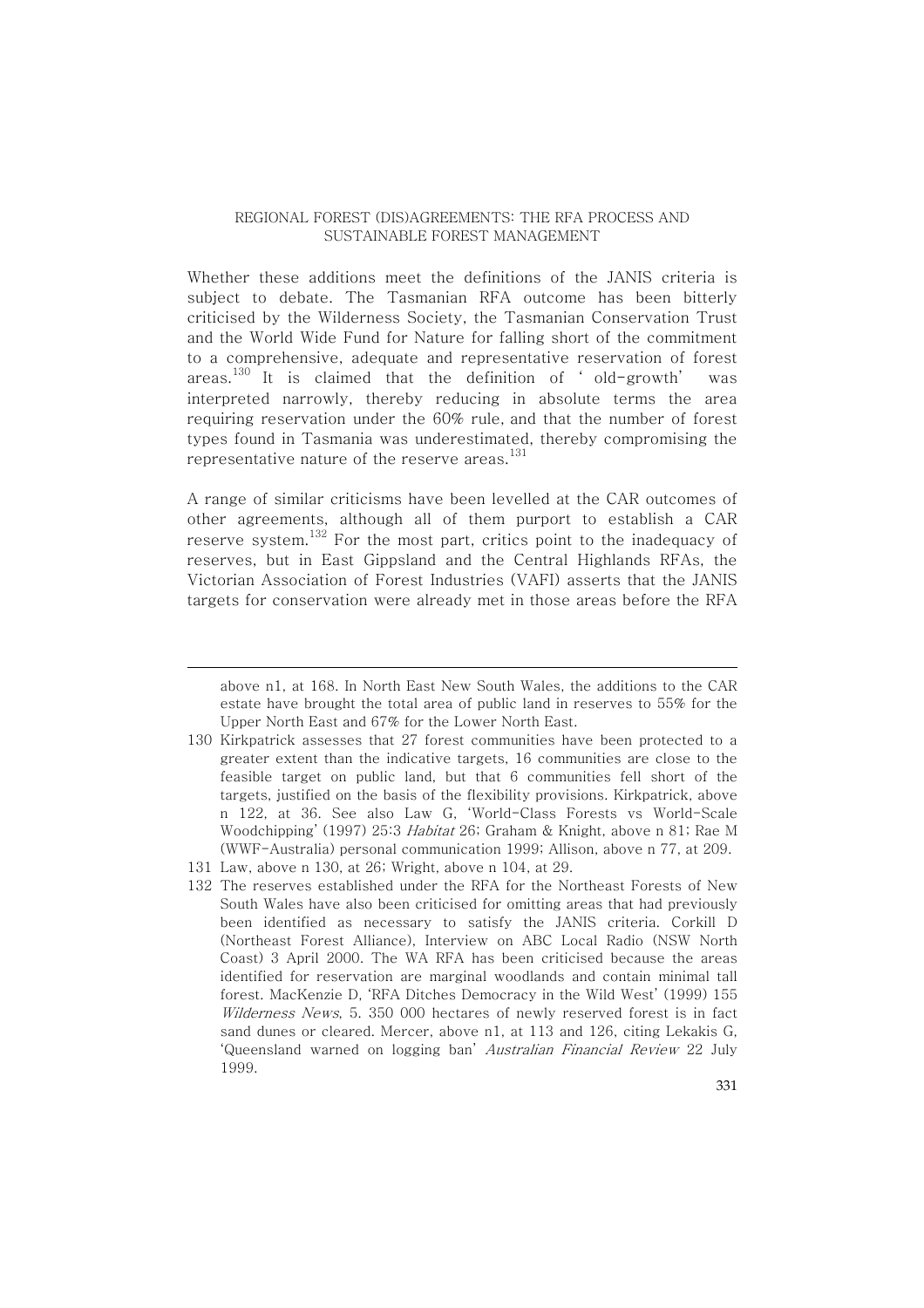was developed, so that additional inclusions in the conservation estate constituted unnecessary limits on access to resources. 133

Whether these criticisms are well-founded is difficult to assess without detailed scientific scrutiny of each region. Some difficulties are readily apparent, however. For example, the designation of political boundaries has meant that CRAs have ignored biological cohesiveness: the Southern forests region of NSW and the East Gippsland region in Victoria constitute a single biological and economic region, but have been divided for the purposes of identifying and designating areas for inclusion in CAR reserves and for industry restructuring. $^{134}$  In all RFAs concluded so far, mining is permitted within CAR reserves. This right is subject to the overriding operation of application state laws relating, for example, to national parks and environmental impact assessment, but still threatens to undermine conservation values in the absence of Federal Government oversight of management decisions affecting CAR reserves.  $^{135}$ 

In addition to the establishment of CAR reserves, one of the key aims of the RFA process has been to ensure that Commonwealth environmental obligations are satisfied so that the Commonwealth could absent itself from future forest disputes.<sup>136</sup> The Commonwealth's obligation to identify and protect areas of world heritage or national estate value was largely fulfilled by the application of the JANIS criteria applied for CAR reservation, which was undertaken as part of the comprehensive regional assessments for each region. All agreements provide that the Commonwealth's obligations under the Australian Heritage Commission *Act* have been met. $^{137}$  In some areas, however, the entire forest estate

136 This view is shared by Dargavel 1998, above n 2, at 29.

<sup>133</sup> Rowan J (Director of Resources, VAFI), Radio Interview, Earthbeat, ABC Radio National, 25 March 2000.

<sup>134</sup> Dargavel 1998, above n 2 at 25-27.

<sup>135</sup> WA cl 85; Tasmania cll 78-81; East Gippsland cl 56; Gippsland cl 84-85; West Victoria cl 84-85; North East Victoria cl 77-78; North East NSW cl 95-98; Eden cl 83-85. Some states permit mining in National Parks, in others, mining is prohibited.

<sup>137</sup> WA cl 20; Tasmanian cl 25; East Gippsland cl8; Central Highlands cl 20; Gippsland RFA cl 20,22; Western Victoria cl 20, 22; Northeast Victoria cl 20, 22; Eden cl20, 22; Northeast NSW RFA cl 20, 22. Bartlett asserts that Regional Forest Agreement Bill fails to provide adequate safeguards for conservation outcomes because while it makes provision for compensation payments in cases of security being lost, there are no equivalent provisions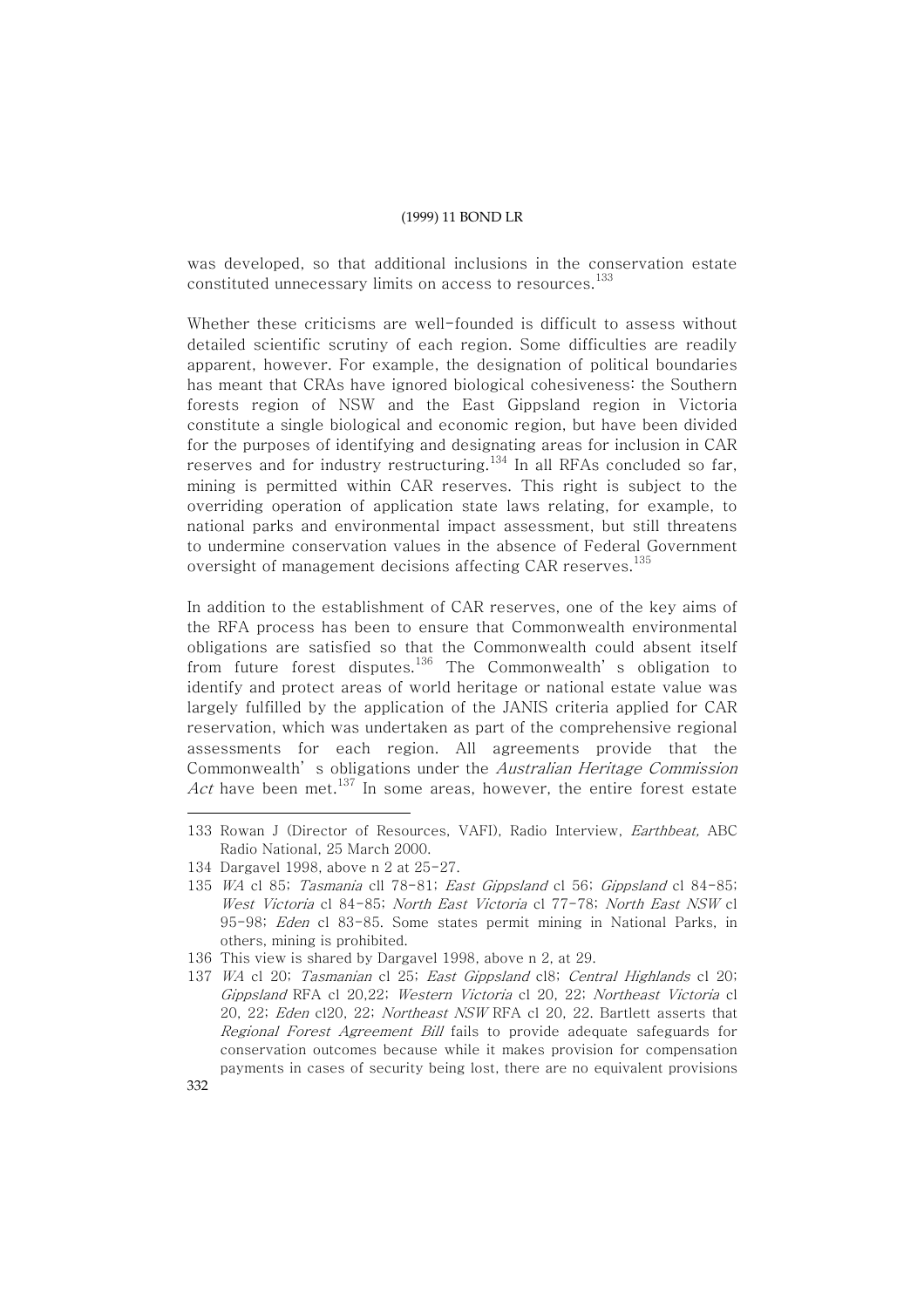fulfilled the national estate criteria for heritage listing based on natural values. These areas only received protection to the extent that they also fell within areas identified under the JANIS criteria. In Tasmania, Kirkpatrick suggests that this resulted in the exclusion from reservation of most natural national estate criteria where they did not overlap with JANIS criteria. $^\mathrm{138}$  If this is the case, it is an ironic outcome, since the draft National Forest Policy Statement referred specifically to Commonwealth examination of national estate values in the CRA process and since the first model of regional assessment – the Memorandum of Understanding between the Australian Heritage commission and the WA Department of Conservation and Land Management for the Southern Forests of Western Australia – entailed a consideration of national estate values only.<sup>139</sup> The Agreements also stipulate that they represent a fulfilment of the Commonwealth's obligations under the *Environment* Protection (Impact of Proposals) Act 1974 (Cth) and the Endangered Species Protection Act 1994 (Cth).  $^{140}$ 

The final issue related to the conservation outcomes of the RFA process is the limited scope of application, applying only to timber production forests. This is particularly important in the wider debate about forest degradation because, in Australia, the vast majority of land defined as forested under the UN FAO definition is cleared for agricultural purposes.<sup>141</sup> The failure to develop a national strategy for all forms of land clearance, encompassing the highly contentious practice of clearing almost 500 000 hectares of woodland and scrubland per year in Queensland alone, $^\mathrm{142}$  renders the gains made by the RFA process fairly hollow.

- 141 SEAC, above n 1, at 65-66.
- 333 142 The practice of land-clearing for agriculture and pasture has been legislatively controlled in all States except Queensland, but enforcement is extremely poor. Queensland enacted tree clearing legislation in December 1999, but suspended its commencement when it failed to secure funding

guaranteeing ongoing protection of environmental values. Bartlett, above n 78, at 337.

<sup>138</sup> MacKenzie, above n 132, at 5.

<sup>139</sup> Fowler, above n 49, at 77.

<sup>140</sup> Western Australia cl 23-25; Tasmania cl28-30; East Gippsland cl10-11; Central Highlands cl23-24; Gippsland RFA cl 23-24; West Victoria RFA cl 23-24; North East Victoria cl 23-24; Eden cl23-24; Northeast NSW RFA cl 24-25.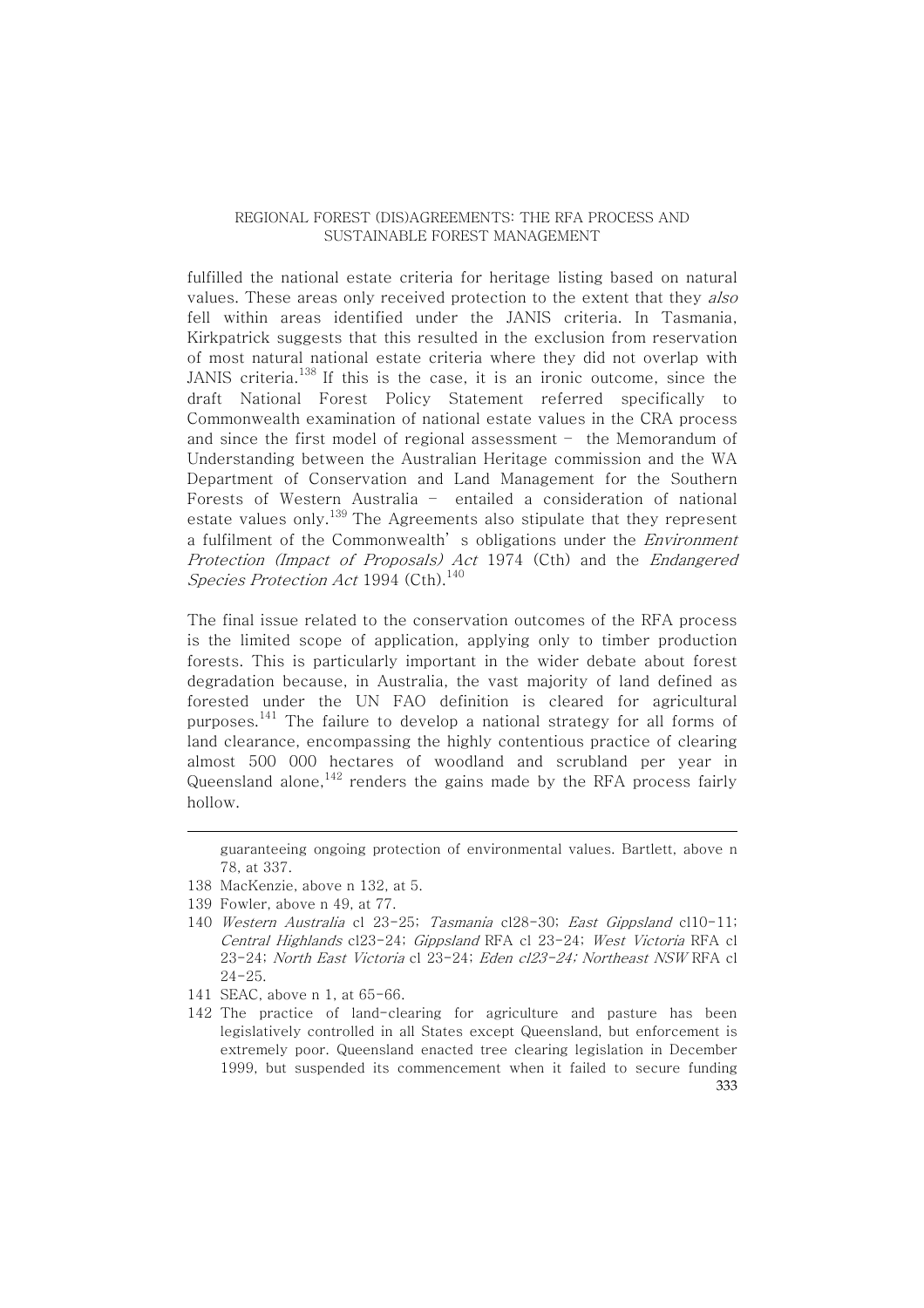#### Implementing ESFM practices

Ecologically Sustainable Forest Management (ESFM) involves a complex mix of timber yields, conservation, silvicultural practices and social considerations. ESFM examines the volume of timber that can be extracted, the silvicultural techniques employed, including the proportion of the forest area to be logged; the rotation rate for coupes; the spatial configuration of the forests designated for timber production and associated activities; harvesting techniques; and the other human activities undertaken in the same areas. $^{\rm 143}$  In these respects, it contrasts with traditional forestry forecasts based on ' sustained yield' , which concentrated almost exclusively on maintaining a steady wood supply.

Under the settled RFAs, the on-going management of ' working forests' has been left with the State governments, but many commentators place blame for public forest degradation firmly at the feet of the state forest agencies. Criticisms range from lack of funding for forest managers, an agency mindset that places a disproportionate focus on the timber production values of forests, to negligent underpricing of public resources in the face of pressure from powerful industry players. <sup>144</sup> For example, in 1998, the Western Australian Environment Protection Authority (EPA) reported on the progress made by the Department of Conservation and Land Management (CALM) in complying with its own Forest Management Plan. The EPA found that CALM had significantly altered silvicultural practices by using a more intrusive style of harvesting, and had substantially increased the area logged, all without the required consultation with  $\mathrm{EPA.}^\mathrm{145}$  In addition, one environmental

from the Federal Government for compensation claims by affected land holders. See 'Trees, Water, People, and the Way We Farm' Background Briefing, ABC RadioNational,9 April 2000, transcript available at <www.abc.net.au/rn/talks/bbing/specials/landclr/script.htm>.

- 143 Norton & Kirkpatrick, above n 66.
- 144 The historical criticism of forest managers for under-pricing the timber resource is not unique to Australia. See for example Marchak P, Logging the Globe (1995) Montreal, McGill-Queen's University Press, Chapter 7.
- 145 EPA (WA), Advice in Relation to the Development of the Regional Forest Agreement in Western Australia: Progress Report on Environmental Performance and mid-term Report on Compliance: Forest Management Plans 1994-2003, EPA Bulletin 912, 1998: <www.environ.gov.au/pubs/bull/912>, at 4-6.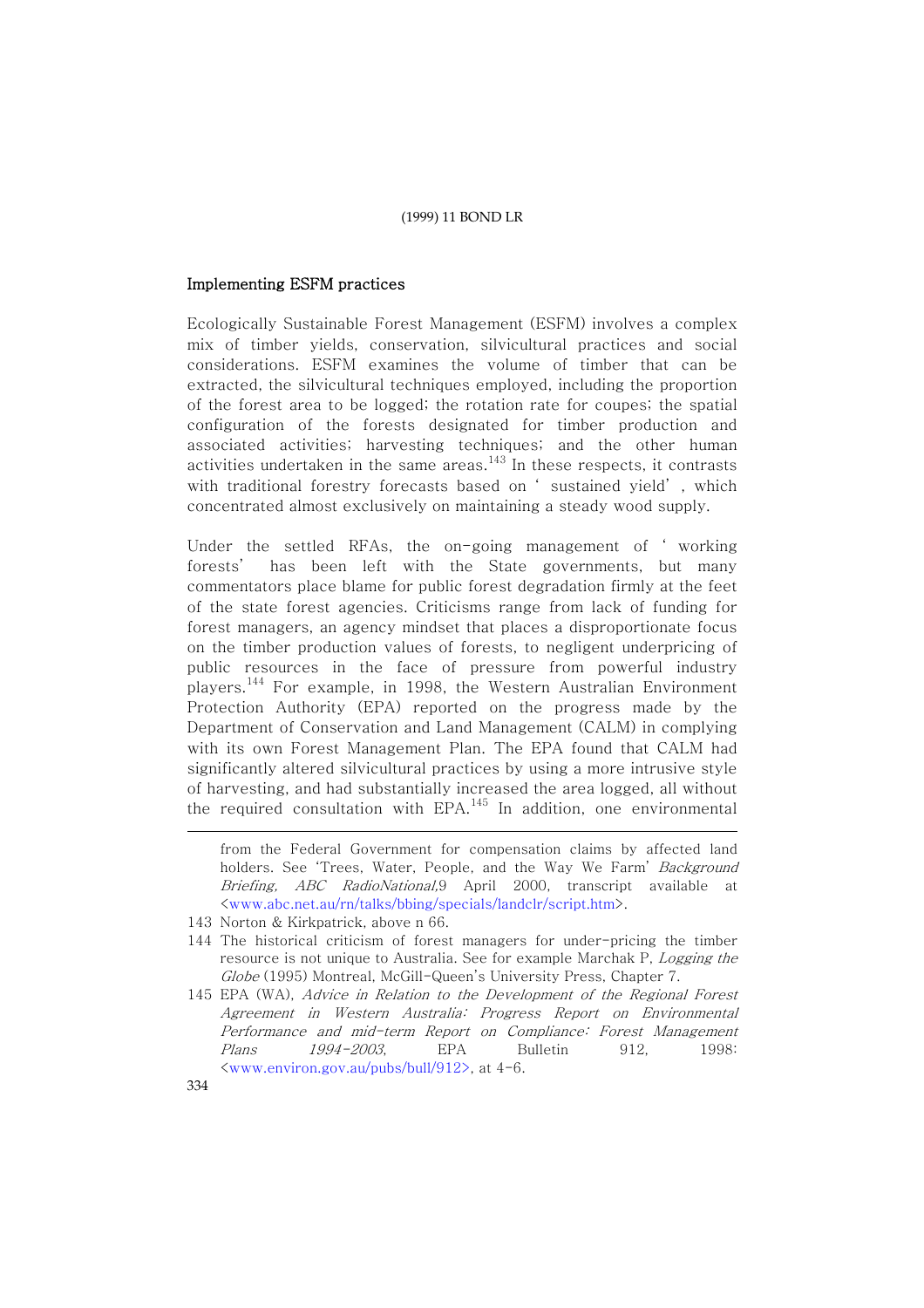condition required CALM to manage karri and karri-marri forest in accordance with a ' precautionary approach.' The condition stipulated that ' where there is a significant risk that a particular forest management measure could lead to an irreversible consequence, appropriate monitoring and subsequent adjustments to management within an acceptable time-frame should be carried out.' EPA concluded that the knowledge base upon which decisions about silvicultural and fire prescriptions were being determined was inadequate to predict ecological outcomes. The EPA specifically recommended a change to the definition of the precautionary approach, replacing it with the definition adopted in the IGAE. $^\mathrm{146}$  The Report was critical of CALM's management practices in a range of other respects.

Australian states have adopted Codes of Forest or Logging Practice, combining descriptions of the environmental impacts, regulations and policies, targets and broadly framed operational procedures. In addition, national guidelines have been developed by the CSIRO and the Standing Committee on Forests. $^{147}$  Generally, codes have lacked a legislative basis<sup>148</sup> and sufficient detail.<sup>149</sup> In most jurisdictions, codes do not apply

<sup>146</sup> Ibid, at 9-10.

<sup>147</sup> Cameron A & Henderson L (eds), Environmental Guidelines for Forest Harvesting (1979) Canberra, CSIRO; Standing Committee on Forestry National Forest Policy Statement, National Principles for Forest Practices Related to Wood Production, Canberra, AGPS, cited in McCormack, above n 7, at 107.

<sup>148</sup> Only Victoria and Tasmania have prescribed a legislative basis for their Forest Codes. See Forest Practices Act 1985 (Tas) and the Forest Practices Amendment Act 1994 (Tas) and the Timber Harvesting Regulations 1989 to the Forests Act 1958 (Vic). In other jurisdictions, logging operations are controlled by a mixture of regulations and conditions contained in timber sale contracts. McCormack, above n 7, at 108.

<sup>149</sup> Tasmania, New South Wales, Victoria and Western Australia's codes have the highest levels of specificity. The details of how an area is to be harvested is generally prescribed in a timber harvesting plan, that is typically annexed to the timber sale contract. The approval of this THP must involve environmental agencies in Tasmania and New South Wales, but in other jurisdictions rests with the forest manager. McCormack, above n 7, at 109.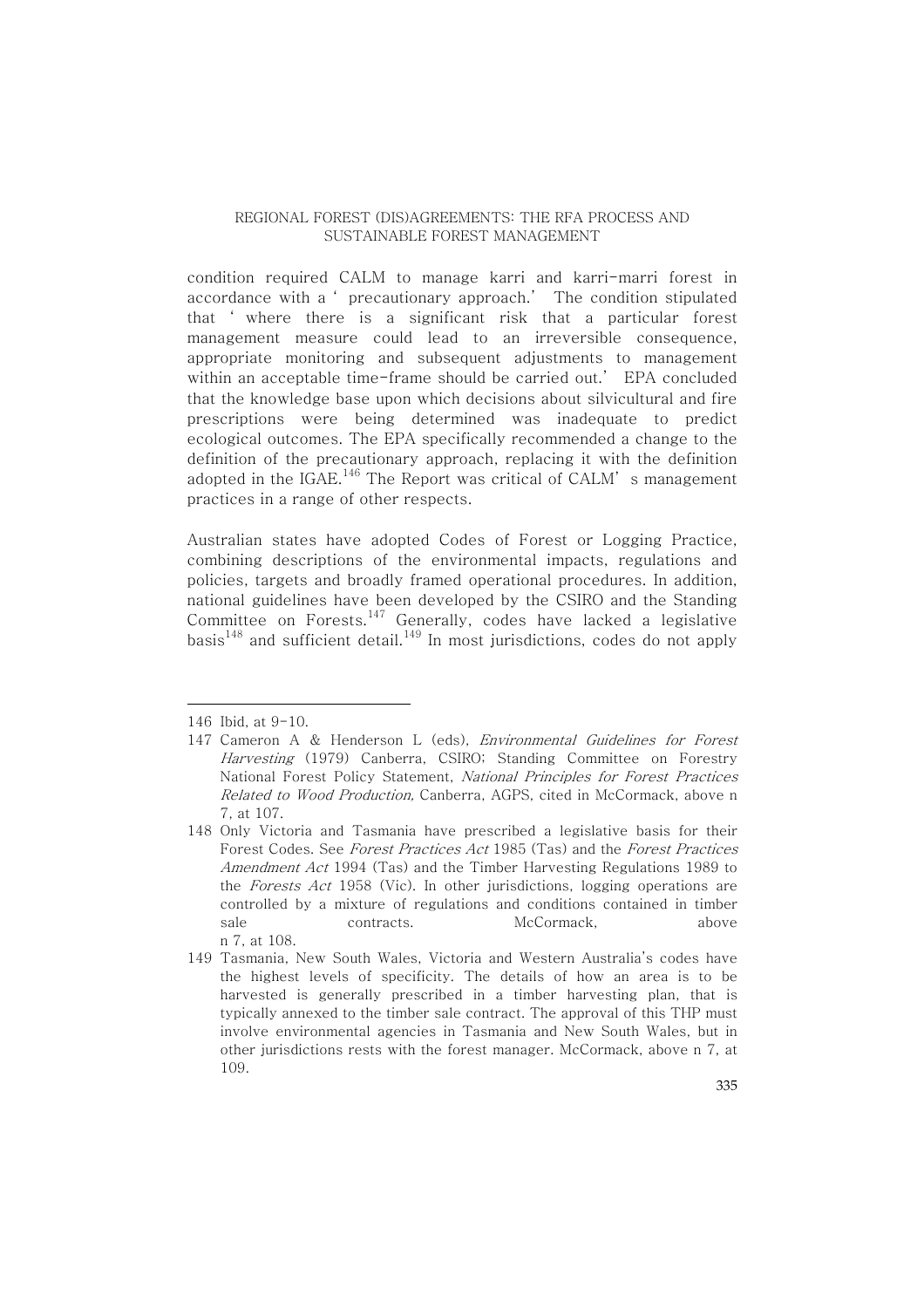to private land.<sup>150</sup> Enforcement mechanisms also vary considerably and are poor in some jurisdictions.<sup>151</sup> The RFAs for Victoria address this by including an undertaking by the State Government to publish details of compliance with relevant Codes.

Some of these concerns may be addressed by a separation of the commercial forestry and other planning functions performed by forest agencies, as is specifically provided for in the Victorian RFAs and a commitment to observe the principles of the National Competition Policy. $^{152}$  It is, however, too early to determine the impact of these undertakings. Each RFA also commits the relevant State government to ecologically sustainable management of their forest estate, involving a program of on-going improvement of its forest management systems, 153 based on Montreal Principles and ISO 14000. It also requires managers to report on progress. The significance of this commitment is unclear. The obligation contains no measurable targets, and the RFAs also acknowledge that applicable state practices *currently provide* for  $\mathrm{ESFM.}^{154}$  Even allowing for local differences, it is difficult to see how every state can be meeting ESFM principles, when there are such large disparities among state forest agencies in the content and enforcement of

<sup>150</sup> Ibid at 107; La Fontaine B & Van Diemen Forestry Consultants, 'Forest Certification and ISO 14 001 for the Forest Manager' (1995) 36:6 IFA Newsletter 2, at 4.

<sup>151</sup> McCormack, above n 7, at 108.

<sup>152</sup> Western Australia cl 87, 95; Tasmania cl 85-87; East Gippsland cl 58; Gippsland cl 88; Central Highlands cl82, 86; West Victoria cl 88; North East Victoria cl 80, 86; Eden cl 86, 95; North East NSW cl 99, 108.

<sup>153</sup> Western Australia cl 33, 40, 42, 94; Tasmania cl 93; East Gippsland cl 30, 62; Gippsland cl 34, 40; Central Highlands cl39-40; West Victoria cl 34, 40; North East Victoria cl 34, 39; Eden cl 42, 44; North East NSW cl 44, 46-47.

<sup>154</sup> Western Australia cl 41-42; Tasmania cl 64; East Gippsland cl 30, 62; Gippsland cl 41, 47; Central Highlands cl41, 46; West Victoria cl 48; North East Victoria cl 40; Eden cl 43; North East NSW cl 45, 46-47. No equivalent provisions were included in the East Gippsland Agreement. The statements in the two NSW Agreements indicate that current management practices represent a sound basis for further progress on ESFM. For an early discussion of Victoria's transition to ESFM, see Manderson A, 'Impact of the Timber Industry Strategy and the code of Forest Practices on Forest Management in Victoria' (Paper presented at the Environment Institute of Australia Second National Conference, Environmental Practice and Sustainable Development, Sydney, 9-11 October 1989).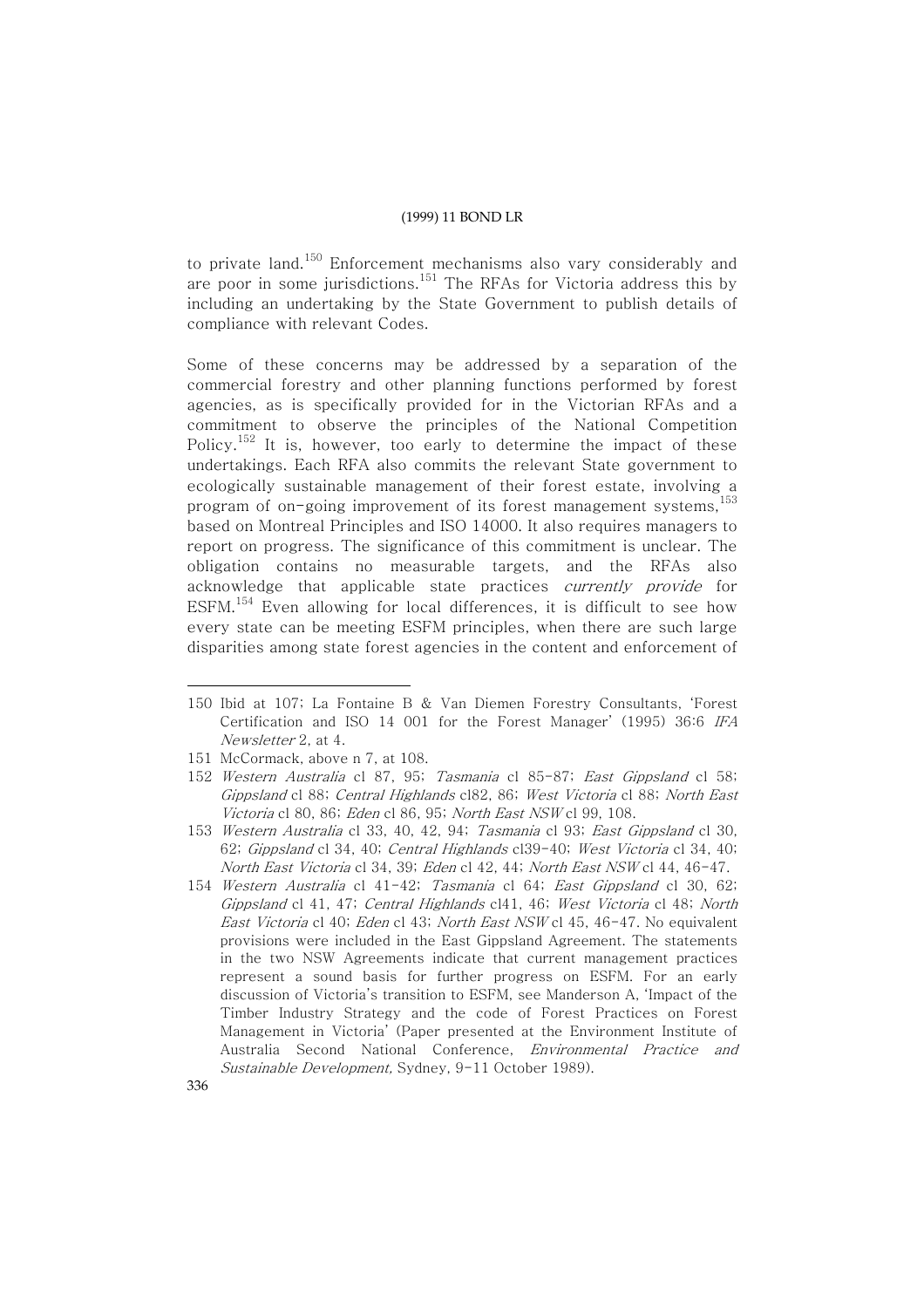harvesting codes of practice, and the types of harvesting that are permissible.

The extent to which the RFA process will produce genuine reform of forest management practices will depend on the will of the relevant state governments rather than anything provided in the agreements themselves. Responsibility rests firmly with the States to reform forest agencies and improve their forest management systems to ensure ESFM. Properly done, this should address the inadequacies in forest resource valuation, and result in a shift in resource exploitation patterns where the valuation process shows this to be economically necessary. Substantial progress has already been made, but there remains considerable scope for improvement. The opportunity for real progress may be reduced, however, if State governments are under pressure not to undermine the commitments made in the Agreements. Each State has stipulated the annual yield permissible from each region. These commitments may constrain from modifying forest management practices.

#### Public participation in the process

The comprehensive regional assessment for each RFA undertaken so far has included a social impact assessment and a series of stakeholder reference groups. The integration of social information is an essential component of any meaningful resource planning process<sup>155</sup> and the RFA documents all assert that the comprehensive regional assessments afforded significant opportunities for public participation. <sup>156</sup> Coakes points to the paucity of social science expertise within the public and private sector organisations involved in the comprehensive regional assessment (CRA) process and the prevailing perception of social data as ' soft.'  $^{157}$  She concludes that the social assessment component of the CRA has increased awareness of the RFA process; enhanced

<sup>155</sup> Coakes S, 'Valuing the Social Dimension: Social Assessment in the Regional Forest Agreement Process' (1998) 5 AJEM 47; Bartlett, above n 44, at 335; McGhee W (McGhee Logging), Radio Interview, Earthbeat, Radio National, 25 March 2000, Lane M above n at 150.

<sup>156</sup> Western Australia cl 47; Tasmania cl 72; East Gippsland cl 24; Gippsland cl 43; Central Highlands cl42; West Victoria cl 43; North East Victoria cl 42; Eden cl 48; North East NSW cl 50.

<sup>157</sup> Coakes, above n 155, at 52.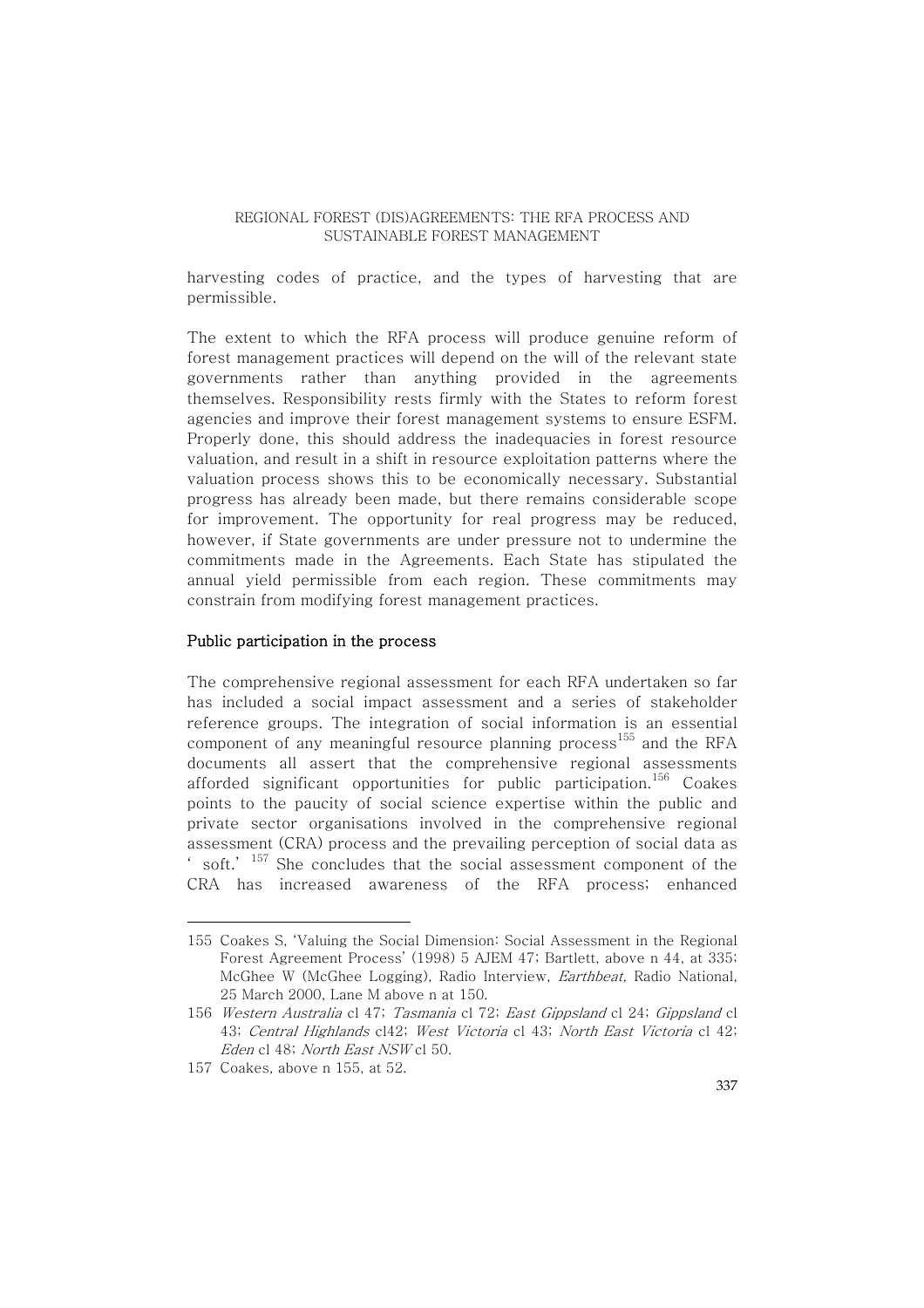understanding of the complexity of forest management issues; improved relations between local communities and forest agencies; and has led to what she described as a 'ground truthing' of perceived facts.  $^{158}$ 

Despite this, there is anecdotal evidence that many timber communities have felt excluded from the CRA process. In particular, some have suggested that the process became centralised in capital cities and dominated by key ' peak' stakeholder groups, who may not necessarily have represented the full range of interests.<sup>159</sup> Social assessments were typically undertaken using a survey, but surveying techniques appear to have been flawed – in one region only about 10% of workers received the survey, there was no central body from whom workers could seek explanations, and only about 25% of those who received the survey actually responded.<sup>160</sup> Broader public participation was left to the standard techniques of written comment on a detailed directions paper published for the purpose. There has also been criticism that indigenous groups have been excluded from RFA consultations<sup>161</sup> and that the quality of analysis for indigenous interests was poor. <sup>162</sup> Native title issues were not considered, $^{163}$  but nor are potential claims affected by

161 Mercer, above n1, at 110; Gilmour D, ' Forest Conservation in Australia: Changing Policy Landscape' (1998) 8 Arborvitae; Lane M, ' Social Impact Assessment and Queensland' s Regional Forest Agreement process' Report to the Commonwealth Department of Primary Industry and energy, 1997, Melbourne, RMIT. All RFAs make provision for on-going consultation with indigenous stakeholders. WA cl81; Tasmania cl83; East Gippsland cl 51; Central Highlands cl 74; Northeast cl73; West cl 78; Gippsland cl78; Eden cl79; North East NSW cl92.

338

<sup>158</sup> Ibid, at 53.

<sup>159</sup> In the South-East Queensland CRA, the stakeholder panel consisted of timber, agricultural, and mining interests, three conservation groups, three Aboriginal bodies, timber workers, loggers and local government. Despite this broad representation, the author understands from confidential interviews that final negotiations were dominated by large timber companies, union delegates, and one peak conservation group. In some jurisdictions, entrenched interest groups co-opted the CRA process very early on. Gardner A, personal communication, September 1999.

<sup>160</sup> McGhee W (McGhee Logging), Radio Interview, Earthbeat, ABC Radio National, 25 March 2000. McGhee dismissed the social assessment as a 'circus', citing the fact that an entire sawmill, and its workforce, has been omitted from the data collection for that region.

<sup>162</sup> Dargavel 1998, above n 2, at 27, 29.

<sup>163</sup> Ibid at 28-29.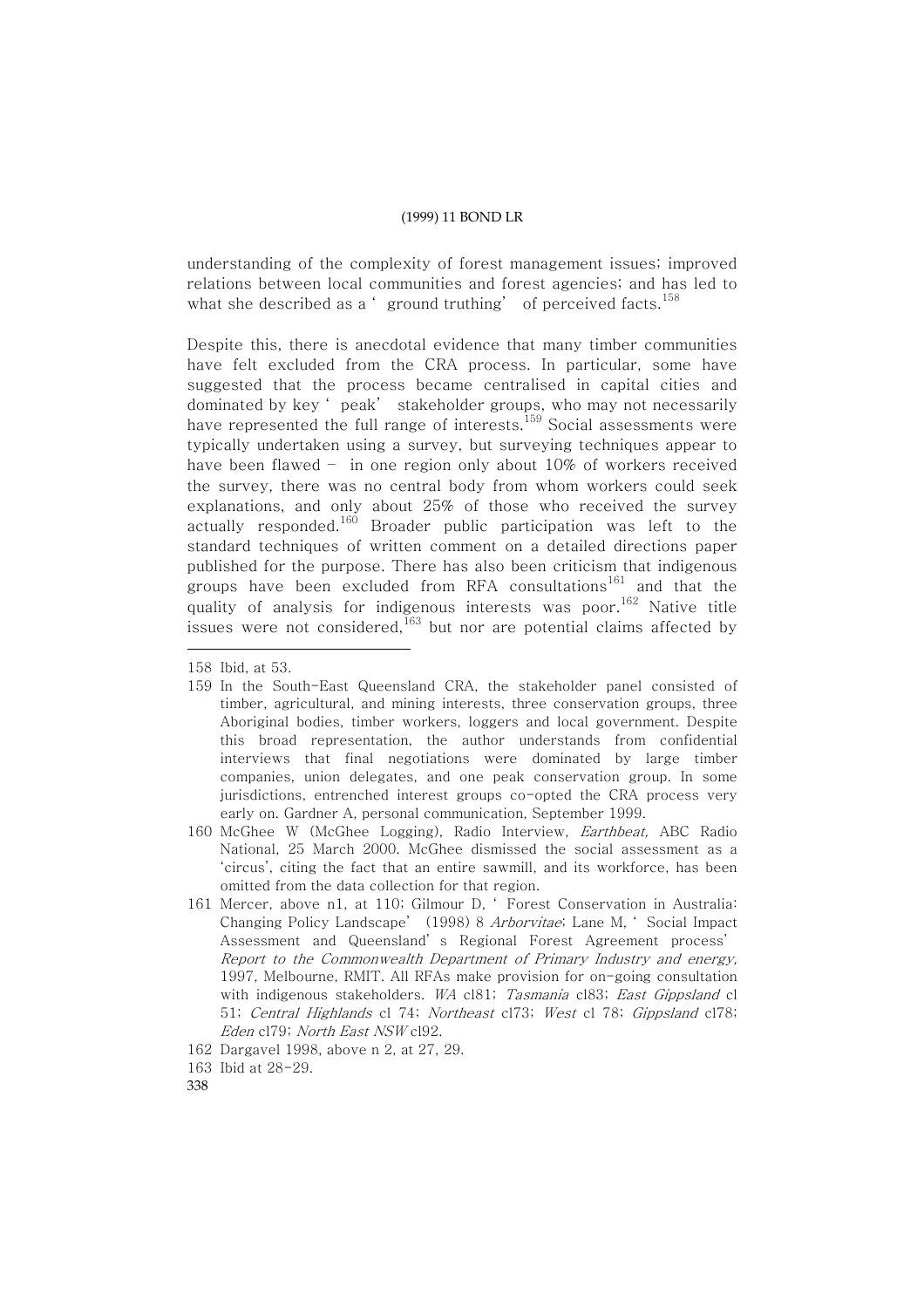the final agreement. Conflict with native title rights is expressly identified as one of the grounds upon which agreements may be amended, but the precise operation of this safeguard will not be known until native title rights are determined.

It is extremely difficult to assess the adequacy of the public consultation and participation in the RFA process. The enormity of the informationgathering exercise necessarily constrained those engaged in the Comprehensive Regional Assessments. This always requires a certain consolidation or clustering of interest groups. The success of this aspect of the process may well depend upon the extent to which communities accept RFA decisions in the longer term and the level of commitment made to on-going monitoring and policy-dialogue.

## Implications For The Australian Forest Products Industry

This paper has attempted to provide readers with a legal and policy context within which to analyse the regional forest agreement process. Its primary focus has been on whether the process has fulfilled the fundamental principles of ecologically sustainable development, namely the precautionary principle, retention of options for future generations, conservation of biological diversity, full cost pricing of environmental resources and public participation in environmental decision-making.

One of the key criticisms of the RFA process has been the underlying assumption of the National Forest Policy Statement that Australia could and should sustain an ' internationally competitive native timber industry'. $^{164}$  To start from this premise without a detailed economic and ecological analysis of the viability and profitability of this use of the forest resource was to place the policy cart firmly before the deliberative horse. From the outset, alternative forest uses were subject to less detailed analysis, even though much less was known about their economic value. The examination of environmental values and conservation needs has provided an excellent platform upon which to build with additional research. But it hardly represents a level of

<sup>164</sup> National Forest Policy Statement, above n 44; See also Forests and Forest Industry Council of Tasmania, Secure Futures for Forests and People (1990); CALM, Timber Production in  $WA - A$  Strategy (1987); and Government of Victoria, Victorian Timber Industry Strategy (1986).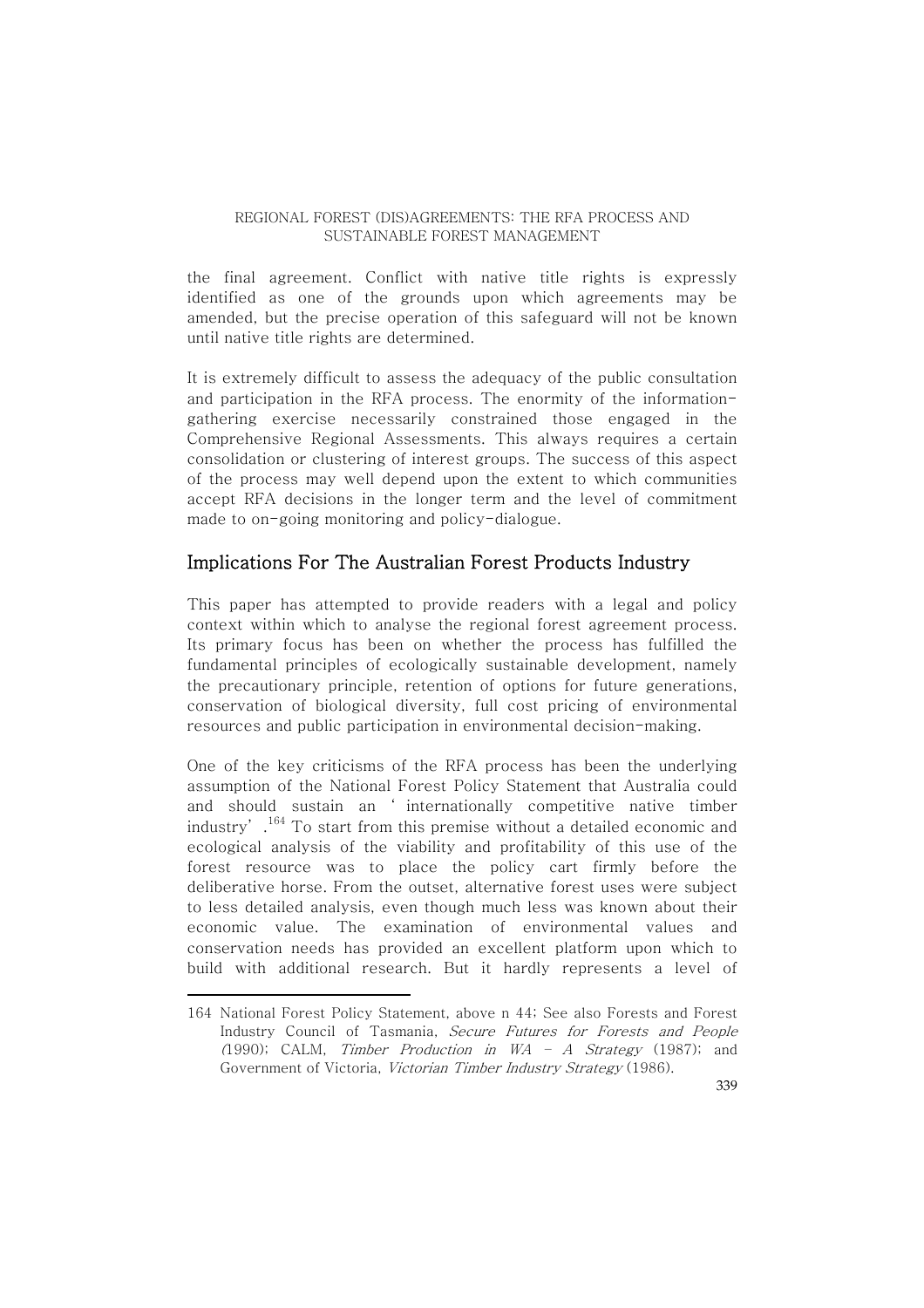scientific certainty high enough to justify a guaranteed right to exploit remaining forests for the next two decades. A proper application of the precautionary principle would have resulted in the inclusion of provisions that allowed for variation of agreements where subsequent research demonstrated an ecological need for more stringent conservation measures.

The addition of large new reserves to the conservation estate in each region is welcome indeed and can only assist in conserving Australia' s extraordinary terrestrial biodiversity. Questions remain about whether the JANIS criteria have been adequately implemented, and whether the Commonwealth has omitted from reserves areas meeting national estate or world heritage criteria. In a broader context, deficiencies may also be identified in the limited scope of the RFA process, concerned as it is only with commercial forestry and ignoring the wider issues of native vegetation clearance in other biodiverse ecosystems, such as brigalow and mallee scrub.

The RFA process has done little to promote more commercial pricing of forest resources that assigns a proper economic value to the environmental costs of timber extraction. The agreements require State governments to comply with the principles of the National Competition Policy, but otherwise leave pricing decisions to forest agencies. While there is no imperative to value and compare the non-timber uses of forests, such as tourism, water catchment, honey and wildflower production, a proper economic analysis of forest' s true value will remain biased towards timber harvesting. Prices will be determined not by the value of the forest but by world timber prices. Progress towards sustainable forest management will be slow while this distortion remains, yet the difficulty of developing and applying valuation techniques to environmental and social values means that research into these issues is a low priority.

It is too early to assess fully whether the RFA process is moving the Australian forestry industry towards more sustainable practices. Given our generous market access to imported forest products, the competitiveness impacts of an immediate shift to full internalisation of environmental costs would effectively destroy the industry. Yet, in order for Australia to fulfil its international conservation obligations as well as to maximise the full range of economic benefits to be gained from forest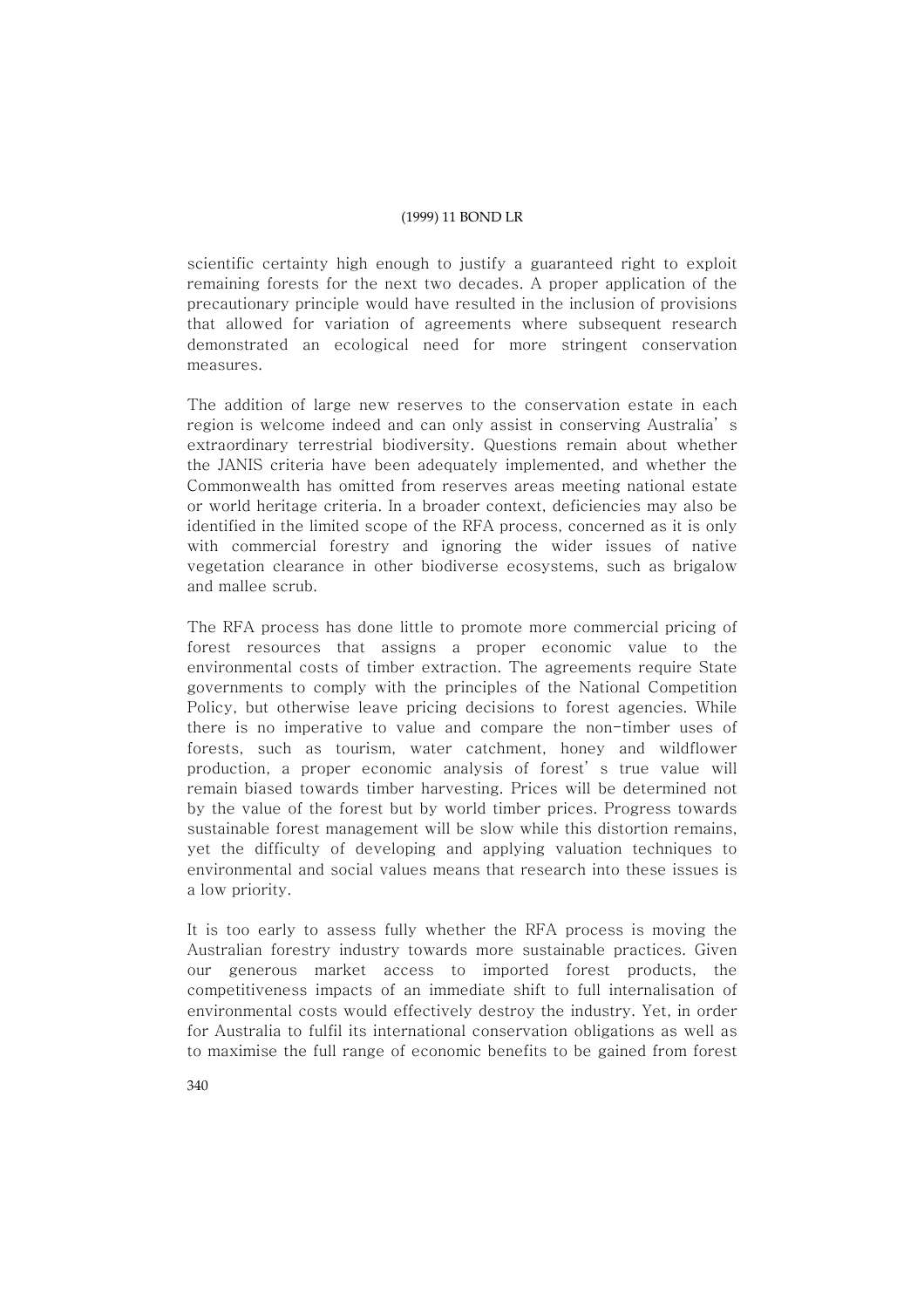resources, further rapid progress is required. The RFAs oblige every forest management agency to implement a management system that provides for continual improvement and to report on progress. The heightened public awareness of forestry issues aroused by the RFA process may yet result in improved management of the forest resource. The proposal announced in late-April this year to develop an Australian Forestry Standard may be the first step in articulating a consistent and measurable set of performance indicators for Australian forestry. Only the quality of the final standard and its implementation at the forest level will reveal whether critics are justified in dismissing it as an industry campaign to mislead consumers about the sustainability of Australian forest products. 165

The mechanism of regional assessment held great promise because it focussed on regional forest types and regional social and economic needs. To date, however, conservation groups have unanimously criticised the process because it failed to meet conservation commitments, did not mandate changes to industry or agency practice, and undertook cursory social assessment. In particular cases, these criticisms may be justified. What the chorus of complaint may actually signal, however, is the inappropriateness of the RFA' s technocratic approach to resolving a fundamentally ideological conflict.<sup>166</sup> The underlying political rationale of the RFA process was to de-politicise forestry decisions, yet it seems to have obscured what remained essentially political judgements behind a veneer of scientific legitimacy. This undermined claims that outcomes were either scientifically-sound or derived from a wide stakeholder consultation. In this respect, the RFA experience provides a salutary lesson for forest managers in other countries who are struggling with similar tensions. It also provides valuable guidance for the managers of other natural resources in Australia, such as minerals, water and fisheries. The fundamental objectives and approach of the process itself are meritorious, but the flaws in its implementation show that substantial modification will be

<sup>165</sup> Native forest Network, Media Release, 'National Environment Groups Condemn Federal Plans for an 'Australian Forestry Standard', 8<sup>th</sup> May 2000.

<sup>166</sup> Lane above n 40 at 149-150, citing Syme G 'When and where does participation count?' in Munro-Clarke M (ed) Citizen Participation in Government, Sydney, Hale and Iremonger, 78.